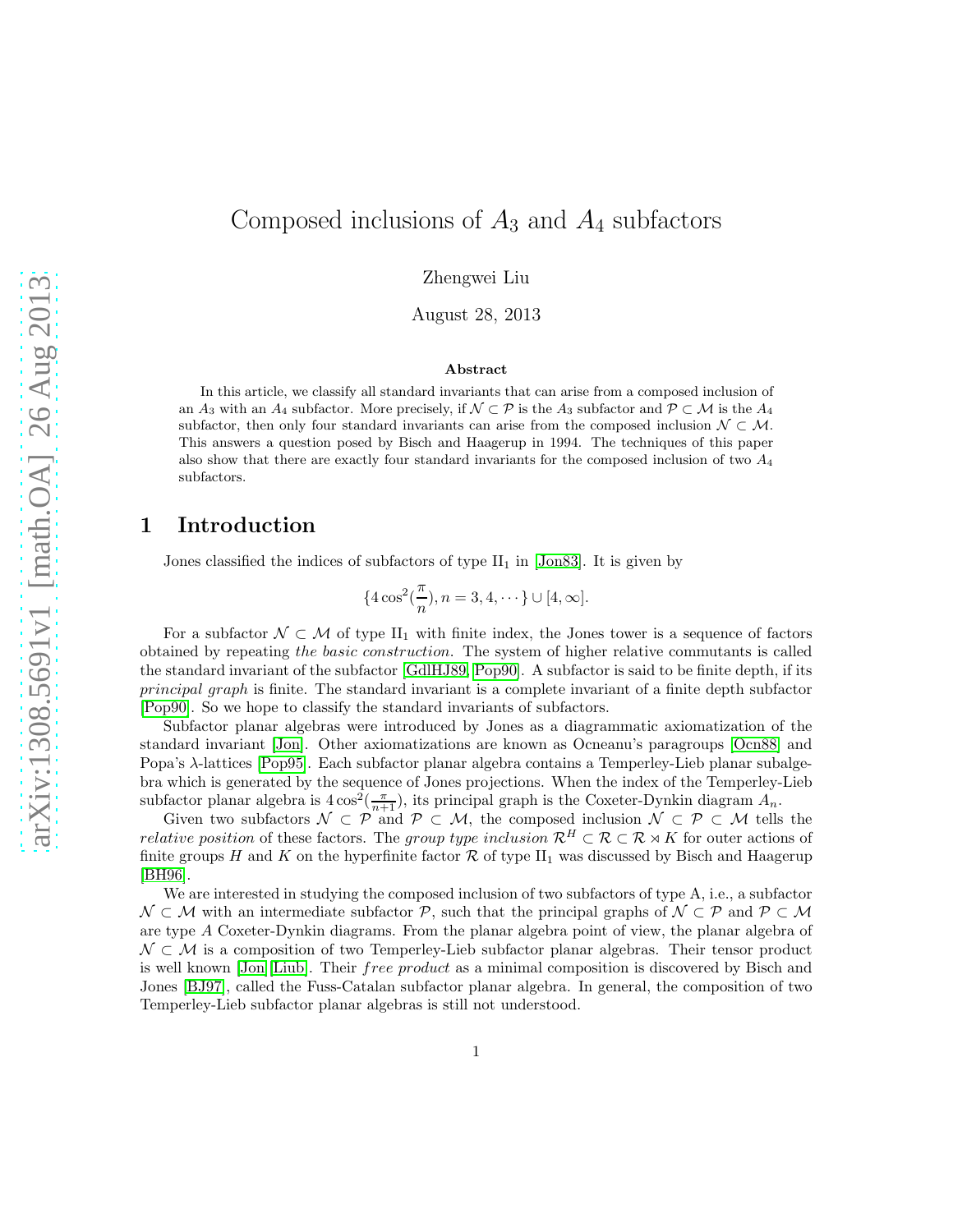The easiest case is the composed inclusion of two  $A_3$  subfactors. In this case, the index is 4, and such subfactors are extended type  $D$  [\[GdlHJ89\]](#page-47-1)[\[Pop94\]](#page-48-4). They also arise as a group type inclusion  $\mathcal{R}^H \subset \mathcal{R} \subset \mathcal{R} \rtimes K$ , where  $H \cong \mathbb{Z}_2$  and  $K \cong \mathbb{Z}_2$ .

The first non-group-like case is the composed inclusion of an  $A_3$  with an  $A_4$  subfactor. Its principal graph is computed by Bisch and Haagerup in their unpublished manuscript in 1994. Either it is a free composed inclusion, then its planar algebra is Fuss-Catalan; or its principal graph is a Bisch-Haagerup fish graph as



Then they asked whether this sequence of graphs are the principal graphs of subfactors. The first Bisch-Haagerup fish graph is the principal graph of the tensor product of an  $A_3$  and an  $A_4$  subfactor. By considering the flip on  $\mathcal{R} \otimes \mathcal{R}$ , Bisch and Haagerup constructed a subfactor whose principal graph is the second Bisch-Haagerup fish graph. Later Izumi generalised the Haagerup factor [\[AH99\]](#page-47-5) while considering endomorphisms of Cuntz algebras [\[Izu01\]](#page-47-6), and he constructed an Izumi-Haagerup subfactor for the group  $\mathbb{Z}_4$  in his unpublished notes, also called the  $3^{\mathbb{Z}_4}$  subfactor [\[PP\]](#page-48-5). The third Bisch-Haagerup fish graph is the principal graph of an intermediate subfactor of a reduced subfactor of the dual of  $3^{\mathbb{Z}_4}$ . It turns out the even half is Morita equivalent to the even half of  $3^{\mathbb{Z}_4}$ .

In this paper, we will prove the following results.

**Theorem 1.1.** There are exactly four subfactor planar algebras as a composition of an  $A_3$  with an A<sup>4</sup> planar algebra.

This answers the question posed by Bisch and Haagerup. When  $n \geq 4$ , the  $n_{th}$  Bisch-Haagerup fish graph is not the principal graph of a subfactor.

## **Theorem 1.2.** There are exactly four subfactors planar algebras as a composition of two  $A_4$  planar algebras.

Now we sketch the ideas of the proof. Following the spirit of [\[Pet10\]](#page-48-6) [\[BMPS12\]](#page-47-7), if the principal graph of a subfactor planar algebra is the  $n_{th}$  Bisch-Haagerup fish graph, then by the embedding theorem [\[JP11\]](#page-47-8), the planar algebra is embedded in the graph planar algebra [\[Jon00\]](#page-47-9). By the existence of a "normalizer" in the Bisch-Haagerup fish graph, there will be a *biprojection* in the subfactor planar algebra, and the planar subalgebra generated by the biprojection is Fuss-Catalan. The image of the biprojecion is determined by the unique possible refined principal graph, see Definition [3.6](#page-12-0) and Theorem [3.13.](#page-16-0) Furthermore the planar algebra is decomposed as an *annular* F uss−Catalan module, similar to the Temperely-Lieb case, [\[Jon01,](#page-47-10) [JR06\]](#page-47-11). Comparing the principal graph of this Fuss-Catalan subfactor planar algebra and the Bisch-Haagerup fish graph, there is a lowest weight vector in the orthogonal complement of Fuss-Catalan. It will satisfy some specific relations, and there is a "unique" potential solution of these relations in the graph planar algebra.

The similarity of all the Bisch-Haagerup fish graphs admits us to compute the coefficients of loops of the potential solutions simultaneously. The coefficients of two sequences of loops has periodicity 5 and 20 with respect to n. Comparing with the coefficients of the other two sequences of loops, we will rule out the all the Bisch-Haagerup fish graphs, except the first three.

The existence of the first three follows from the construction mentioned above. The uniqueness follows from the "uniqueness" of the potential solution.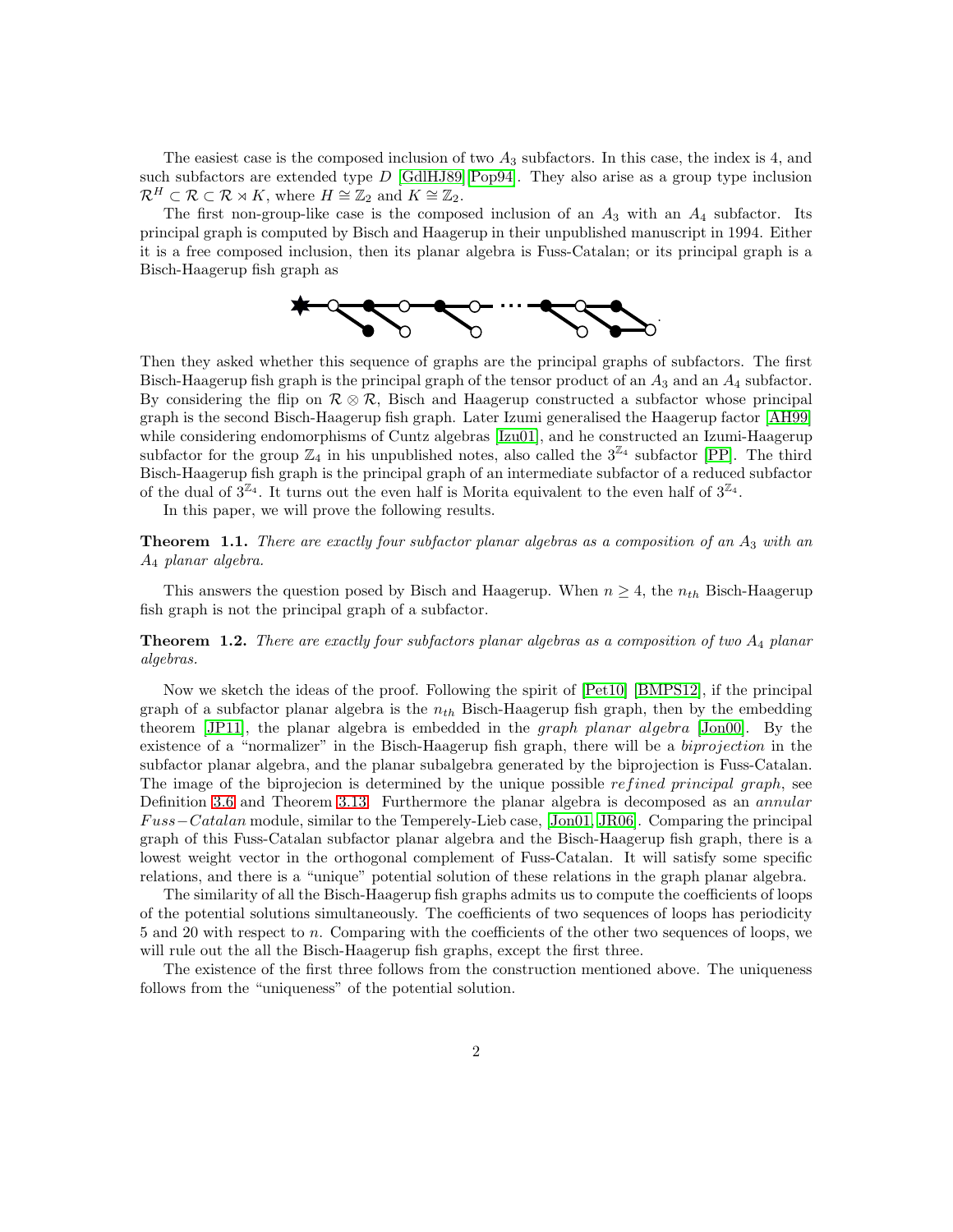Furthermore we consider the composition of two  $A_4$  planar algebras in the same process. In this list, there are exactly four subfactor planar algebras. They all arise from reduced subfactors of the four compositions of  $A_3$  with  $A_4$ .

The skein theoretic construction of these subfactor planar algebras could be realized by the  $Fuss - Catalan Jelly fish relations$  of a generating vector space.

In the meanwhile, Izumi, Morrison and Penneys have ruled out the  $4<sub>th</sub> - 10<sub>th</sub>$  Bisch-Haagerup fish graphs using a different method, see [\[IMP\]](#page-47-12).

Acknowledgement. I would like to thank my advisor Vaughan Jones and Dietmar Bisch for a fruitful discussion about this problem and to thank Corey Jones and Jiayi Jiang for computations.

# 2 Background

We refer the reader to [\[Jon12\]](#page-47-13) for the definition of planar algebras.

Notation 2.1. In a planar tangle, we use a thick string with a number  $k$  to indicate k parallel strings.

A subfactor planar algebra  $\mathscr{S} = {\mathscr{S}_{n,\pm}}_{n \in \mathbb{N}_0}$  will be a spherical planar \*-algebra over  $\mathbb{C}$ , such that  $\dim(\mathscr{S}_{n,\pm}) < \infty$ , for all n,  $\dim(\mathscr{S}_{0,\pm}) = 1$ , and the Markov trace induces a positive definite inner product of  $\mathscr{S}_{n,\pm}$  [\[Jon12\]](#page-47-13)[\[Jon\]](#page-47-2). Note that  $\dim(\mathscr{S}_{0,\pm})=1$ , then  $\mathscr{S}_{0,\pm}$  is isomorphic to  $\mathbb C$  as a field. It is spherical means

$$
\mathfrak{s} \mathfrak{s} \mathfrak{s} \mathfrak{s} \mathfrak{s} \mathfrak{s} \mathfrak{s} \mathfrak{s} \mathfrak{s} \mathfrak{s} \mathfrak{s} \mathfrak{s} \mathfrak{s} \mathfrak{s} \mathfrak{s} \mathfrak{s} \mathfrak{s} \mathfrak{s} \mathfrak{s} \mathfrak{s} \mathfrak{s} \mathfrak{s} \mathfrak{s} \mathfrak{s} \mathfrak{s} \mathfrak{s} \mathfrak{s} \mathfrak{s} \mathfrak{s} \mathfrak{s} \mathfrak{s} \mathfrak{s} \mathfrak{s} \mathfrak{s} \mathfrak{s} \mathfrak{s} \mathfrak{s} \mathfrak{s} \mathfrak{s} \mathfrak{s} \mathfrak{s} \mathfrak{s} \mathfrak{s} \mathfrak{s} \mathfrak{s} \mathfrak{s} \mathfrak{s} \mathfrak{s} \mathfrak{s} \mathfrak{s} \mathfrak{s} \mathfrak{s} \mathfrak{s} \mathfrak{s} \mathfrak{s} \mathfrak{s} \mathfrak{s} \mathfrak{s} \mathfrak{s} \mathfrak{s} \mathfrak{s} \mathfrak{s} \mathfrak{s} \mathfrak{s} \mathfrak{s} \mathfrak{s} \mathfrak{s} \mathfrak{s} \mathfrak{s} \mathfrak{s} \mathfrak{s} \mathfrak{s} \mathfrak{s} \mathfrak{s} \mathfrak{s} \mathfrak{s} \mathfrak{s} \mathfrak{s} \mathfrak{s} \mathfrak{s} \mathfrak{s} \mathfrak{s} \mathfrak{s} \mathfrak{s} \mathfrak{s} \mathfrak{s} \mathfrak{s} \mathfrak{s} \mathfrak{s} \mathfrak{s} \mathfrak{s} \mathfrak{s} \mathfrak{s} \mathfrak{s} \mathfrak{s} \mathfrak{s} \mathfrak{s} \mathfrak{s} \mathfrak{s} \mathfrak{s} \mathfrak{s} \mathfrak{s} \mathfrak{s} \mathfrak{s} \mathfrak{s} \mathfrak{s} \mathfrak{s} \mathfrak{s} \mathfrak{s} \mathfrak{s} \mathfrak{s} \mathfrak{s} \mathfrak{s} \mathfrak{s} \mathfrak{s} \mathfrak{s} \mathfrak{s} \mathfrak{s} \mathfrak{s} \mathfrak{s} \mathfrak{s} \mathfrak{s} \mathfrak{s} \mathfrak{s} \mathfrak{s} \mathfrak{s} \mathfrak
$$

<u>. . . . . . . . . . .</u>

as a number in  $\mathbb{C}$ , for any  $x \in \mathscr{S}_{1,\pm}$ . The inner product of  $\mathscr{S}_{n,\pm}$  defined as

$$
\langle y, z \rangle = tr(z^*y) = \begin{bmatrix} \frac{1}{3} & \frac{1}{2} \\ \frac{1}{3} & \frac{1}{2} \\ \frac{1}{3} & \frac{1}{3} \end{bmatrix}
$$

the Markov trace of  $z^*y$ , for any  $y, z \in \mathscr{S}_{n, \pm}$ , is positive definite.

It is called a subfactor planar algebra, because it is the same as the standard invariant of a finite index extremal subfactor  $\mathcal N$  of a factor  $\mathcal M$  of type II<sub>1</sub> [\[Jon\]](#page-47-2).

A subfactor planar algebra is always unital, where unital means any tangle without inner discs can be identified as a vector of  $\mathscr{S}$ . Note that  $\mathscr{S}_{0,\pm}$  is isomorphic to  $\mathbb{C}$ , the (shaded or unshaded) empty diagram can be identified as the number 1 in  $\mathbb C$ . The value of a (shaded or unshaded) closed string is  $\delta$ . And  $\delta^{-1}$  is n-2 in  $\mathscr{S}_{n,+}$ , denoted by  $e_{n-1}$ , is the Jones projection  $e_{\mathcal{M}_{n-3}}$ , for  $n \geq 2$ . The graded algebra generated by Jones projections is the smallest subfactor planar algebra, well known as the Temperley-Lieb algebra, denoted by  $TL(\delta)$ . Its vector can be written as a linear sum of tangles without inner discs.

Notation 2.2. We may identify  $\mathscr{S}_{-m}$  as a subspace of  $\mathscr{S}_{+,m+1}$  by adding one string to the left.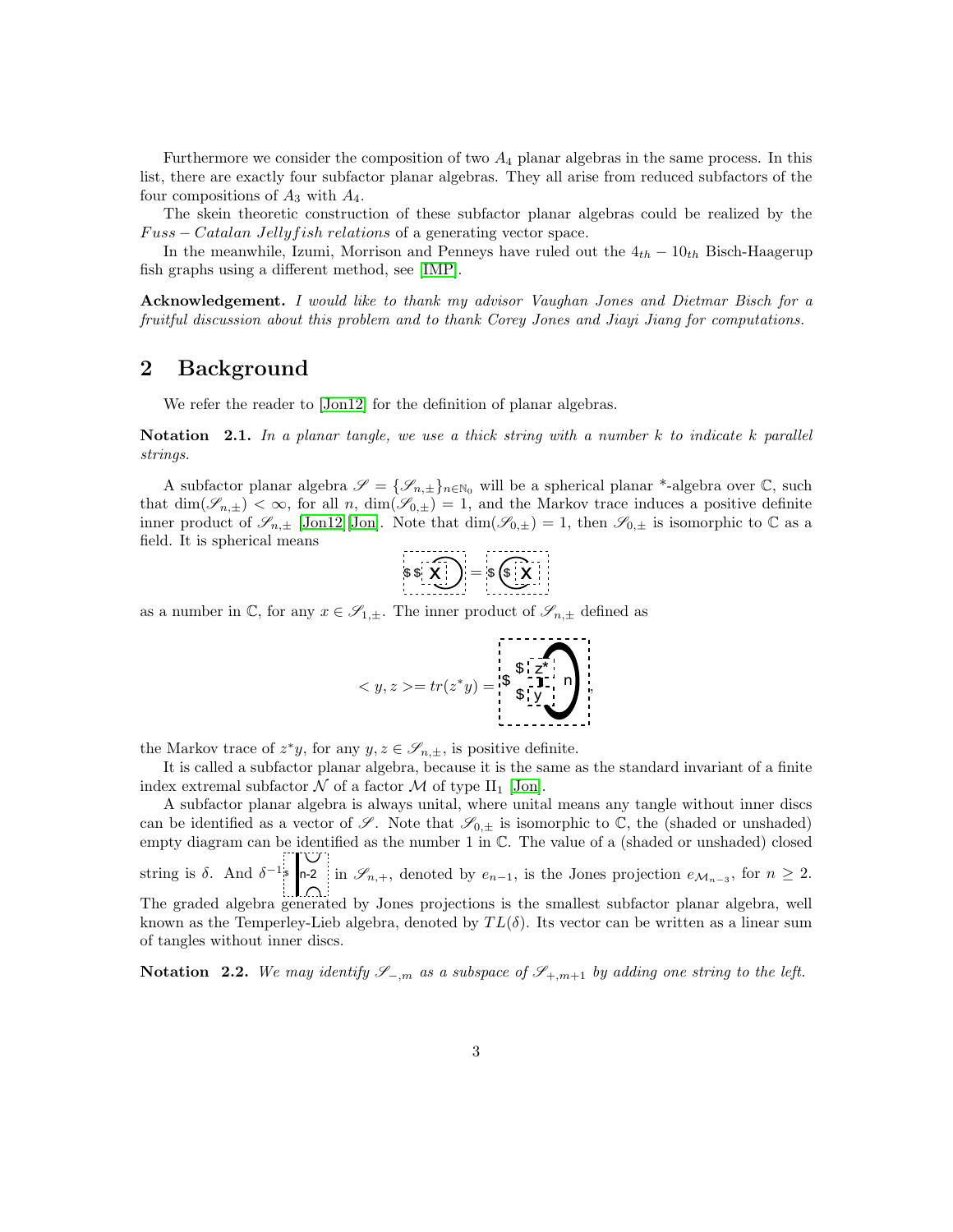**Definition 2.1.** Let us define the (1-string) coproduct of  $x \in \mathscr{S}_{i,\pm}$  and  $y \in \mathscr{S}_{j,\pm}$ , for  $i, j \geq 1$ , to be



whenever the shading matched.

Let us recall some facts about the embedding theorem. Then we generalize these results to prove the embedding theorem for an intermediate subfactor in the next section.

## 2.1 Principal graphs

Suppose  $\mathcal{N} \subset \mathcal{M}$  is an irreducible subfactor of type  $\text{II}_1$  with finite index. Then  $L^2(\mathcal{M})$  forms an irreducible  $(N, \mathcal{M})$  bimodule, denoted by X. Its conjugate  $\overline{X}$  is an  $(\mathcal{M}, \mathcal{N})$  bimodule. The tensor products  $X \otimes \overline{X} \otimes \cdots \otimes \overline{X},\, X \otimes \overline{X} \otimes \cdots \otimes X,\, \overline{X} \otimes X \otimes \cdots \otimes X$  and  $\overline{X} \otimes X \otimes \cdots \otimes \overline{X}$  are decomposed into irreducible bimodules over  $(N, \mathcal{N}), (N, \mathcal{M}), (M, \mathcal{N})$  and  $(M, \mathcal{M})$  respectively, where ⊗ is Connes fusion of bimodules.

**Definition 2.2.** The principal graph of the subfactor  $\mathcal{N} \subset \mathcal{M}$  is a bipartite graph. Its vertices are equivalent classes of irreducible bimodules over  $(N, N)$  and  $(N, M)$  in the above decomposed inclusion. The number of edges connecting two vertices, a  $(\mathcal{N}, \mathcal{N})$  bimodule Y and a  $(\mathcal{N}, \mathcal{M})$  bimodule Z, is the multiplicity of the equivalent class of Z as a sub bimodule of  $Y \otimes \overline{X}$ . The vertex corresponds to the  $(N, N)$  bimodule  $L^2(N)$  is marked by a star sign. The dimension vector of the bipartite graph is a function  $\lambda$  from the vertices of the graph to  $\mathbb{R}^+$ . Its value at a vertex is defined to be the dimension of the corresponding bimodule.

The dual principal graph is defined in a similar way.

**Remark** . By Frobenius reciprocity theorem, the multiplicity of Z in  $Y \otimes \overline{X}$  equals to the multiplicity of Y in  $Z \otimes X$ .

## 2.2 The standard invariant

For an irreducible subfactor  $\mathcal{N} \subset \mathcal{M}$  of type II<sub>1</sub> with finite index, the Jones tower is a sequence of factors  $\mathcal{N} \subset \mathcal{M} \subset \mathcal{M}_1 \subset \mathcal{M}_2 \subset \cdots$  obtained by repeating the basic construction. The system of higher relative commutants

$$
\mathbb{C} = \mathcal{N}' \cap \mathcal{N} \quad \subset \quad \mathcal{N}' \cap \mathcal{M} \quad \subset \quad \mathcal{N}' \cap \mathcal{M}_1 \quad \subset \quad \mathcal{N}' \cap \mathcal{M}_2 \quad \subset \quad \cdots
$$
\n
$$
\cup \qquad \qquad \cup \qquad \qquad \cup
$$
\n
$$
\mathbf{C} = \mathcal{M}' \cap \mathcal{M} \quad \subset \quad \mathcal{M}' \cap \mathcal{M}_1 \quad \subset \quad \mathcal{M}' \cap \mathcal{M}_2 \quad \subset \quad \cdots
$$

is called the standard invariant of the subfactor [\[GdlHJ89\]](#page-47-1)[\[Pop90\]](#page-48-0).

There is a natural isomorphism between homomorphisms of bimodules  $X \otimes \overline{X} \otimes \cdots \otimes \overline{X}$ ,  $X \otimes$  $\overline{X} \otimes \cdots \otimes X$ ,  $\overline{X} \otimes X \otimes \cdots \otimes X$  and  $\overline{X} \otimes X \otimes \cdots \otimes \overline{X}$  and the standard invariant of the subfactor [\[Bis97\]](#page-47-14). Then the equivalent class of a minimal projection corresponds to an irreducible bimodule. So the principal graph tells how minimal projections are decomposed after the inclusion. Then we may define the principal graph for a subfactor planar algebra without the presumed subfactor.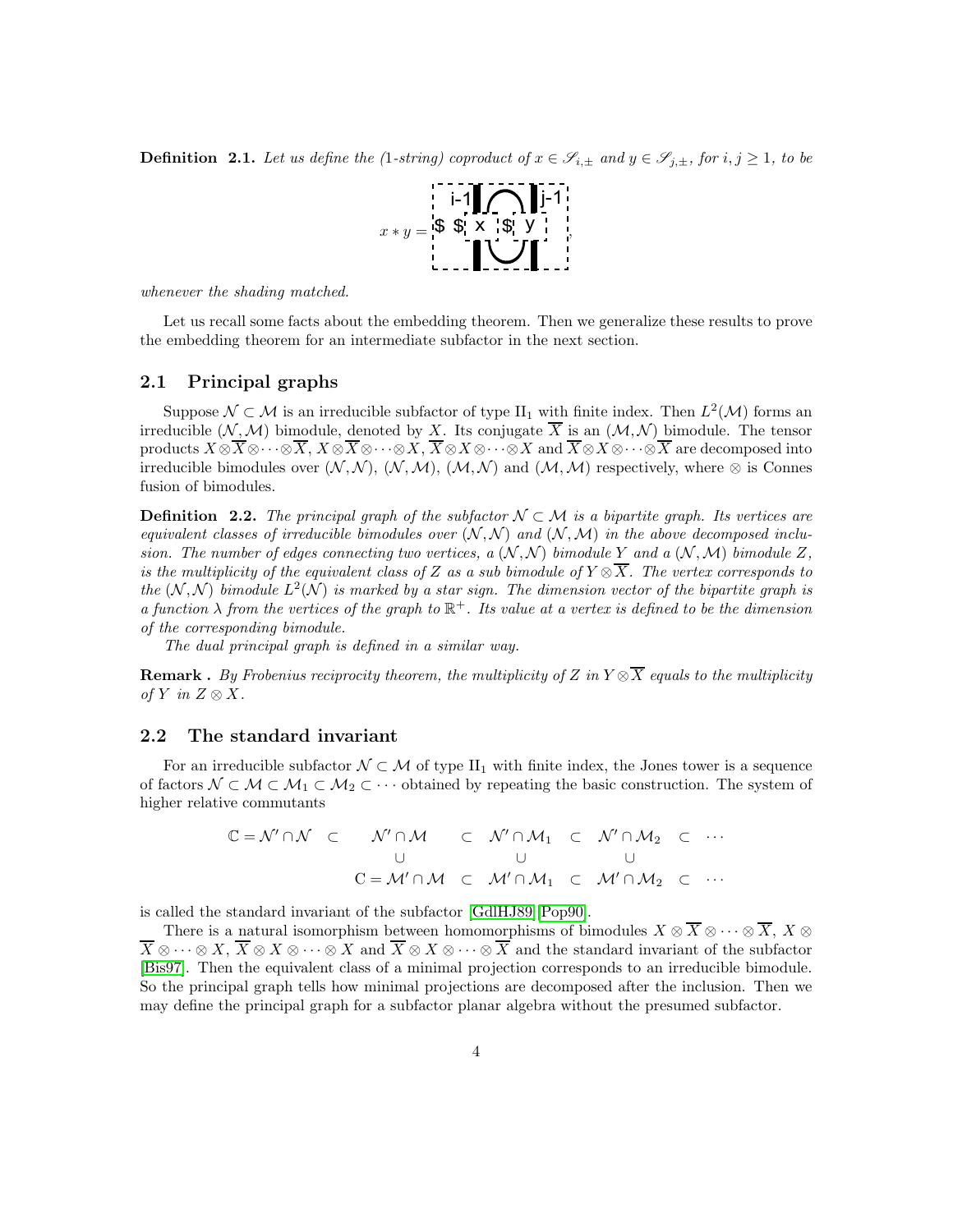<span id="page-4-0"></span>**Proposition** 2.1. Suppose  $\mathscr S$  is a subfactor planar algebra. If  $P_1$ ,  $P_2$  are minimal projections of  $\mathscr{S}_{m,+}$ . Then  $P_1e_{m+1}$ ,  $P_2e_{m+1}$  are minimal projections of  $\mathscr{S}_{m+2,+}$ . Moreover  $P_1$  and  $P_2$  are equivalent in  $\mathscr{S}_{m,+}$  if and only if  $P_1e_{m+1}$  and  $P_2e_{m+1}$  are equivalent in  $\mathscr{S}_{m+2,+}$ .

<span id="page-4-1"></span>**Proposition** 2.2 (Frobenius Reciprocity). Suppose  $\mathscr S$  is a subfactor planar algebra. If P is a minimal projection of  $\mathcal{S}_m$  and Q is a minimal projection of  $\mathcal{S}_{m+1}$ , then  $\dim(P\mathcal{S}_{m+1}Q)$  $\dim(P e_{m+1} \mathcal{S}_{m+2} Q).$ 

By the above two propositions, the Bratteli diagram of  $\mathscr{S}_m \subset \mathscr{S}_{m+1}$  is identified as a subgraph of the Bratteli diagram of  $\mathscr{S}_{m+1} \subset \mathscr{S}_{m+2}$ . So it makes sense to take the limit of the Bratteli diagram of  $\mathscr{S}_m \subset \mathscr{S}_{m+1}$ , when m approaches infinity.

**Definition** 2.3. The principal graph of a subfactor planar algebra  $S$  is the limit of the Bratteli diagram of  $\mathscr{S}_{m,+} \subset \mathscr{S}_{m+1,+}$ . The vertex corresponds to the identity in  $\mathscr{S}_{0,+}$  is marked by a star sign. The dimension vector  $\lambda$  at a vertex is defined to be the Markov trace of the minimal projection corresponding to that vertex.

Similarly the dual principal graph of a subfactor planar algebra  $\mathscr S$  is the limit of the Bratteli diagram of  $\mathscr{S}_{m,-} \subset \mathscr{S}_{m+1,-}$ . The vertex corresponds to the identity in  $\mathscr{S}_{0,-}$  is marked by a star sign. The dimension vector  $\lambda'$  at a vertex is defined to be the Markov trace of the minimal projection corresponding to that vertex.

The Bratteli diagram of  $\mathscr{S}_m \subset \mathscr{S}_{m+1}$ , as a subgraph of the Bratteli diagram of  $\mathscr{S}_{m+1} \subset \mathscr{S}_{m+2}$ , corresponds to the two-sided ideal  $\mathcal{I}_{m+1}$  of  $\mathcal{I}_{m+1}$  generated by the Jones projection  $e_m$ . So the two graphs coincide if and only if  $\mathscr{S}_{m+1} = \mathscr{I}_{m+1}$ .

**Definition 2.4.** For a subfactor planar algebra  $S$ , if its principal graph is finite, then the subfactor planar algebra is said to be finite depth. Furthermore it is of depth m, if m is the smallest number such that  $\mathscr{S}_{m+1} = \mathscr{S}_{m+1} e_m \mathscr{S}_{m+1}$ .

## 2.3 Finite-dimensional inclusions

We refer the reader to Chapter 3 of [\[JS97\]](#page-48-7) for the inclusions of finite dimensional von Neumann algebras.

**Definition** 2.5. Suppose A is a finite-dimensional von Neumann algebra and  $\tau$  is a trace on it. The dimension vector  $\lambda_A^{\tau}$  is a function from the set of minimal central projections (or equivalent classes of minimal projections or irreducible representations up to unitary equivalence) of A to  $\mathbb C$ with following property, for any minimal central projection z,  $\lambda_A^{\tau}(z) = \tau(x)$ , where  $x \in A$  is a minimal projection with central support z.

The trace of a minimal projection only depends on its equivalent class, so the dimension vector is well defined. On the other hand, given a function from the set of minimal central projections of  $A$  to  $\mathbb{C}$ , we may construct a trace of  $A$ , such that the corresponding dimension vector is the given function. So it is a one-to-one map.

Let us recall some facts about the inclusion of finite dimensional von Neumann algebras  $\mathcal{B}_0 \subset \mathcal{B}_1$ .

The Bratteli diagram Br for the inclusion  $\mathcal{B}_0 \subset \mathcal{B}_1$  is a bipartite graph. Its even or odd vertices are indexed by the equivalence classes of irreducible representations of  $\mathcal{B}_0$  or  $\mathcal{B}_1$  respectively. The number of edges connects a vertex corresponding to an irreducible representation U of  $\mathcal{B}_0$  to a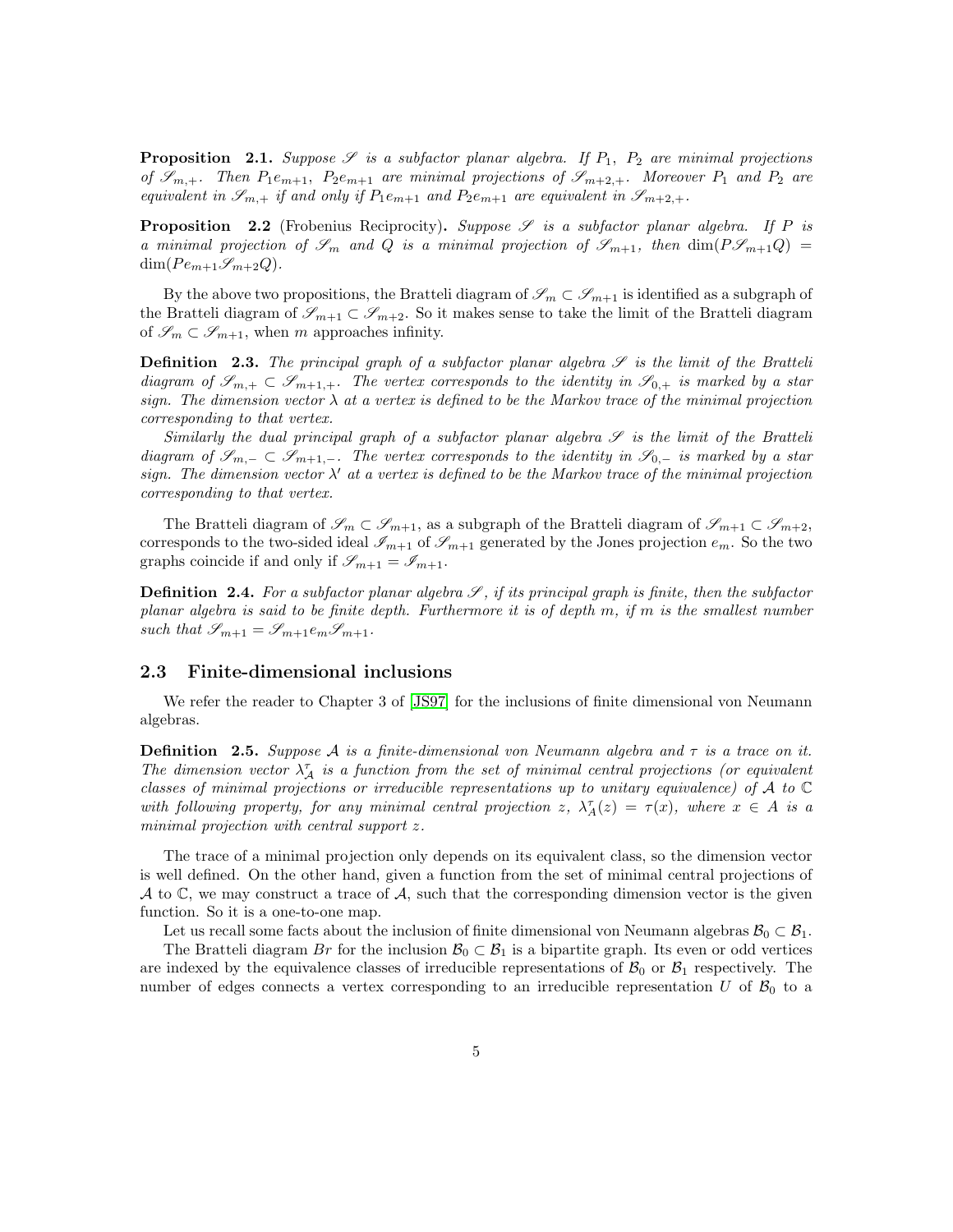vertex corresponding to an irreducible representation V of  $\mathcal{B}_1$  is given by the multiplicity of U in the restriction of V on  $\mathcal{B}_0$ .

Let  $Br_{\pm}$  be the even/odd vertices of  $Br$ . The Bratteli diagram can be interpreted as the adjacent matrix  $\Lambda = \Lambda_{\mathcal{B}_0}^{\mathcal{B}_1} : L^2(Br_{-}) \to L^2(Br_{+}),$  where  $\Lambda_{u,v}$  is defined as the number of edges connects u to v for any  $u \in Br_+$ ,  $v \in Br_-$ .

**Proposition 2.3.** For the inclusion  $\mathcal{B}_0 \subset \mathcal{B}_1$  and a trace  $\tau$  on it, we have  $\lambda_{\mathcal{B}_0}^{\tau} = \Lambda \lambda_{\mathcal{B}_0}^{\tau}$  $\mathcal{B}_1^{\tau}$  .

If the trace  $\tau$  is a faithful state, then by GNS construction we will obtain a right  $\mathcal{B}_1$  module  $L^2(\mathcal{B}_1)$ . And  $L^2(\mathcal{B}_0)$  is identified as a subspace of  $L^2(\mathcal{B}_1)$ . Let e be the Jones projection on to the subspace  $L^2(\mathcal{B}_0)$ . Let  $\mathcal{B}_2$  be the von Neumann algebra  $(\mathcal{B}_1 \cup \{e\})''$ . Then we obtain a tower  $\mathcal{B}_0 \subset \mathcal{B}_1 \subset \mathcal{B}_2$  which is called the basic construction. Furthermore if the tracial state  $\tau$  satisfies the condition  $\Lambda^* \Lambda \lambda_{\mathcal{B}_1}^{\tau} = \mu \lambda_{\mathcal{B}_1}^{\tau}$  for some scalar  $\mu$ , then it is said to be a Markov trace. In this case the scalar  $\mu$  is  $||\Lambda||^2$ . Then  $\lambda^{\tau}$  =  $\big[ \lambda_t^{\tau}$  $\delta\lambda^{\tau}_{\mathcal{B}_1}$ is a Perron-Frobenius eigenvector for  $\begin{bmatrix} 0 & \Lambda \\ \Lambda^* & 0 \end{bmatrix}$ Λ ∗ 0 1 .

**Definition 2.6.** We call  $\lambda^{\tau}$  the Perron-Frobenius eigenvector with respect to the Markov trace  $\tau$ .

The existence of a Markov trace for the inclusion  $\mathcal{B}_0 \subset \mathcal{B}_1$  follows from the Perron-Frobenius theorem. The Markov trace is unique if and only if the Bratteli diagram for the inclusion  $\mathcal{B}_0 \subset \mathcal{B}_1$ is connected.

We will see the importance of the Markov trace from the following proposition.

**Proposition 2.4.** If  $\tau$  is a Markov trace for the inclusion  $\mathcal{B}_0 \subset \mathcal{B}_1$ , then  $\tau$  extends uniquely to a trace on  $\mathcal{B}_2$ , still denoted by  $\tau$ . Moreover  $\tau$  is a Markov trace for the inclusion  $\mathcal{B}_1 \subset \mathcal{B}_2$ .

In this case, we may repeat the basic construction to obtain a sequence of finite dimensional von Neumann algebras  $\mathcal{B}_0 \subset \mathcal{B}_1 \subset \mathcal{B}_2 \subset \mathcal{B}_3 \subset \cdots$  and a sequence of Jones projections  $e_1, e_2, e_3 \cdots$ .

## 2.4 Graph Planar Algebras

Given a finite connected bipartite graph Γ, it can be realised as the Bratteli diagram of the inclusion of finite dimensional von Neumann algebras  $\mathcal{B}_0 \subset \mathcal{B}_1$  with a (unique) Markov trace. Applying the basic construction, we will obtain the sequence of finite dimensional von Neumann algebras  $\mathcal{B}_0 \subset \mathcal{B}_1 \subset \mathcal{B}_2 \subset \mathcal{B}_3 \subset \cdots$ . Take  $\mathscr{S}_{m,+}$  to be  $\mathcal{B}_{\prime} \cap \mathcal{B}_{m}$  and  $\mathscr{S}_{m,-}$  to be  $\mathcal{B}_{\infty} \cap \mathcal{B}_{m+1}$ . Then  $\{\mathscr{S}_{m,\pm}\}$ forms a planar algebra, called the *graph planar algebra* of the bipartite graph Γ. Moreover  $\mathscr{S}_{m,\pm}$ has a natural basis given by length  $2m$  loops of Γ. We refer the reader to [\[Jon00,](#page-47-9) [JP11\]](#page-47-8) for more details. We cite the conventions used in section 3.4 of [\[JP11\]](#page-47-8).

**Definition** 2.7. Let us define  $\mathscr{G} = {\mathscr{G}_{m,\pm}}$  to be the graph planar algebra of a finite connected bipartite graph Γ. Let  $\lambda$  be the Perron-Frobenius eigenvector with respect to the Markov trace.

A vertex of the  $\Gamma$  corresponds to an equivalent class of minimal projections, so  $\lambda$  is also defined as a function from  $V_{\pm}$  to  $\mathbb{R}^+$ . If  $\Gamma$  is the principal graph of a subfactor, then its dimension vector is a multiple of the Perron-Frobenius eigenvector. In this paper, we only need the proportion of values of  $\lambda$  at vertices. We do not have to distinguish these two vectors.

Let  $\mathcal{V}_\pm$  be the sets of black/white vertices of Γ, and let  $\mathcal E$  be the sets of all edges of Γ directed from black to white vertices. Then we have the source and target functions  $s : \mathcal{E} \to \mathcal{V}_+$  and  $t : \mathcal{E} \to \mathcal{V}_-$ . For a directed edge  $\varepsilon \in \mathcal{E}$ , we define  $\varepsilon^*$  to be the same edge with an opposite direction. The source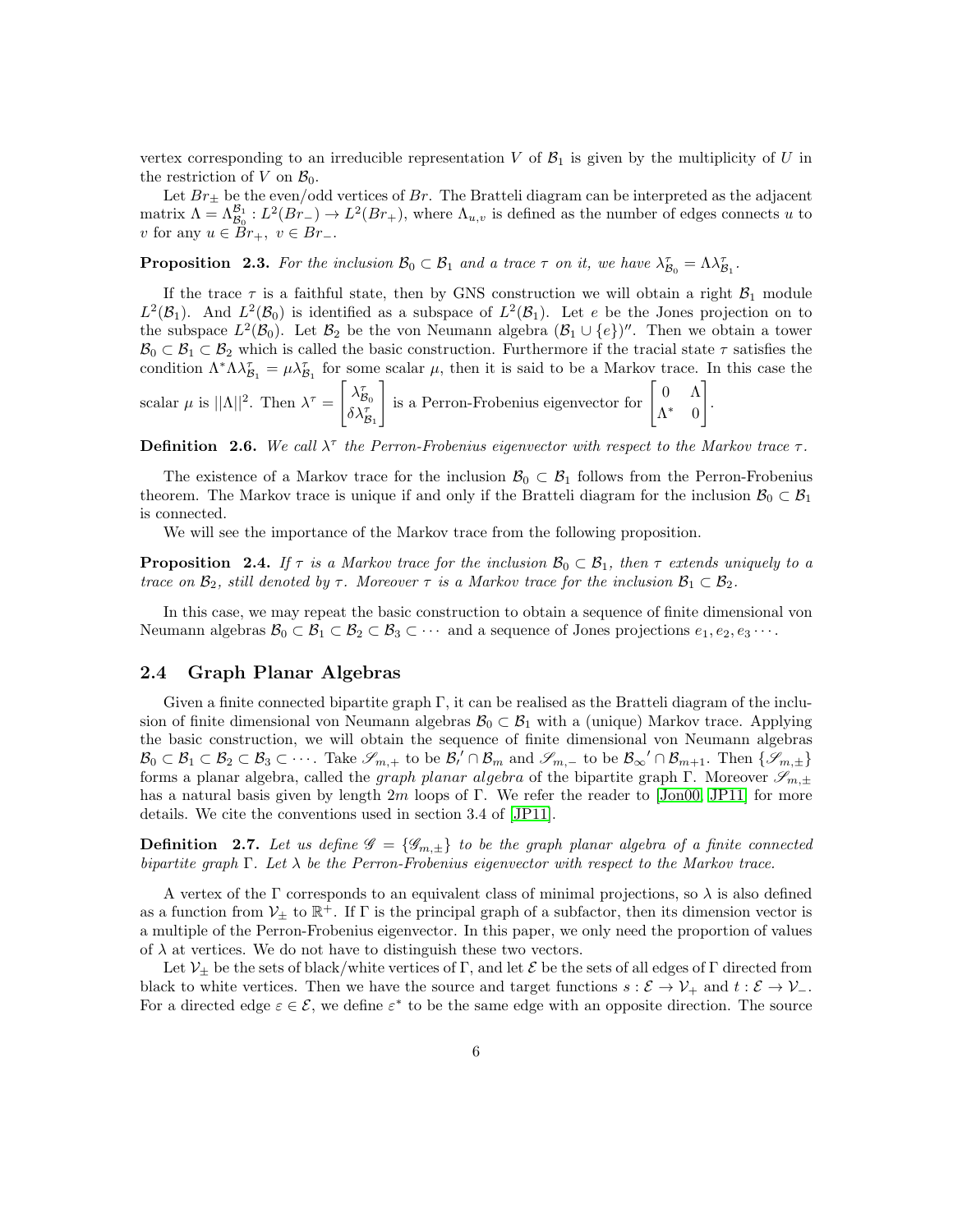function  $s: \mathcal{E}^* = \{\varepsilon^* | \varepsilon \in \mathcal{E}\} \to \mathcal{V}_-$  and the target function  $t: \mathcal{E}^* \to \mathcal{V}_+$  are defined as  $s(\varepsilon^*) = t(\varepsilon)$ and  $t(\varepsilon^*)=s(\varepsilon).$ 

- A length 2m loop in  $\mathscr{G}_{m,+}$  is denoted by  $[\varepsilon_1 \varepsilon_2^* \cdots \varepsilon_{2m-1} \varepsilon_{2m}^*]$  satisfying
- $(i)t(\varepsilon_k) = s(\varepsilon_{k+1}^*) = t(\varepsilon_{k+1}),$  for all odd  $k < 2m$ ;  $(ii)t(\varepsilon_k^*) = s(\varepsilon_k) = t(\varepsilon_{k+1}),$  for all even  $k < 2m$ ;
- $(iii) t(\epsilon_{2m}^*) = s(\epsilon_{2m}) = t(\epsilon_1).$

The graph planar algebra is always unital. The unshaded empty diagram is given by  $\sum_{v \in \mathcal{V}_+} v$ ; And the shaded empty diagram is given by  $\sum_{v \in \mathcal{V}_-} v$ . It is mentioning that the Jones projection is given by

$$
e_1 = \delta^{-1} \mathfrak{F} \prod_{\mathbf{S} \subset \mathbf{S}^{-1}} \sum_{\mathbf{S}(\varepsilon_1) = s(\varepsilon_3)} \sqrt{\frac{\lambda(t(\varepsilon_1))\lambda(t(\varepsilon_3))}{\lambda(s(\varepsilon_1))\lambda(s(\varepsilon_3))}} [\varepsilon_1 \varepsilon_1^* \varepsilon_3 \varepsilon_3^*].
$$

Now let us describe the actions on  $\mathscr G$ . The adjoint operation is defined as the anti-linear extension of

$$
[\varepsilon_1\varepsilon_2^*\cdots\varepsilon_{2m-1}\varepsilon_{2m}^*]^*=[\varepsilon_{2m}\varepsilon_{2m-1}^*\cdots\varepsilon_{2}\varepsilon_1^*].
$$

For  $\mathscr{G}_{m,-}$ , we have similar conventions.

**Definition 2.8.** The Fourier transform  $\mathcal{F} : \mathscr{G}_{m,+} \to \mathscr{G}_{m,-}, m > 0$  is defined as the linear extension of

$$
\mathcal{F}([\varepsilon_1\varepsilon_2^*\cdots\varepsilon_{2m-1}\varepsilon_{2m}^*]) = \begin{cases} \sqrt{\frac{\lambda(s(\varepsilon_{2m}))}{\lambda(t(\varepsilon_{2m}))}} \sqrt{\frac{\lambda(s(\varepsilon_m))}{\lambda(t(\varepsilon_m))}} [\varepsilon_{2m}^*\varepsilon_1\varepsilon_2^*\cdots\varepsilon_{2m-1}] & \text{for } m \text{ even.} \\ \sqrt{\frac{\lambda(s(\varepsilon_{2m}))}{\lambda(t(\varepsilon_{2m}))}} \sqrt{\frac{\lambda(t(\varepsilon_m))}{\lambda(s(\varepsilon_m))}} [\varepsilon_{2m}^*\varepsilon_1\varepsilon_2^*\cdots\varepsilon_{2m-1}] & \text{for } m \text{ odd} \end{cases}
$$

Similarly it is also defined from  $\mathscr{G}_{m,-}$  to  $\mathscr{G}_{m,+}$ .

The Fourier transform has a diagrammatic interpretation as a one-click rotation



**Definition** 2.9. Let us define  $\rho$  to be  $\mathcal{F}^2$ . Then  $\rho$  is defined from  $\mathscr{G}_{m,+}$  to  $\mathscr{G}_{m,+}$  as a two-click rotation for  $m > 0$ ,

$$
\rho([\varepsilon_1\varepsilon_2^*\cdots\varepsilon_{2m-1}\varepsilon_{2m}^*]) = \sqrt{\frac{\lambda(s(\varepsilon_{2m}))}{\lambda(s(\varepsilon_{2m-1}))}}\sqrt{\frac{\lambda(s(\varepsilon_m))}{\lambda(s(\varepsilon_{m-1}))}}[\varepsilon_{2m-1}\varepsilon_{2m}^*\varepsilon_1\varepsilon_2^*\cdots\varepsilon_{2m-3}\varepsilon_{2m-2}^*].
$$

It is similar for  $\mathscr{G}_{m,-}.$ 

For 
$$
l_1, l_2 \in \mathscr{G}_{m,+}
$$
,  $l_1 = [\varepsilon_1 \varepsilon_2^* \cdots \varepsilon_{2m-1} \varepsilon_{2m}^*]$ ,  $l_2 = [\xi_1 \xi_2^* \cdots \xi_{2m-1} \xi_{2m}]$ , we have

$$
\begin{cases}\n\mathbf{1}_{\{1\}} \\
\mathbf{\hat{s}}_{\{1\}} \\
\mathbf{1}_{\{2\}}\n\end{cases} = \n\begin{cases}\n\prod_{1 \leq k \leq m} \delta_{\varepsilon_{m+k},\xi_{m+1-k}} \left[\varepsilon_1 \varepsilon_2^* \cdots \varepsilon_m^* \xi_{m+1} \cdots \xi_{2m-1} \xi_{2m}^* \right] & when m is even; \\
\prod_{1 \leq k \leq m} \delta_{\varepsilon_{m+k},\xi_{m+1-k}} \left[\varepsilon_1 \varepsilon_2^* \cdots \varepsilon_m \xi_{m+1}^* \cdots \xi_{2m-1} \xi_{2m}^* \right] & when m is odd. \\
\vdots\n\end{cases}
$$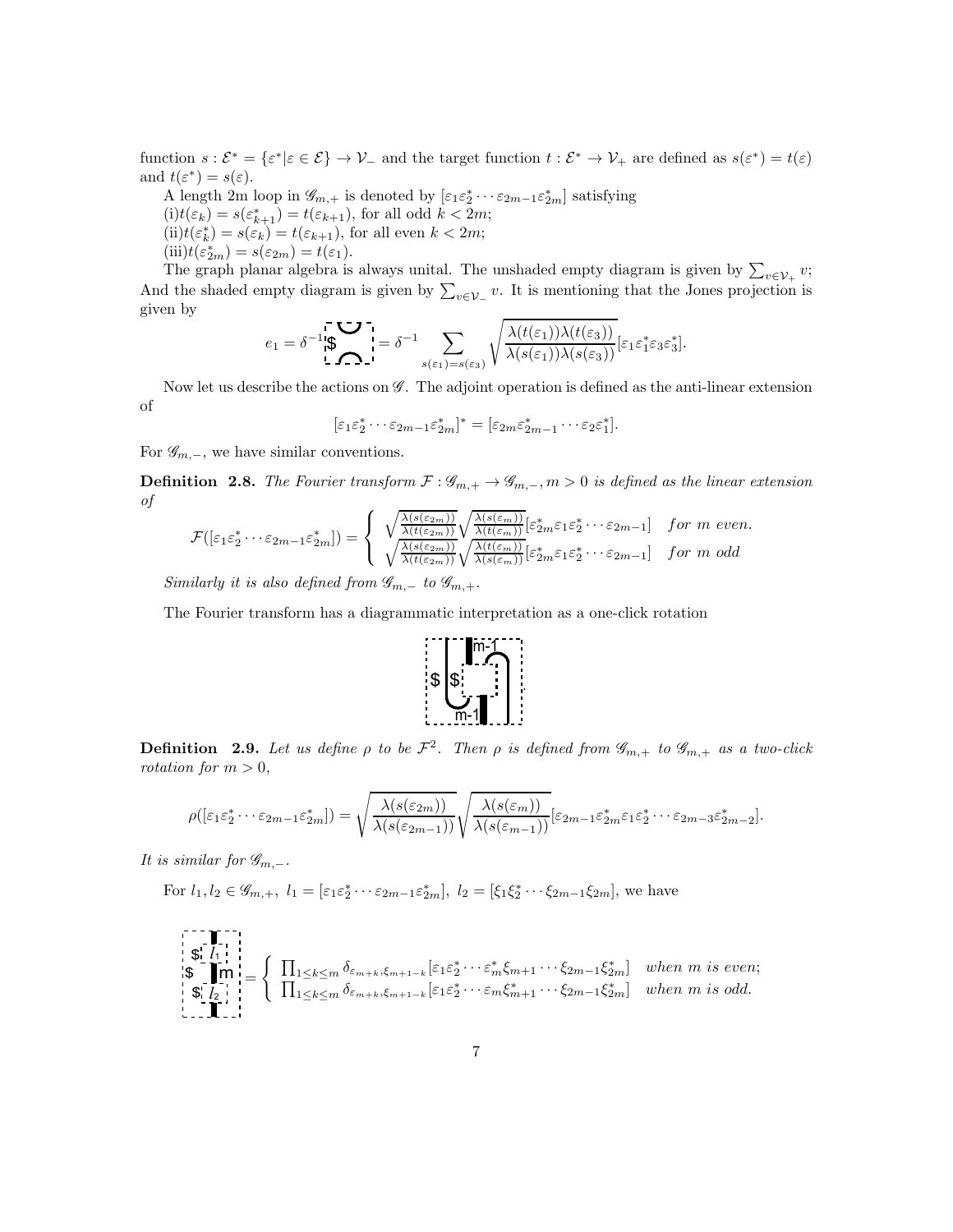$$
\begin{aligned}\n\mathbf{S} & \mathbf{S} & \mathbf{I}_{\mathbf{I}} \\
\mathbf{S} & \mathbf{S} & \mathbf{I}_{\mathbf{I}} \\
\mathbf{S} & \mathbf{S} & \mathbf{I}_{\mathbf{I}} \\
\mathbf{S} & \mathbf{S} & \mathbf{I}_{\mathbf{I}} \\
\mathbf{S} & \mathbf{S} & \mathbf{I}_{\mathbf{I}} \\
\mathbf{S} & \mathbf{S} & \mathbf{I}_{\mathbf{I}} \\
\mathbf{S} & \mathbf{I}_{\mathbf{I}} \\
\mathbf{S} & \mathbf{I}_{\mathbf{I}} \\
\mathbf{S} & \mathbf{S} & \mathbf{I}_{\mathbf{I}} \\
\mathbf{S} & \mathbf{I}_{\mathbf{I}} \\
\mathbf{S} & \mathbf{I}_{\mathbf{I}} \\
\mathbf{S} & \mathbf{I}_{\mathbf{I}} \\
\mathbf{S} & \mathbf{I}_{\mathbf{I}} \\
\mathbf{S} & \mathbf{I}_{\mathbf{I}} \\
\mathbf{S} & \mathbf{I}_{\mathbf{I}} \\
\mathbf{S} & \mathbf{I}_{\mathbf{I}} \\
\mathbf{S} & \mathbf{I}_{\mathbf{I}} \\
\mathbf{S} & \mathbf{I}_{\mathbf{I}} \\
\mathbf{S} & \mathbf{I}_{\mathbf{I}} \\
\mathbf{S} & \mathbf{I}_{\mathbf{I}} \\
\mathbf{S} & \mathbf{I}_{\mathbf{I}} \\
\mathbf{S} & \mathbf{I}_{\mathbf{I}} \\
\mathbf{S} & \mathbf{I}_{\mathbf{I}} \\
\mathbf{S} & \mathbf{I}_{\mathbf{I}} \\
\mathbf{S} & \mathbf{I}_{\mathbf{I}} \\
\mathbf{S} & \mathbf{I}_{\mathbf{I}} \\
\mathbf{S} & \mathbf{I}_{\mathbf{I}} \\
\mathbf{S} & \mathbf{I}_{\mathbf{I}} \\
\mathbf{S} & \mathbf{I}_{\mathbf{I}} \\
\mathbf{S} & \mathbf{I}_{\mathbf{I}} \\
\mathbf{S} & \mathbf{I}_{\mathbf{I}} \\
\mathbf{S} & \mathbf{I}_{\mathbf{I}} \\
\mathbf{S} & \mathbf{I}_{\mathbf{I}} \\
\mathbf{S} & \mathbf{I}_{\mathbf{I}} \\
\mathbf{S} & \mathbf{I}_{\mathbf{I}} \\
\mathbf{S
$$

In general, the action of a planar tangle could be realised as a composed inclusion of actions mentioned above. It has a nice formula, see page 11 in [\[Jon00\]](#page-47-9).

#### 2.5 The embedding theorem

For a depth 2r (or  $2r + 1$ ) subfactor planar algebra  $\mathscr{S}$ , we have

$$
\mathscr{S}_{m+1}=\mathscr{S}_{m+1}e_m\mathscr{S}_{m+1}=\mathscr{S}_m e_{m+1}\mathscr{S}_m, \text{ whenever } m\geq 2r+1.
$$

So  $\mathscr{S}_{m-1} \subset \mathscr{S}_m \subset \mathscr{S}_{m+1}$  forms a basic construction. Note that the Bratteli diagram of  $\mathscr{S}_{2r} \subset \mathscr{S}_{2r+1}$ is the principal graph. So the graph planar algebra  $\mathscr G$  of the principal graph is given by

$$
\mathscr{G}_{k,+}=\mathscr{S}'_{2r}\cap \mathscr{S}_{2r+k};\quad \mathscr{G}_{k,-}=\mathscr{S}'_{2r+1}\cap \mathscr{S}_{2r+k+1}.
$$

Moreover the map  $\Phi : \mathscr{S} \to \mathscr{G}$  by adding 2r strings to the left preserves the planar algebra structure. It is not obvious that the left conditional expectation is preserved. We have the following embedding theorem, see Theorem 4.1 in [\[JP11\]](#page-47-8).

Theorem 2.5. A finite depth subfactor planar algebra is naturally embedded into the graph planar algebra of its principal graph.

**Remark**. A general embedding theorem is proved in [\[MW10\]](#page-48-8).

#### 2.6 Fuss-Catalan

The Fuss-Catalan subfactor planar algebras are discovered by Bisch and Jones as *free products* of Temperley-Lieb subfactor planar algebras while studying the intermediate subfactors of a subfactor [\[BJ97\]](#page-47-4). We refer the reader to [\[BJ\]](#page-47-15) [\[Lan02\]](#page-48-9) for the definition of the free product of subfactor planar algebras. It has a nice diagrammatic interpretation. For two Temperley-Lieb subfactor planar algebras  $TL(\delta_a)$  and  $TL(\delta_b)$ , their free product  $FC(\delta_a, \delta_b)$  is a subfactor planar algebra. A vector in  $FC(\delta_a, \delta_b)_{m,+}$  can be expressed as a linear sum of Fuss-Catalan diagrams, a diagram consisting of disjoint a, b-colour strings whose boundary points are ordered as  $\underline{abba \cdot \cdots abba}$ , m copies of  $\overbrace{m}$ 

abba, after the dollar sign. It is similar for a vector in  $FC(\delta_a, \delta_b)_{m,-}$ , but the boundary points are ordered as  $\underline{baab \cdot \cdot \cdot baab}$ . For the action of a planar tangle on a simple tensor of Fuss-Catalan  $\overbrace{m}$ m diagrams, first we replace each string of the planar tangle by a pair of parallel a-colour and b-colour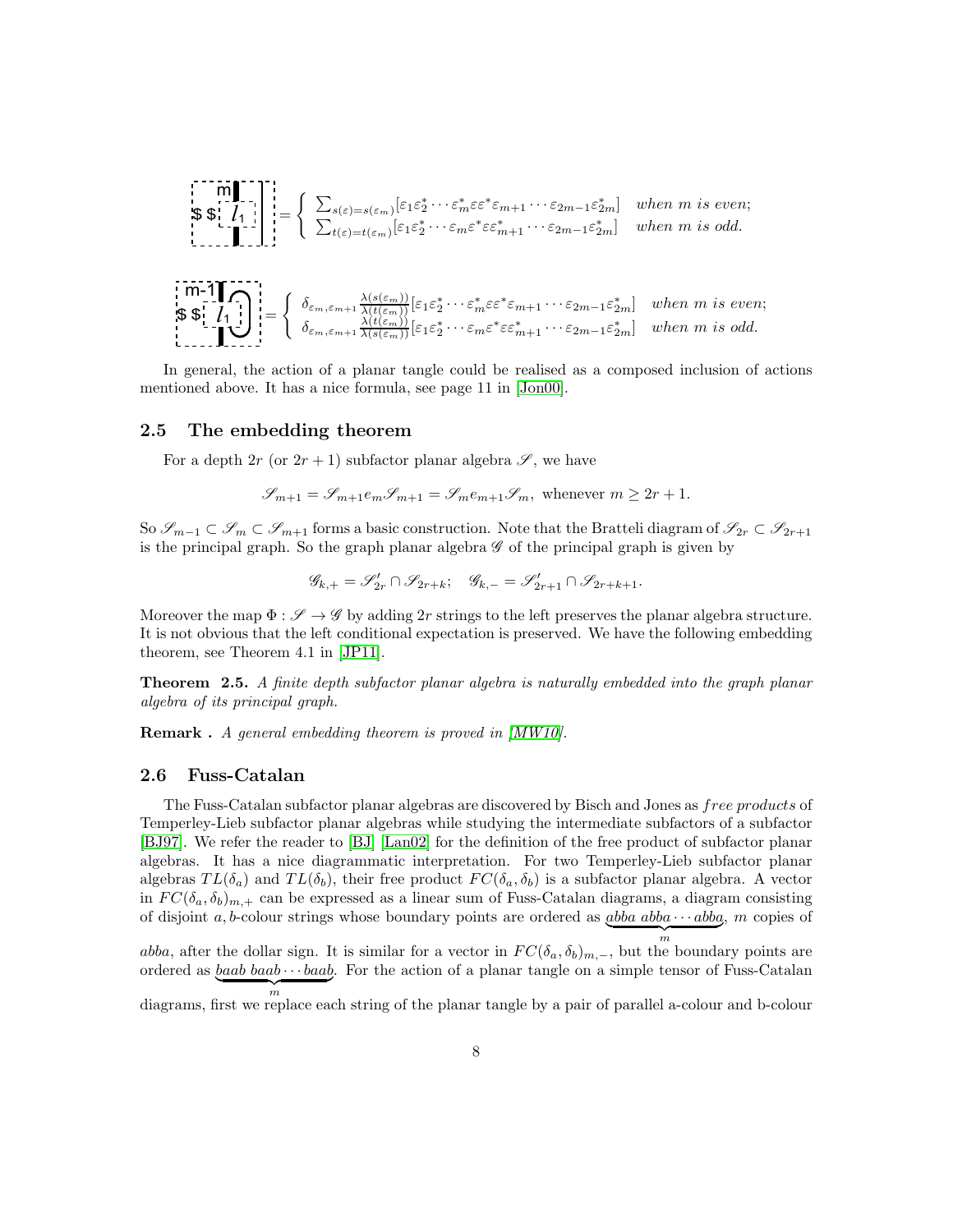strings which matches the a,b-colour boundary points, then the out put is *gluing* the new tangle with the input diagrams. If there is an a or b-colour closed circle, then it contributes to a scalar  $\delta_a$ or  $\delta_b$  respectively.

The Fuss-Catalan subfactor planar algebra  $FC(\delta_a, \delta_b)$  is naturally derived from an intermediate subfactor of a subfactor. Suppose  $\mathcal{N} \subset \mathcal{M}$  is an irreducible subfactor with finite index, and  $\mathcal{P}$  is an intermediate subfactor. Then there are two Jones projections  $e_N$  and  $e_P$  acting on  $L^2(\mathcal{M})$ , and we have the basic construction  $\mathcal{N} \subset \mathcal{P} \subset \mathcal{M} \subset \mathcal{P}_1 \subset \mathcal{M}_1$ . Repeating this process, we will obtain a sequence of factors  $\mathcal{N} \subset \mathcal{P} \subset \mathcal{M} \subset \mathcal{P}_1 \subset \mathcal{M}_1 \subset \mathcal{P}_2 \subset \mathcal{M}_2 \cdots$  and a sequence of Jones projections  $e_N$ ,  $e_p$ ,  $e_M$ ,  $e_{p_1}$ ... The algebra generated by these Jones projections forms a planar algebra. That is  $FC(\delta_a, \delta_b)$ , where  $\delta_a = \sqrt{[\mathcal{P} : \mathcal{N}]}$  and  $\delta_b = \sqrt{[\mathcal{M} : \mathcal{P}]}$ . Moreover  $e_{\mathcal{P}} \in FC(\delta_a, \delta_b)_{2,+}$ a`ḃ b a b a a b

and  $e_{\mathcal{P}_1} \in FC(\delta_a, \delta_b)_{2,-}$  could be expressed as  $\delta_b^{-1}$ \$ a b b a and  $\delta_a^{-1}$ \$ b a a b respectively.

Specifically  $\mathcal{F}(e_{\mathcal{P}})$  is a multiple of  $e_{\mathcal{P}_1}$ .

**Definition 2.10.** For a subfactor planar algebra  $\mathscr{S}$ , a projection  $Q \in \mathscr{S}_{2,+}$  is called a biprojection, if  $\mathcal{F}(Q)$  is a multiple of a projection.

Suppose  $\mathscr S$  is the planar algebra for  $\mathcal N \subset \mathcal M$ , then  $e_{\mathcal P} \in \mathscr S_{2,+}$  is a biprojection. Conversely all the biprojections in  $\mathscr{S}_{2,+}$  are realised in this way. That means there is a one-to-one correspondence between intermediate subfactors and biprojections.

**Proposition 2.6.** If we identify  $\mathscr{S}_{2,-}$  as a subspace of  $\mathscr{S}_{3,+}$  by adding a string to the left, then a biprojection  $Q \in \mathscr{S}_{2,+}$  will satisfy  $Q\mathcal{F}(Q) = \mathcal{F}(Q)Q$ , i.e.



called the exchange relation of a biprojection.

Conversely if a self-adjoint operator in  $\mathscr{S}_{2,+}$  satisfies the exchange relation, then it is a biprojection. We refer the reader to [\[Liub\]](#page-48-3) for some other approaches to the biprojection. The Fuss-Catalan subfactor planar algebra could also be viewed as a planar algebra generated by a biprojection with its exchange relation.

If there is a subfactor planar algebra whose principal graph is a Bisch-Haagerup fish graph, then it has a trace-2 biprojection, due to the existence of a "normalizer". So it contains  $FC(\delta_a, \delta_b)$ , where  $\delta_a = \sqrt{2}, \delta_b = \frac{\sqrt{5}+1}{2}$ , as a planar subalgebra. The principal graph and dual principal graph of  $FC(\delta_a, \delta_b)$  are given as

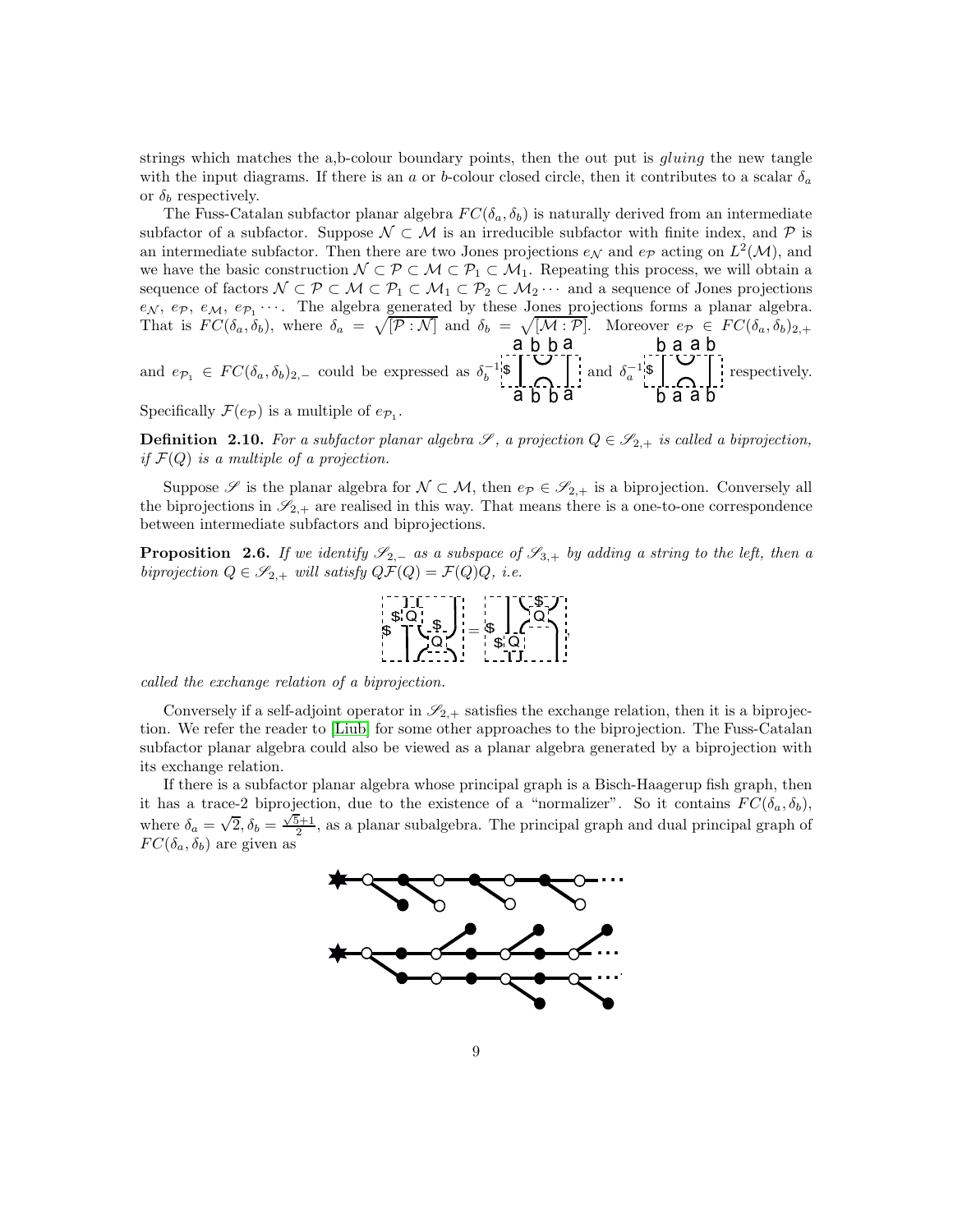## 3 The embedding theorem for an intermediate subfactor

If there is a subfactor planar algebra  $\mathscr S$  whose principal graph is a Bisch-Haagerup fish graph Γ, then it is embedded in the graph planar algebra  $\mathscr G$  of Γ, by the embedding theorem. While  $\mathscr S_{2,+}$ contains a trace-2 biprojection. We hope to know the image of the biprojection in  $\mathscr{G}$ . Recall that the image of the Jones projection  $e_1$  is determined by the principal graph,

$$
\delta e_1 = \sum_{s(\varepsilon_1)=s(\varepsilon_3)} \sqrt{\frac{\lambda(t(\varepsilon_1))}{\lambda(s(\varepsilon_1))}\frac{\lambda(t(\varepsilon_3))}{\lambda(s(\varepsilon_3))}} [\varepsilon_1 \varepsilon_1^* \varepsilon_3 \varepsilon_3^*].
$$

The image of the biprojection has a similar formula. It is determined by the *refined principal graph*. The refined principal graph is already considered by Bisch and Haagerup for bimodules, by Bisch and Jones for planar algebras. For the embedding theorem, we will use the one for planar algebras.

The lopsided version of embedding theorem for an intermediate subfactor is involved in a general embedding theorem proved by Morrison in [\[MW10\]](#page-48-8). To consider some algebraic structures, we need the spherical version of the embedding theorem. Their relations are described in[\[MP\]](#page-48-10). For convenience, we prove the spherical version of embedding theorem, similar to the one proved by Jones and Penneys in [\[JP11\]](#page-47-8).

In this section, we always assume  $\mathcal{N} \subset \mathcal{M}$  is an irreducible subfactor of type  $II_1$  with finite index, and  $\mathcal P$  is an intermediate subfactor. If the subfactor has an intermediate subfactor, then its planar algebra becomes an  $\mathcal{N} - \mathcal{P} - \mathcal{M}$  planar algebras. For  $\mathcal{N} - \mathcal{P} - \mathcal{M}$  planar algebras, we refer the reader to Chapter 4 in [\[Har\]](#page-47-16). In this case, the subfactor planar algebra contains a biprojection P, and a planar tangle labeled by P can be replaced by a  $Fuss - Catalan planar tangle$ . In this paper, we will use planar tangles labeled by P, instead of Fuss-Catalan planar tangles.

## 3.1 Principal graphs

For the embedding theorem, we will consider the principal graph of  $\mathcal{N} \subset \mathcal{P} \subset \mathcal{M}$ . It refines the principal graph of  $\mathcal{N} \subset \mathcal{M}$ . Instead of a bipartite graph, it will be an  $(\mathcal{N}, \mathcal{P}, \mathcal{M})$  coloured graph.

<span id="page-9-0"></span>**Definition 3.1.** An  $(N, \mathcal{P}, \mathcal{M})$  coloured graph  $\Gamma$  is a locally finite graph, such that the set  $\mathcal V$  of its vertices is divided into three disjoint subsets  $V_N$ ,  $V_P$  and  $V_M$ , and the set  $\mathcal E$  of its edges is divided into two disjoint subsets  $\mathcal{E}_+$ ,  $\mathcal{E}_-$ . Moreover every edge in  $\mathcal{E}_+$  connects a vertex in  $\mathcal{V}_\mathcal{N}$  to one in  $\mathcal{V}_\mathcal{P}$ and every edge in  $\mathcal{E}_-$  connects a vertex in  $\mathcal{V}_{\mathcal{P}}$  to one in  $\mathcal{V}_{\mathcal{M}}$ . Then we define the source function  $s:\mathcal{E}\to\mathcal{V}_{\mathcal{N}}\cup\mathcal{V}_{\mathcal{M}}$  and the target function  $t:\mathcal{E}\to\mathcal{V}_{\mathcal{P}}$  in the obvious way. The operation  $*$  reverses the direction of an edge.

**Definition 3.2.** From an  $(N, \mathcal{P}, \mathcal{M})$  coloured graph  $\Gamma$ , we will obtain a  $(N, \mathcal{M})$  coloured bipartite graph  $\Gamma'$  as follows, the  $\mathcal{N}/\mathcal{M}$  coloured vertices of  $\Gamma'$  are identical to the  $\mathcal{N}/\mathcal{M}$  coloured vertices of  $\Gamma$ ; for two vertices  $v_n$  in  $\mathcal{V}_{\mathcal{N}}$  and  $v_m \in \mathcal{V}_{\mathcal{M}}$ , the number of edges between  $v_n$  and  $v_m$  in  $\Gamma$  is given by the number of length two pathes from  $v_n$  to  $v_m$  in  $\Gamma'$ . The graph  $\Gamma'$  is said to be the bipartite graph induced from the graph  $\Gamma$ . The graph  $\Gamma$  is said to be a refinement of the graph  $\Gamma'$ .

For a factor M of type II<sub>1</sub>, if  $\mathcal{N} \subset \mathcal{P} \subset \mathcal{M}$  is a sequence of irreducible subfactors with finite index, then  $L^2(\mathcal{P})$  forms an irreducible  $(\mathcal{N}, \mathcal{P})$  bimodule, denoted by X, and  $L^2(\mathcal{M})$  forms an irreducible  $(\mathcal{P}, \mathcal{M})$  bimodule, denoted by Y. Their conjugates  $\overline{X}, \overline{Y}$  are  $(\mathcal{P}, \mathcal{N}), (\mathcal{P}, \mathcal{M})$  bimodules respectively. The tensor products  $X \otimes Y \otimes \overline{Y} \otimes \overline{X} \otimes \cdots \otimes \overline{X}$ ,  $X \otimes Y \otimes \overline{Y} \otimes \overline{X} \otimes \cdots \otimes \overline{X}$ ,  $X \otimes Y \otimes \overline{Y} \otimes \overline{X} \otimes \cdots \otimes \overline{Y}$ ,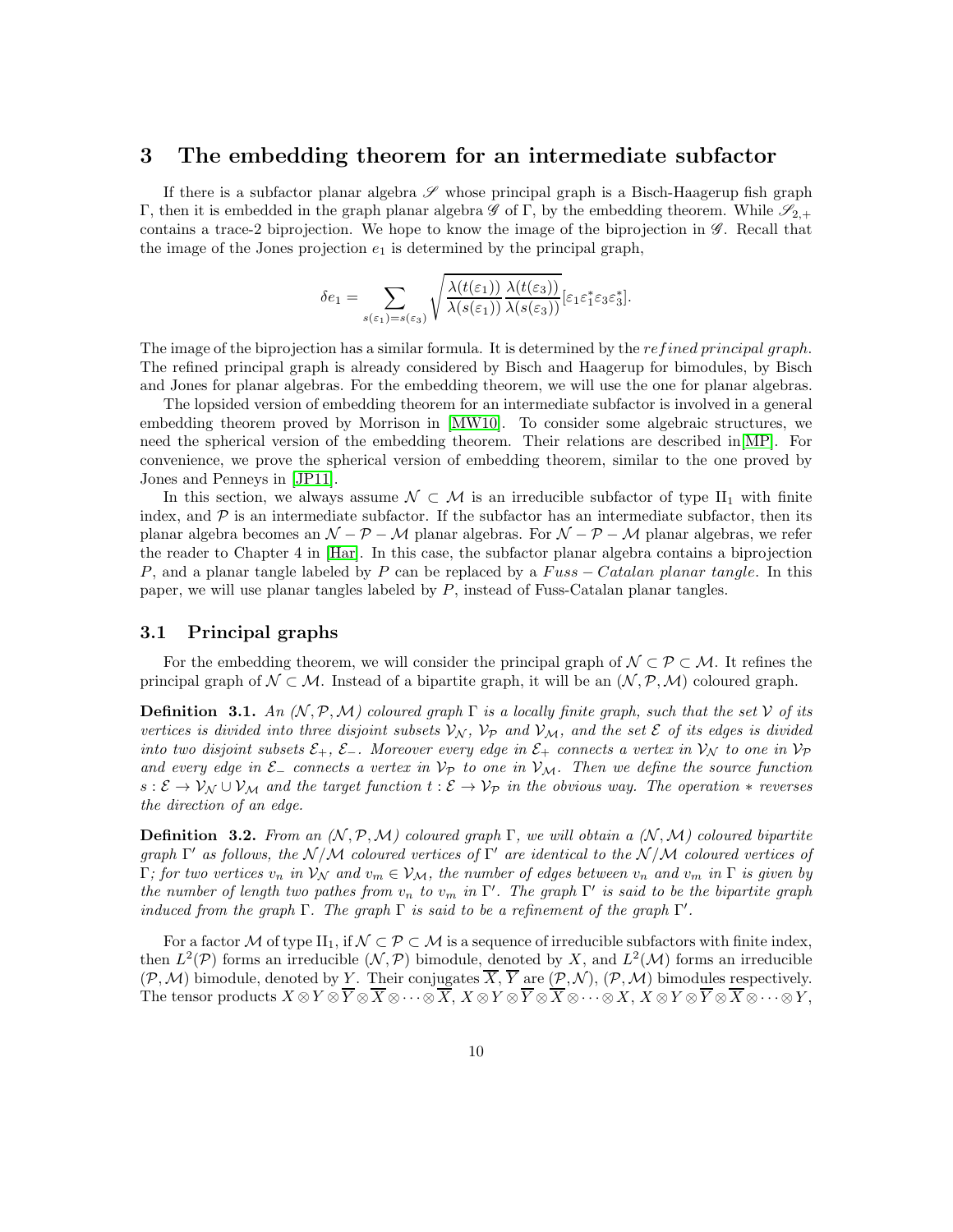$X \otimes Y \otimes \overline{Y} \otimes \overline{X} \otimes \cdots \otimes \overline{Y}$ , are decomposed into irreducible bimodules over  $(N, N), (N, \mathcal{P}), (N, \mathcal{M})$ and  $(\mathcal{N}, \mathcal{P})$  respectively.

**Definition** 3.3. The principal graph for the inclusion of factors  $\mathcal{N} \subset \mathcal{P} \subset \mathcal{M}$  is an  $(\mathcal{N}, \mathcal{P}, \mathcal{M})$ coloured graph. Its vertices are equivalent classes of irreducible bimodules over  $(N, N)$ ,  $(N, P)$  and  $(N, \mathcal{M})$  in the above decomposed inclusion. The number of edges connecting two vertices, a  $(N, \mathcal{N})$ (or  $(N, M)$ ) bimodule U (or V) and a  $(N, P)$  bimodule W, is the multiplicity of the equivalent class of U (or V) as a sub bimodule of  $W \otimes \overline{X}$  (or  $W \otimes Y$ ). The vertex corresponding to the irreducible  $(N, N)$  bimodule  $L^2(N)$  is marked by a star sign  $*$ . The dimension vector of the pincipal graph is a function  $\lambda$  from the vertices of the graph to  $\mathbb{R}^+$ . Its value at a point is defined to be the dimension of the corresponding bimodule.

Similarly the dual principal graph for the inclusion of factors is defined by considering the decomposed inclusion of  $(M, M)$ ,  $(M, P)$ ,  $(M, N)$  bimodules.

There is another principal graph given by decomposed inclusions of  $(\mathcal{P}, \mathcal{N}), (\mathcal{P}, \mathcal{P})$  and  $(\mathcal{P}, \mathcal{M})$ bimodules, but we do not need it in this paper.

**Proposition** 3.1. The (dual) principal graph for the inclusion of factors  $\mathcal{N} \subset \mathcal{P} \subset \mathcal{M}$  is a refinement of the (dual) principal graph of the subfactor  $\mathcal{N} \subset \mathcal{M}$ 

**Proof.** If follows from the definition and the fact that  $X \otimes Y$  is the  $(\mathcal{N}, \mathcal{M})$  bimodule  $L^2(\mathcal{M})$ .

Let  $\delta_a$  be  $\sqrt{[\mathcal{P} : \mathcal{N}]}$ , the dimension of X, and  $\delta_b$  be  $\sqrt{[\mathcal{M} : \mathcal{P}]}$ , the dimension of Y. Then by Frobenius reciprocity theorem, we have the following proposition.

<span id="page-10-0"></span>**Proposition 3.2.** For the principal graph of factors  $\mathcal{N} \subset \mathcal{P} \subset \mathcal{M}$  and the dimension vector  $\lambda$ , we have

$$
\delta_a \lambda(u) = \sum_{\varepsilon \in \mathcal{E}_+, s(\varepsilon) = u} \lambda(t(\varepsilon)), \ \forall u \in \mathcal{V_N}; \quad \delta_b \lambda(w) = \sum_{\varepsilon \in \mathcal{E}_-, s(\varepsilon) = w} \lambda(t(\varepsilon)), \ \forall w \in \mathcal{V_M};
$$

$$
\delta_a \lambda(v) = \sum_{\varepsilon \in \mathcal{E}_+, t(\varepsilon) = v} \lambda(s(\varepsilon)), \quad \delta_b \lambda(v) = \sum_{\varepsilon \in \mathcal{E}_-} \lambda(s(\varepsilon)), \ \forall v \in \mathcal{V_P};
$$

**Definition 3.4.** For an  $(N, P, M)$  coloured graph  $\Gamma$ , if there exits a function  $\lambda : V \to \mathbb{R}^+$  with the proposition mentioned above, then we call it a graph with parameter  $(\delta_a, \delta_b)$ .

**Proposition** 3.3. The principal graph of factors  $\mathcal{N} \subset \mathcal{P} \subset \mathcal{M}$  is a graph with parameter  $(\sqrt{[\mathcal{P}:\mathcal{N}]}, \sqrt{[\mathcal{M}:\mathcal{P}]})$ . Consequently if  $\mathcal{N} \subset \mathcal{M}$  is finite depth, then the principal graph of  $\mathcal{N} \subset \mathcal{M}$  $P \subset M$  is finite.

**Proof.** The first statement follows from the definition. Note that the dimension of a bimodule is at least 1. By this restriction,  $\mathcal{N} \subset \mathcal{M}$  is finite depth implies the principal graph of  $\mathcal{N} \subset \mathcal{P} \subset \mathcal{M}$  is finite. finite.

#### 3.2 The standard invariant

We will define the refined (dual) principal graph for a subfactor planar algebra with a biprojection. This definition coincides with the definition given by bimodules, but we do not need this fact in this paper. Given  $\mathcal{N} \subset \mathcal{P} \subset \mathcal{M}$ , there are two Jones projections  $e_{\mathcal{N}}$  and  $e_{\mathcal{P}}$  acting on  $L^2(\mathcal{M})$ . Then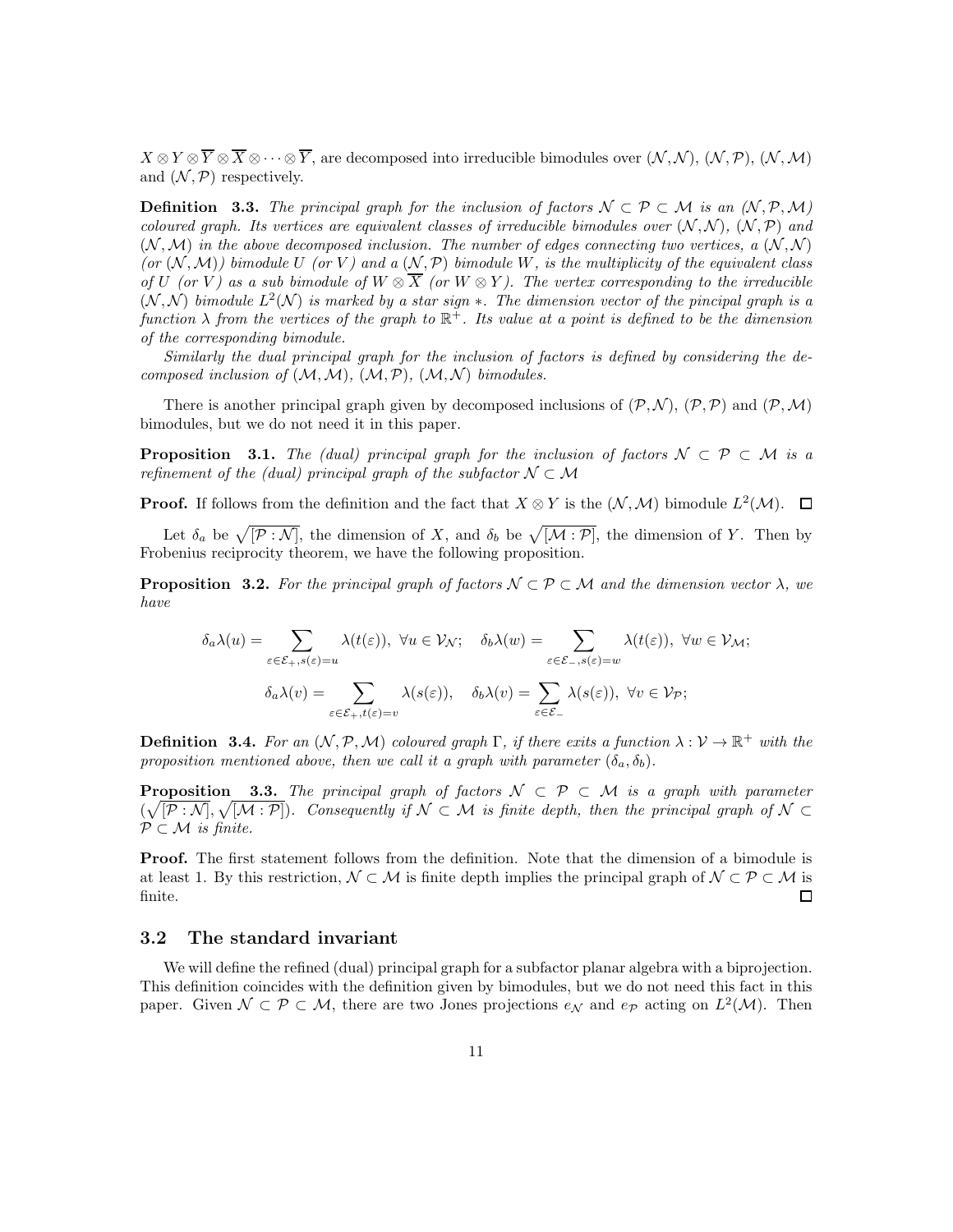we have the basic construction  $\mathcal{N} \subset \mathcal{P} \subset \mathcal{M} \subset \mathcal{P}_1 \subset \mathcal{M}_1$ . Repeating this process, we will obtain a sequence of factors  $\mathcal{N} \subset \mathcal{P} \subset \mathcal{M} \subset \mathcal{P}_1 \subset \mathcal{M}_1 \subset \mathcal{P}_2 \subset \mathcal{M}_2 \cdots$  and a sequence of Jones projections  $e_N, e_P, e_M, e_{P_1} \cdots$ . Then the standard invariant is refined as

$$
C = N' \cap N \quad C \quad N' \cap P \quad C \quad N' \cap M \quad C \quad N' \cap P_1 \quad C \quad N' \cap M_1 \quad C \quad \cdots
$$
\n
$$
C = P' \cap P \quad C \quad P' \cap M \quad C \quad P' \cap P_1 \quad C \quad P' \cap M_1 \quad C \quad \cdots
$$
\n
$$
C = M' \cap M \quad C \quad M' \cap P_1 \quad C \quad M' \cap M_1 \quad C \quad \cdots
$$
\n
$$
C = M' \cap M \quad C \quad M' \cap P_1 \quad C \quad M' \cap M_1 \quad C \quad \cdots
$$

For Fuss-Catalan, the corresponding Bratteli diagram is describe by the middlepatterns, see page 114-115 in [\[BJ97\]](#page-47-4).

We hope to define the refined principal graph as the limit of the Bratteli diagram  $Br_k$  of  $\mathcal{N}' \cap$  $\mathcal{M}_{k-2} \subset \mathcal{N}' \cap \mathcal{P}_{k-1} \subset \mathcal{N}' \cap \mathcal{M}_{k-1}$ . To show the limit is well defined, we need to prove that  $Br_k$ is identified as a subgraph of  $Br_{k+1}$ . To define it for a subfactor planar algebra with a biprojection without the presumed factors, we need to do some translations motivated by the fact

$$
\mathcal{N}' \cap \mathcal{P}_k = \mathcal{N}' \cap (\mathcal{M}_k \cap \{e_{\mathcal{P}_k}\}') = (\mathcal{N}' \cap \mathcal{M}_k) \cap \{e_{\mathcal{P}_k}\}'.
$$

**Definition** 3.5. Let  $\mathscr{S} = \mathscr{S}_{m,\pm}$  be a subfactor planar algebra. And  $e_1, e_2, \cdots$  be the sequence of Jones projections.

Suppose  $p_1$  is a biprojection in  $\mathscr{S}_{2,+}$ . Then we will obtain another sequence of Jones projections  $p_1, p_2, p_3, \cdots$ , corresponding to the intermediate subfactors, precisely  $p_2$  in  $\mathscr{S}_{2,-} \subset \mathscr{S}_{3,+}$  is a multiple of  $\mathcal{F}(p_1)$ , and  $p_k$  is obtained by adding two strings on the left side of  $p_{k-2}$ .

For  $m \geq 1$ , let us define  $\mathscr{S}'_{m,+}$  to be  $\mathscr{S}_{m,+} \cap \{p_m\}'$  and  $\mathscr{S}'_{m,-}$  to be  $\mathscr{S}_{m,-} \cap \{p_{m+1}\}'$ .

<span id="page-11-0"></span>**Proposition 3.4.** For  $X \in \mathscr{S}_{m,+}$ ,  $m \geq 1$ , we have

$$
X p_m = p_m X \iff \mathcal{F}(X) = \mathcal{F}(X) p_m.
$$

That means  $\mathscr{S}'_{m,+}$  is the invariant subspace of  $\mathscr{S}_{m,+}$  under the "right action" of the biprojection. Diagrammatically its consists of vectors with one  $a/b$ -colour through string on the rightmost.

**Proof.** If  $p_m X = X p_m$ , then take the action given by the planar tangle  $|\mathbf{\$}|$ m-1  $\overline{m-1}$ , we have

 $\mathcal{F}(X) = \mathcal{F}(X)p_m.$ For m odd, if  $\mathcal{F}(X) = \mathcal{F}(X)p_m$ , then  $X = X * \mathcal{F}(p_1)$ , i.e.



By the exchange relation of the biprojection, we have

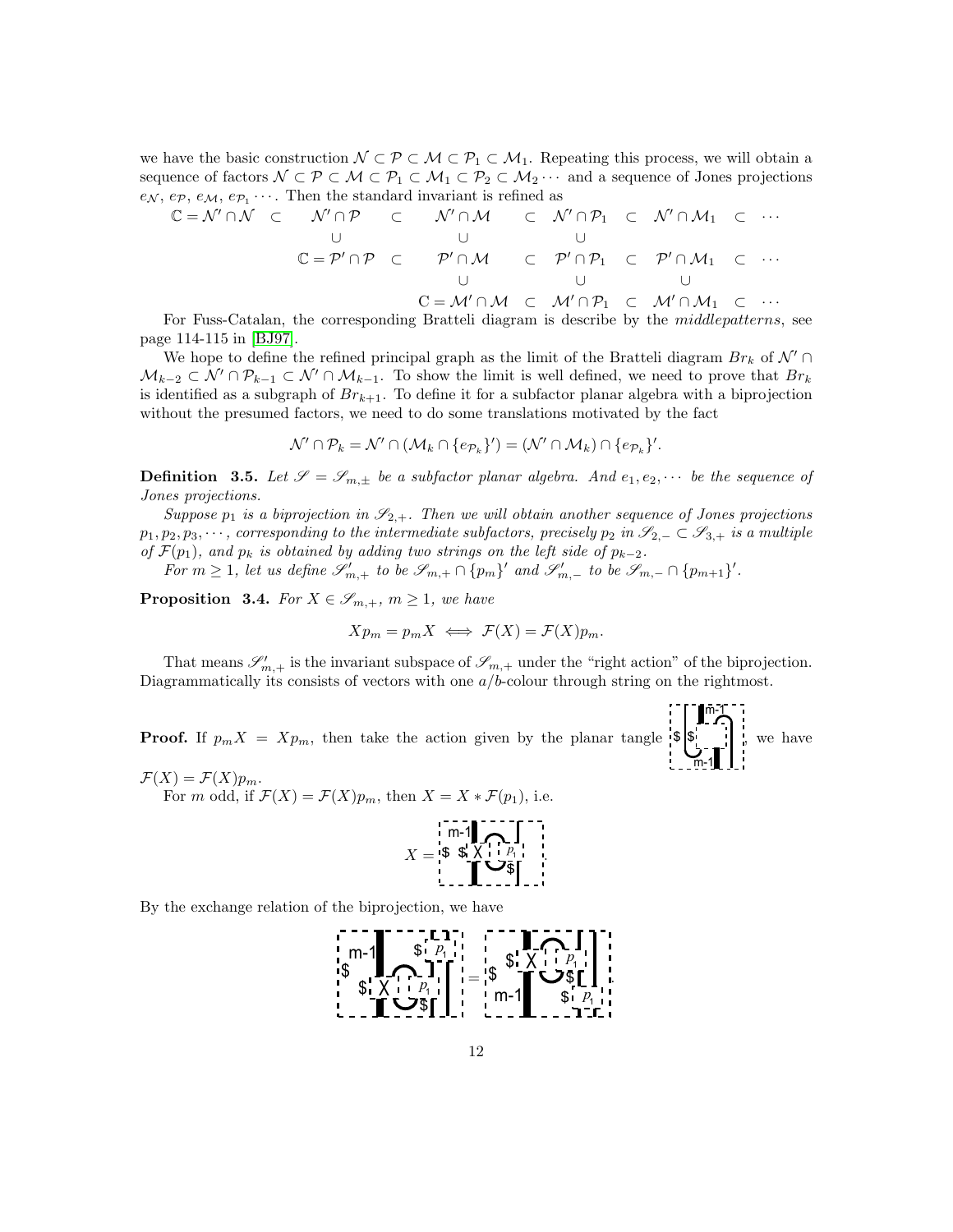So  $p_m X = X p_m$ .

For *m* even, the proof is similar.

Note that  $\mathscr{S}_{m-1,+}$  is in the commutant of  $p_m'$ . So we have the inclusion of finite dimensional von Neumann algebras

$$
\mathscr{S}_{0,+} \subset \mathscr{S}'_{1,+} \subset \mathscr{S}_{1,+} \subset \mathscr{S}'_{2,+} \subset \mathscr{S}_{2,+} \subset \cdots.
$$

Then we obtain the Bratteli diagram  $Br_m$  for the inclusion  $\mathscr{S}_{m-1,+} \subset \mathscr{S}'_{m,+} \subset \mathscr{S}_{m,+}$ . To take the limit of  $Br_m$ , we need to prove that  $Br_m$  is identified as a subgraph of  $Br_{m+1}$ .

**Proposition** 3.5. If  $P_1$ ,  $P_2$  are minimal projections of  $\mathscr{S}'_{m,+}$ . Then  $P_1p_m$ ,  $P_2p_m$  are minimal projections of  $\mathscr{S}'_{m+1,+}$ . Moreover  $P_1$  and  $P_2$  are equivalent in  $\mathscr{S}'_{m,+}$  if and only if  $P_1p_m$  and  $P_2p_m$ are equivalent in  $\mathscr{S}'_{m+1,+}.$ 

This proposition is the same as Proposition [2.1.](#page-4-0)

#### <span id="page-12-1"></span>Proposition 3.6 (Frobenius Reciprocity).

(1) For a minimal projection  $P \in \mathscr{S}_{m-1,+}$  and a minimal projection  $Q \in \mathscr{S}'_{m,+}$ , we have  $Qp_m$ is a minimal projection of  $\mathscr{S}'_{m+1,+}$ ,  $Pe_m$  is a minimal projection of  $\mathscr{S}'_{m+1,+}$ , and

$$
\dim(P(\mathcal{S}'_{m,+})Q) = \dim(Pe_m(\mathcal{S}_{m+1,+})Qp_m).
$$

(2) For a minimal projection  $P' \in \mathscr{S}'_{m,+}$  and a minimal projection  $Q' \in \mathscr{S}_{m,+}$ , we have  $P'p_m$  is a minimal projection of  $\mathscr{S}'_{m+1,+}$ , and

$$
\dim(P'(\mathcal{S}_{m,+})Q') = \dim(P'p_m(\mathcal{S}_{m+1,+}')Q').
$$

Proof. (1) Consider the maps

$$
\phi_1 = \begin{bmatrix} \mathfrak{m}\text{-}\mathbf{1} \\ \mathfrak{s}\mathfrak{s} \\ \mathfrak{m}\text{-}\mathbf{1} \end{bmatrix} \quad \mathscr{S}_{m,+} \to \mathscr{S}_{m+1,+}, \quad \phi_2 = \begin{bmatrix} \mathfrak{m} \\ \mathfrak{s}\mathfrak{s} \\ \mathfrak{m}\text{-}\mathbf{1} \end{bmatrix} \quad \mathscr{S}_{m+1,+} \to \mathscr{S}_{m,+}.
$$

For m odd, if  $X \in P(\mathscr{S}'_{m,+})Q$ , then by Proposition [3.4,](#page-11-0) we have  $X = P(X' * \mathcal{F}(p_1))Q$  for some  $X' \in \mathscr{S}_{m,+}$ . So  $\phi_1(X) \in Pe_m(\mathscr{S}_{m+1,+})Qp_m$ . On the other hand, if  $Y \in Pe_m(\mathscr{S}_{m+1,+})Qp_m$ , then  $\phi_2(Y) \in P(\mathscr{S}'_{m,+})Q$ . While  $\phi_1 \circ \phi_2$  is the identity map on  $Pe_m(\mathscr{S}_{m+1,+})Qp_m$  and  $\phi_2 \circ \phi_1$  is the identity map on  $P(\mathcal{S}'_{m,+})Q$ . So  $\dim(P'(\mathcal{S}_{m,+})Q') = \dim(P'p_m(\mathcal{S}'_{m+1,+})Q')$ .

For *m* even, the proof is similar.

(2) This is the same as Proposition [2.2.](#page-4-1)

By Proposition[\(2.1\)](#page-4-0)[\(3.6\)](#page-12-1), the Bratteli diagram  $Br_m$  is identified as a subgraph of  $Br_{m+1}$ .

<span id="page-12-0"></span>**Definition 3.6.** Let us define the refined principal graph of  $\mathscr S$  with respect to the biprojection  $p_1$ to be the limit of the Bratteli diagram of  $\mathscr{S}_{m,+} \subset \mathscr{S}'_{m+1,+} \subset \mathscr{S}_{m+1,+}$ . The vertex corresponds to the *identity in*  $\mathscr{S}_{0,+}$  *is marked by a star sign.* 

Similarly let us define the refined dual principal graph of  $\mathscr S$  with respect to the biprojection  $p_1$  to be the limit of the Bratteli diagram of  $\mathscr{S}_{m,-} \subset \mathscr{S}'_{m+1,-} \subset \mathscr{S}_{m+1,-}$ . The vertex corresponds to the *identity in*  $\mathscr{S}_{0,-}$  *is marked by a star sign.* 

 $\Box$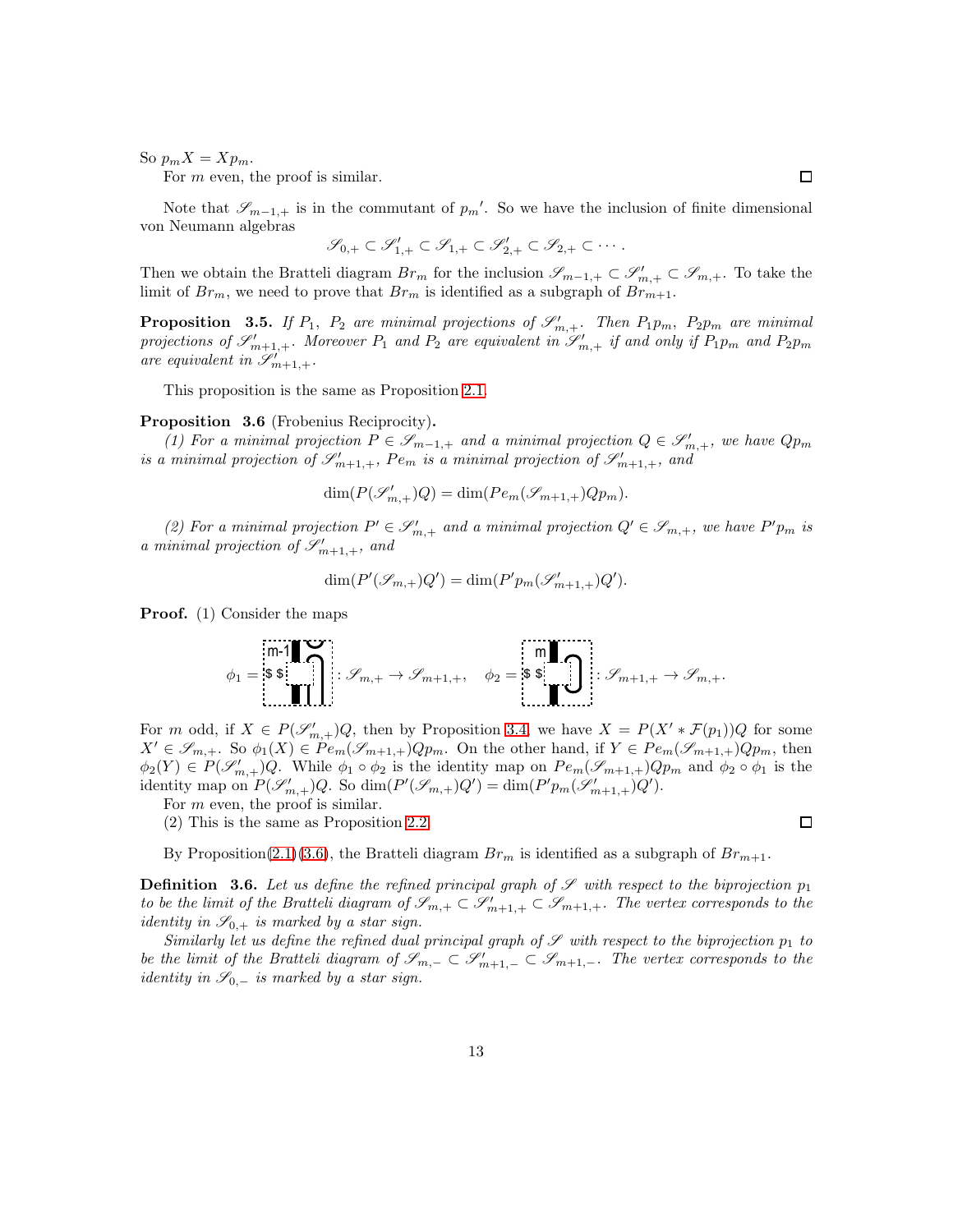The refined principal graph is an  $(\mathcal{N}, \mathcal{P}, \mathcal{M})$  coloured graph. The  $\mathcal{N}, \mathcal{P}, \mathcal{M}$  coloured vertices are given by equivalence classes of minimal projections of  $\mathscr{S}_{2m,-}, \mathscr{S}'_{2m+1,-}, \mathscr{S}_{2m+1,-}$  respectively, for m approaching infinity. Similarly the refined dual principal graph is an  $(M, \mathcal{P}, \mathcal{N})$  coloured graph.

**Definition 3.7.** The dimension vector  $\lambda$  of the principal graph is defined as follows, for an N or M coloured vertex, its value is the Markov trace of the minimal projection corresponding to that vertex; for a P coloured vertex v, suppose  $Q \in \mathscr{S}'_{m,+}$  is <u>a minimal</u> projection corresponding to v. Then  $\lambda(v) = \delta_a^{-1} tr(Q)$ , when m is even, where  $\delta_a = \sqrt{tr(p_1)}$ ;  $\lambda(v) = \delta_b^{-1} tr(Q)$ , when m is odd, where  $\delta_b = \delta \delta_a^{-1}$ .

**Remark** . An element in  $\mathscr{S}'_{m,+}$  has an a/b-colour through string on the rightmost. When we compute the dimension vector for a minimal projection in  $\mathscr{S}'_{m,+}$ , that string should be omitted. So there is a factor  $\delta_a^{-1}$  or  $\delta_b^{-1}$ .

Note that the dimension vector satisfies Proposition [3.2.](#page-10-0) So the refined principal graph is a graph with parameter  $(\delta_a, \delta_b)$ . If the Bratteli diagram of  $\mathscr{S}_{m,+} \subset \mathscr{S}_{m+1,+}$  is the same as that of  $\mathscr{S}_{m+1,+} \subset \mathscr{S}_{m+2,+}$ , i.e.  $\mathscr{S}$  has finite depth, then  $Br_{m+1} = Br_{m+2}$  by the restriction of the dimension vector. Specifically the Bratteli diagram of  $\mathscr{S}_{m+1,+}' \subset \mathscr{S}_{m+1,+}$  is the same as that of  $\mathscr{S}_{m+1,+} \subset \mathscr{S}'_{m+2,+}$ . So  $\mathscr{S}'_{m+1} \subset \mathscr{S}_{m+1,+} \subset \mathscr{S}'_{m+2,+}$  forms a basic construction, and  $p_{m+1}$  is the Jones projection. Then the Jones projection can be expressed as a linear sum of loops. We will see the formula later.

The subfactor planar algebra  $FC(\sqrt{2}, \frac{1+\sqrt{5}}{2})$  contains a trace-2 biprojection. Considering the middle pattern of its minimal projections, we have its refined principal graph as<br> $\blacktriangleright$ 



and its refined dual principal graph as



where the black, mixed, white points are  $N, P, M$  coloured vertices.

#### 3.3 Finite-dimensional inclusions

Now given an inclusion of finite dimensional von Neumann algebras  $\mathcal{B}_0 \subset \mathcal{B}_1 \subset \mathcal{B}_2$ , similarly we may consider its Bratteli diagram, adjacent matrixes, Markov trace, and the basic construction.

**Definition 3.8.** The Bratteli diagram Br for the inclusion  $\mathcal{B}_0 \subset \mathcal{B}_1 \subset \mathcal{B}_2$  is a  $(\mathcal{B}_0, \mathcal{B}_1, \mathcal{B}_2)$  coloured graph. Its  $\mathcal{B}_i$  coloured vertices are indexed by the minimal central projections (or equivalently the irreducible representations) of  $\mathcal{B}_i$ , for  $i = 0, 1, 2$ . The subgraph of Br consisting of  $\mathcal{B}_0$ ,  $\mathcal{B}_1$  coloured vertices and the edges connecting them is the same as the Bratteli diagram for the inclusion  $\mathcal{B}_0 \subset \mathcal{B}_1$ . The subgraph of Br consisting of  $B_1$ ,  $B_2$  coloured vertices and the edges connecting them is the same as the Bratteli diagram for the inclusion  $\mathcal{B}_1 \subset \mathcal{B}_2$ .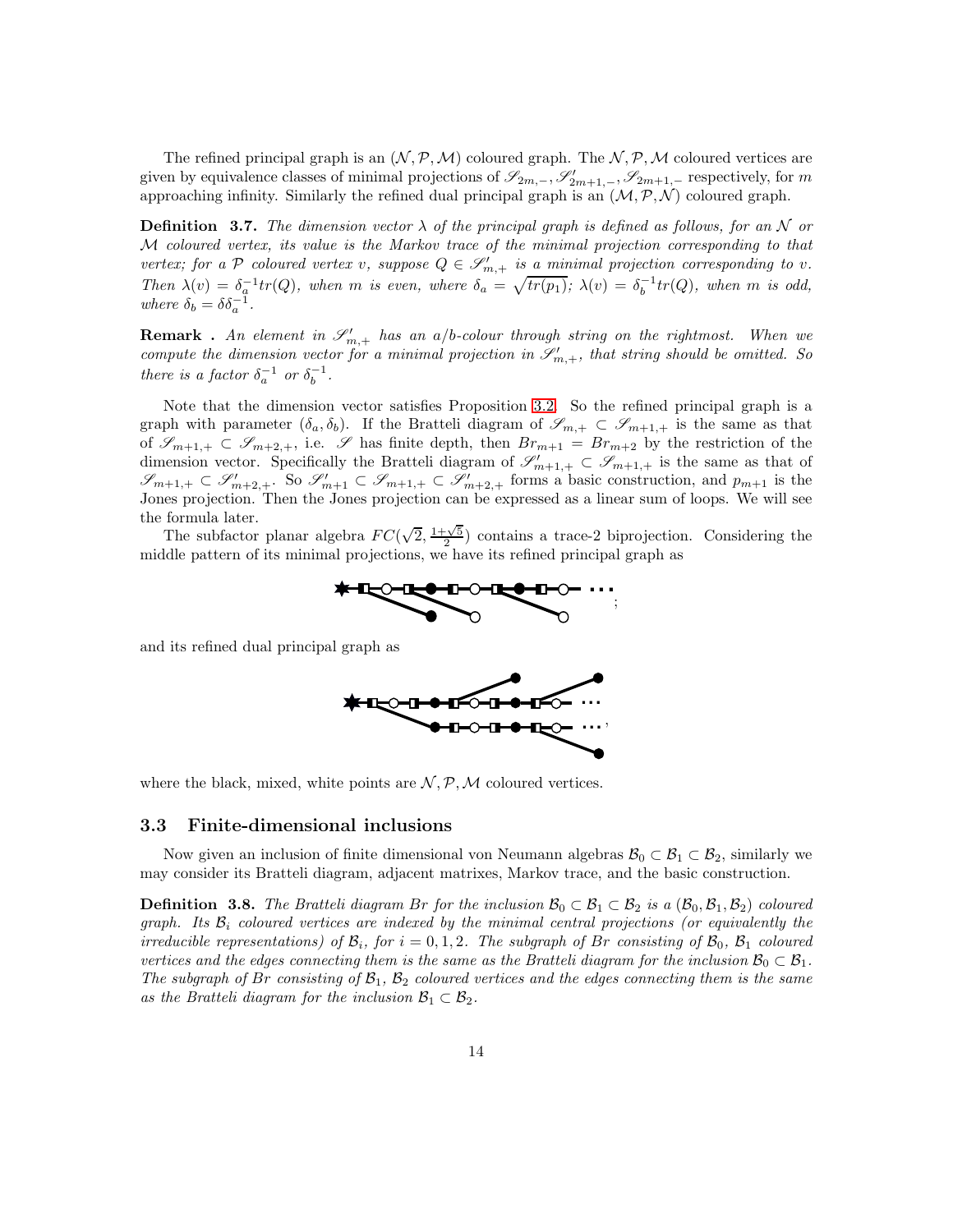Let  $\Lambda$ ,  $\Lambda_1$  and  $\Lambda_2$  be the adjacent matrixes of  $\mathcal{B}_0 \subset \mathcal{B}_2$ ,  $\mathcal{B}_0 \subset \mathcal{B}_1$  and  $\mathcal{B}_1 \subset \mathcal{B}_2$  respectively. Then  $\Lambda = \Lambda_1 \Lambda_2$ . Take a faithful tracial state  $\tau$  on  $\mathcal{B}_2$ . Let  $L^2(\mathcal{B}_2)$  be the Hilbert space given by the GNS construction with respect to  $\tau$ . Then  $L^2(\mathcal{B}_0)$  and  $L^2(\mathcal{B}_1)$  are naturally identified as subspaces of  $L^2(\mathcal{B}_2)$ . Let  $e_1$ ,  $p_1$  be the Jones projections onto the subspaces  $L^2(\mathcal{B}_0)$ ,  $L^2(\mathcal{B}_1)$ respectively. Then  $\mathcal{B}_3 = (\mathcal{B}_2 \cup p_1)'', \ \mathcal{B}_4 = (\mathcal{B}_2 \cup e_1)''$  are obtained by the basic construction. So  $Z(\mathcal{B}_0) = Z(\mathcal{B}_4)$ ,  $Z(\mathcal{B}_1) = Z(\mathcal{B}_3)$ . And the adjacent matrixes of  $\mathcal{B}_2 \subset \mathcal{B}_3$ ,  $\mathcal{B}_2 \subset \mathcal{B}_4$  are  $\Lambda_2^T$ ,  $\Lambda^T$ .

**Proposition 3.7.** The adjacent matrix of  $\mathcal{B}_3 \subset \mathcal{B}_4$  is  $\Lambda_1^T$ .

**Proof.** We assume that the adjacent matrix of  $\mathcal{B}_3 \subset \mathcal{B}_4$  is  $\Lambda$ . Let J denote the modular conjugation operator on  $L^2(\mathcal{B}_0)$ . Then  $z \to Jz * J$  is a \*-isomorphism of  $Z(\mathcal{B}_0)$  onto  $Z(\mathcal{B}_4)$ , of  $Z(\mathcal{B}_1)$  onto  $Z(\mathcal{B}_3)$ . Take a minimal central projection x of  $\mathcal{B}_0$  and a minimal central projection y of  $\mathcal{B}_1$ , we have  $\tilde{x} = JxJ$  is a minimal central projection of  $\mathcal{B}_4$ , and  $\tilde{y} = JyJ$  is a minimal central projection of  $\mathcal{B}_3$ . The definition of the adjacent matrix implies that

$$
\Lambda_{y,x} = [\dim(xy\mathcal{B}_0'xy \cap xy\mathcal{B}_1xy)]^{\frac{1}{2}};
$$
  

$$
\tilde{\Lambda}_{\tilde{x},\tilde{y}} = [\dim(\tilde{x}\tilde{y}\mathcal{B}_3'\tilde{x}\tilde{y} \cap \tilde{x}\tilde{y}\mathcal{B}_4\tilde{x}\tilde{y})]^{\frac{1}{2}}.
$$

Note that

 $\tilde{x}\tilde{y}\mathcal{B}'_3\tilde{x}\tilde{y}\cap \tilde{x}\tilde{y}\mathcal{B}_4\tilde{x}\tilde{y}=JxyJ\mathcal{B}'_3JxyJ\cap JxyJ\mathcal{B}_4JxyJ=J(xy\mathcal{B}'_0xy\cap xy\mathcal{B}_1xy)J.$ 

So  $\tilde{\Lambda}_{\tilde{x},\tilde{y}} = \Lambda_{y,x} = \Lambda_{x,y}^T$ .

**Definition** 3.9. We say  $\tau$  is a Markov trace for the inclusion  $\mathcal{B}_0 \subset \mathcal{B}_1 \subset \mathcal{B}_2$ , if  $\tau$  is a Markov trace for the inclusions  $\mathcal{B}_0 \subset \mathcal{B}_1$  and  $\mathcal{B}_1 \subset \mathcal{B}_2$ .

 $\Box$ 

**Proposition** 3.8. If  $\tau$  is a Markov trace for the inclusion  $\mathcal{B}_0 \subset \mathcal{B}_1 \subset \mathcal{B}_2$ , then  $\tau$  is a Markov trace for the inclusion  $\mathcal{B}_0 \subset \mathcal{B}_2$ . Moreover  $\tau$  extends uniquely to a Markov trace for the inclusion  $\mathcal{B}_2 \subset \mathcal{B}_3 \subset \mathcal{B}_4.$ 

**Proof.** Let  $\lambda_i = \lambda_{\mathcal{B}_i}^{\tau}$  be the dimension vectors for  $i = 0, 1, 2$ . If  $\tau$  is a Markov trace for the inclusion  $\mathcal{B}_0 \subset \mathcal{B}_1 \subset \mathcal{B}_2$ , then by the definition  $\tau$  is a Markov trace for the inclusions  $\mathcal{B}_0 \subset \mathcal{B}_1$  and  $\mathcal{B}_1 \subset \mathcal{B}_2$ . So  $\Lambda_2 \lambda_2 = \lambda_1$ ;  $\Lambda_1 \lambda_1 = \lambda_0$ ;  $\Lambda_1^T \lambda_0 = ||\Lambda_1||^2 \lambda_1$ ; and  $\Lambda_2^T \lambda_1 = ||\Lambda_2||^2 \lambda_2$ . Then  $\Lambda^T \Lambda \lambda_2 =$  $\Lambda_2^T \Lambda_1^T \Lambda_1 \Lambda_2 \lambda_2 = ||\Lambda_1||^2 ||\Lambda_2||^2 \lambda^2$ . So  $\tau$  is a Markov trace for the inclusion  $\mathcal{B}_0 \subset \mathcal{B}_2$  and  $||\Lambda|| =$  $||\Lambda_1|| ||\lambda_2||$ . Then  $\tau$  extends uniquely to a Markov trace for the inclusion  $\mathcal{B}_2 \subset \mathcal{B}_4$ . Let  $\lambda_i = \lambda_{\mathcal{B}_i}^T$  be the dimension vectors for  $i = 3, 4$ . We have  $\lambda_4 = ||\Lambda||^{-2}\lambda_0$  by the uniqueness of the extension of  $τ.$  And  $\lambda_3 = \Lambda_1^T \lambda_4 = ||\Lambda||^{-2} \Lambda_1^T \lambda_0 = ||\Lambda_2||^{-2} \lambda_1$ . Then by a direct computation  $\Lambda_1 \Lambda_1^T \lambda_4 = ||\Lambda_1||^2 \lambda_4$ and  $\Lambda_2 \Lambda_2^T \lambda_3 = ||\Lambda_2||^2 \lambda_3$ . That means  $\tau$  extends to a Markov trace for the inclusion  $\mathcal{B}_2 \subset \mathcal{B}_3 \subset \mathcal{B}_4$ .

On the other hand, if  $\tau$  extends to a Markov trace for the inclusion  $\mathcal{B}_2 \subset \mathcal{B}_3 \subset \mathcal{B}_4$ , then it also extends to a Markov trace for the inclusion  $\mathcal{B}_0 \subset \mathcal{B}_2$ . That implies the uniqueness of such an extension. extension.

**Definition** 3.10. Given the Bratteli diagram Br for the inclusion  $\mathcal{B}_0 \subset \mathcal{B}_1 \subset \mathcal{B}_2$ , let us define the dimension vector with respect to the Markov trace  $\tau$  to be  $\lambda^{\tau}$ , a function from the vertices of the Bratteli diagram the into  $\mathbb{R}^+$ , as follows for a  $\mathcal{B}_0$  coloured vertex, its value is the trace of the minimal projection corresponding to that vertex; for a  $\mathcal{B}_1$  coloured vertex, its value is  $||\Lambda_1||$  times the trace of the minimal projection corresponding to that vertex; for a  $\mathcal{B}_1$  coloured vertex, its value is  $||\Lambda||$  times the trace of the minimal projection corresponding to that vertex.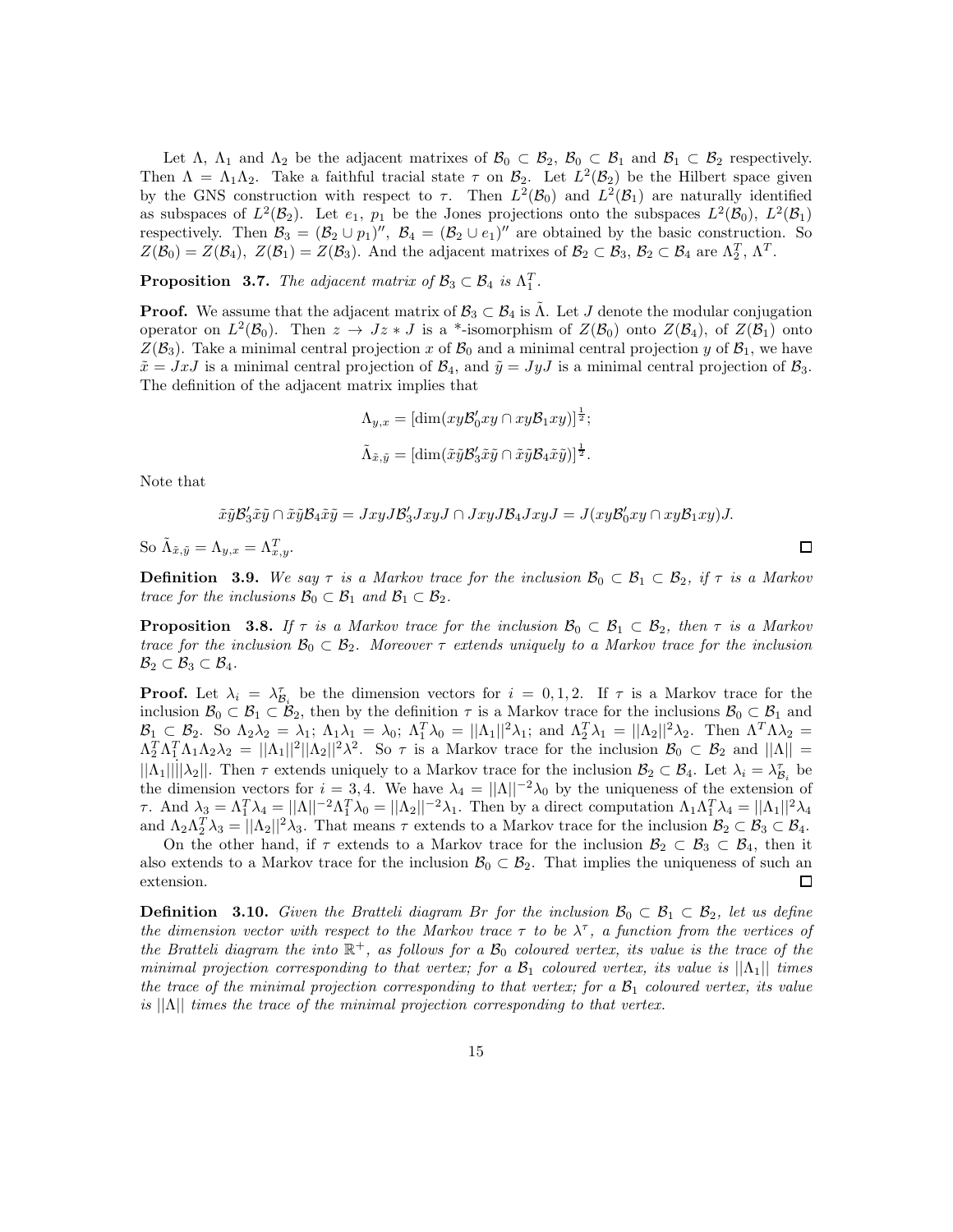**Proposition 3.9.** The inclusion  $\mathcal{B}_0 \subset \mathcal{B}_1 \subset \mathcal{B}_2$  admits a Markov trace if and only if the Bratteli diagram for the inclusion is a graph with parameter  $(\delta_a, \delta_b)$ . In this case  $\delta_a = ||\Lambda_1||$  and  $\delta_b = ||\Lambda_2||$ . Under this condition, the Markov trace is unique if and only if the Bratteli diagram is connected.

Proof. The first statement follows from the definitions.

In this case,  $\delta_a = ||\Lambda_1||$  and  $\delta_b = ||\Lambda_2||$  follows from the fact that the eigenvalue of  $\Lambda_i^T \Lambda_i$  with a positive eigenvector has to be  $||\Lambda_i||^2$ .

Suppose the inclusion  $\mathcal{B}_0 \subset \mathcal{B}_1 \subset \mathcal{B}_2$  admits a Markov trace. If the bratteli diagram Br is not connected, then we may adjust the proportion to obtain different Markov traces. If the bratteli diagram Br for the inclusion  $\mathcal{B}_0 \subset \mathcal{B}_1 \subset \mathcal{B}_2$  is connected, we want to show that the bratteli diagram Br' for the inclusion  $\mathcal{B}_0 \subset \mathcal{B}_2$  is connected. Actually if two  $\mathcal{B}_0$  (or  $\mathcal{B}_2$ ) coloured vertices are adjacent to the same  $\mathcal{B}_1$  coloured vertex in Br. then they are adjacent to the same  $\mathcal{B}_2$  (or  $\mathcal{B}_0$ ) coloured vertex in Br', because any  $\mathcal{B}_1$  coloured point is adjacent to a  $\mathcal{B}_2$  (or  $\mathcal{B}_0$ ) coloured vertex in Br. While the bratteli diagram  $Br'$  is connected implies the uniquess of the Markov trace for the inclusion  $\mathcal{B}_0 \subset \mathcal{B}_2$ . Then the dimension vectors  $\lambda_0$  and  $\lambda_2$  are unique. So  $\lambda_1$  is also unique. That means the Markov trace for the inclusion  $\mathcal{B}_0 \subset \mathcal{B}_1 \subset \mathcal{B}_2$  is unique.

<span id="page-15-0"></span>**Corollary 3.10.** Given the principal graph for the inclusion  $\mathcal{N} \subset \mathcal{P} \subset \mathcal{M}$ , its dimension vector is uniquely determined by the graph.

**Proof.** The dimension vector is a multiple of the dimension vector  $\lambda^{\tau}$  with respect to the unique Markov trace  $\tau$ . While the value of the marked point is 1, so the dimension vector is unique. □

Now we may repeat the basic construction to obtain the Jones tower  $\mathcal{B}_0 \subset \mathcal{B}_1 \subset \mathcal{B}_2 \subset \mathcal{B}_3 \subset \mathcal{B}_4 \subset$  $\cdots$  and a sequence of Jones projections  $e_1, p_1, e_2, p_2 \cdots$ .

**Proposition 3.11.** The algebra generated by the sequences of projections  $\{e_i\}$  and  $\{p_i\}$  forms a Fuss-Catalan subfactor planar algebra.

This proposition is essentially the same as Proposition 5.1 in [\[BJ97\]](#page-47-4). In that case the Jones projections are derived from the inclusion of factors. The proof is similar. We only need a fact that the trace preserving conditional expectation induced by a Markov trace maps the Jones projections to a multiple of the identity.

## 3.4 Graph planar algebras and the embedding theorem

Given a connected three  $(N, \mathcal{P}, \mathcal{M})$  coloured graph  $\Gamma$  with parameter  $(\delta_a, \delta_b)$ , we have  $\mathcal{V}_N$ ,  $\mathcal{V}_P$ ,  $\mathcal{V}_M, \mathcal{E}_{\pm}, s, t, *$  as in Definition [3.1.](#page-9-0) Let  $\lambda$  be the (unique) dimension vector. Let Γ' be the bipartite graph induced from Γ. Suppose the Bratteli diagram for the inclusion of finite dimensional von Neumann algebras  $\mathcal{B}_0 \subset \mathcal{B}_1 \subset \mathcal{B}_2$  is Γ. Then the Bratteli diagram for the inclusion of  $\mathcal{B}_0 \subset \mathcal{B}_2$  is Γ'. Let  $Λ_2$  be the adjacent matrix for  $\mathcal{B}_1 \subset \mathcal{B}_2$ . Applying the basic construction, we will obtain the tower  $\mathcal{B}_0 \subset \mathcal{B}_1 \subset \mathcal{B}_2 \subset \mathcal{B}_3 \subset \mathcal{B}_4 \subset \cdots$ . Let  $\{e_i\}, \{p_i\}$  be the sequences of Jones projections arising from the basic construction. Note that the relative commutant of  $B_0$  in the tower can be expressed as linear sums of loops of Γ. While the even parts of the relative commutant is exactly the graph planar algebra  $\mathscr G$  of  $\Gamma'$ . So an element in  $\mathscr G$  could be expressed as a linear sums of loops of  $\Gamma$ , instead of loops of Γ'. Actually an edge of Γ' is replaced by a length 2 path  $\varepsilon_1 \varepsilon_2^*$ . It is convenient to express  $p_1$  by loops of Γ.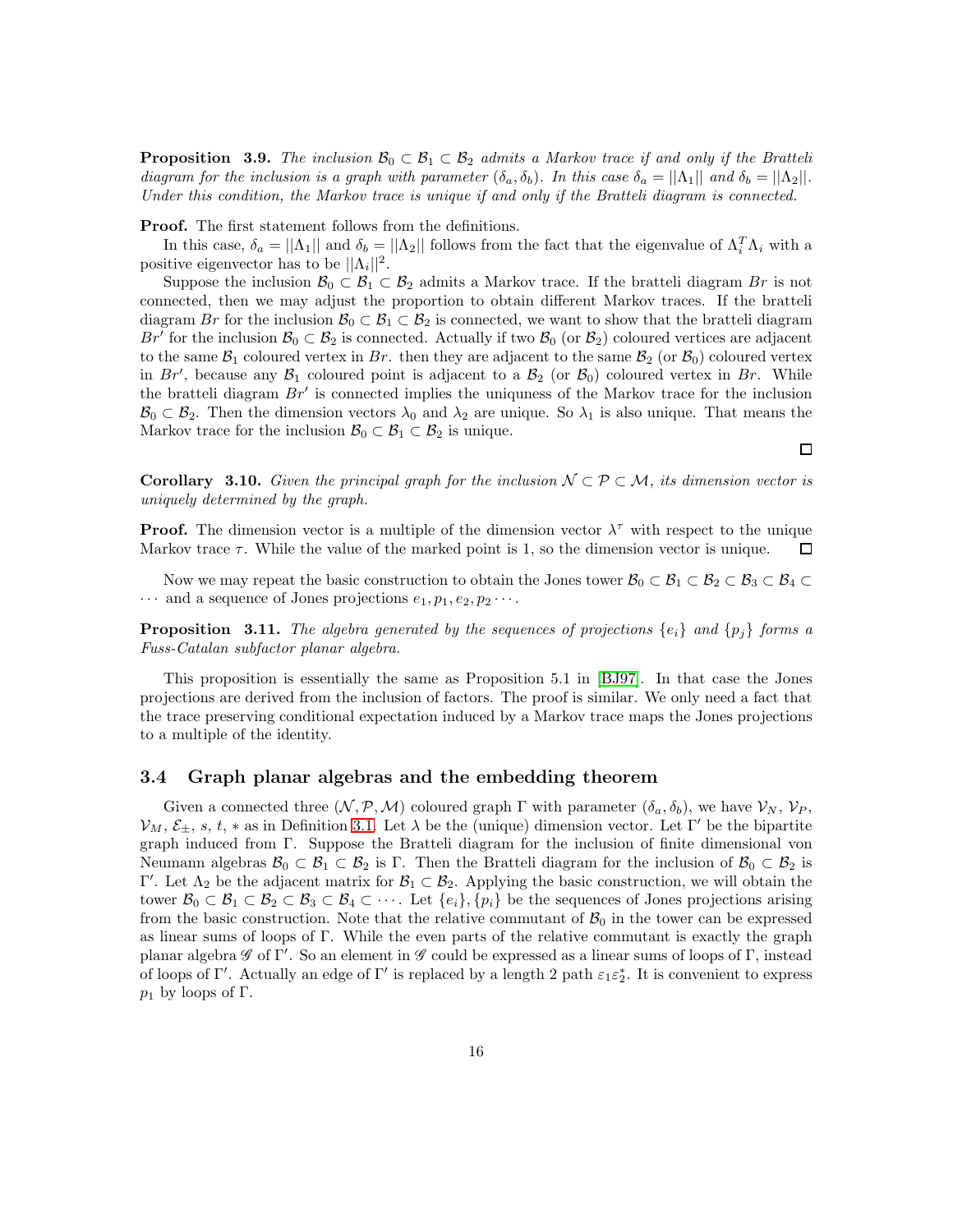<span id="page-16-1"></span>**Proposition** 3.12. Note that  $p_1 \in \mathcal{B}'_1 \cap \mathcal{B}_3$ , we have

$$
p_1 = \delta_b^{-1} \sum_{\varepsilon_3, \varepsilon_7 \in \mathcal{E}_-, t(\varepsilon_3) = t(\varepsilon_7)} \sqrt{\frac{\lambda(s(\varepsilon_3))\lambda(s(\varepsilon_7))}{\lambda(t(\varepsilon_3))\lambda(t(\varepsilon_7))}} [\varepsilon_3^* \varepsilon_3 \varepsilon_3^* \varepsilon_7].
$$

To express  $p_1$  as an element in  $\mathscr{G}_{2,+} = \mathscr{B}'_0 \cap \mathscr{B}_4$ , we have

$$
p_1 = \delta_b^{-1} \sum_{\substack{\varepsilon_3, \varepsilon_7 \in \mathcal{E}_- \\ \varepsilon_1, \varepsilon_5 \in \mathcal{E}_+ \\ t(\varepsilon_1) = t(\varepsilon_3) = t(\varepsilon_5) = t(\varepsilon_7)}} \sqrt{\frac{\lambda(s(\varepsilon_3))\lambda(s(\varepsilon_7))}{\lambda(t(\varepsilon_3))\lambda(t(\varepsilon_7))}} [\varepsilon_1 \varepsilon_3^* \varepsilon_3 \varepsilon_5^* \varepsilon_5 \varepsilon_7^* \varepsilon_7 \varepsilon_1^*].
$$

**Proof.** Note that  $p_1$  is the Jones projection for the basic construction  $\mathcal{B}_1 \subset \mathcal{B}_2 \subset \mathcal{B}_3$ . So we have the first formula. Take the inclusion from  $\mathcal{B}'_1 \cap \mathcal{B}_3$  to  $\mathcal{B}'_0 \cap \mathcal{B}_4$  for  $p_1$ , we obtained the second formula.

<span id="page-16-0"></span>**Theorem 3.13.** Suppose  $\mathscr S$  is a finite depth subfactor planar algebra, p is a biprojection in  $\mathscr S_{2,+}$ ,  $Γ'$  is the principal graph of  $\mathscr{S}$ , and  $Γ$  is the refined principal graph with respect to the biprojection p. Let  $\phi$  the embedding map from  $\mathscr S$  to the graph planar algebra  $\mathscr G$ . Then  $\phi(p) = p_1$  is a linear some of loops as in Proposition [3.12.](#page-16-1)

**Proof.** Note that  $p_m$  is the Jones projection for the basic construction  $\mathscr{S}'_m \subset \mathscr{S}'_m \subset \mathscr{S}'_{m+1}$ , when m is odd and greater than the depth of  $\mathscr{S}$ . So  $\phi(p)$  is the Jones projection for the basic construction  $\mathcal{B}_1 \subset \mathcal{B}_2 \subset \mathcal{B}_3$ , which implies  $\phi(p) = p_1$ .  $\Box$ 

# 4 Bisch-Haagerup fish graphs

The following result is proved by Bisch and Haagerup.

**Theorem 4.1.** Suppose  $\mathcal{N} \subset \mathcal{P} \subset \mathcal{M}$  is an inclusion of factors of type  $H_1$ , such that  $[\mathcal{M} : \mathcal{P}] =$  $\frac{3+\sqrt{5}}{2}$  and  $[\mathcal{P}:\mathcal{N}]=2$ . Then either it is a free composed inclusion, or the principal graph of the  $\overline{\mathit{subfactor}}\ \mathcal{N}\subset\mathcal{M}\ \mathit{is}$ 



called the  $n_{th}$  Bisch-Haagerup fish graph, when it is of depth  $2n + 1$ .

It follows from computing the relation of  $(\mathcal{P},\mathcal{P})$  bimodules arisen from the two subfactors  $\mathcal{N} \subset \mathcal{P}$ and  $P \subset M$ .

**Remark** . It is a free composed inclusion means there is no extra relation between  $(\mathcal{P}, \mathcal{P})$  bimodules. In this case, the planar algebra of  $\mathcal{N} \subset \mathcal{M}$  is Fuss-Catalan.

By the embedding theorem, if the principal graph of a subfactor planar algebra is the  $n_{th}$  Bisch-Haagerup fish graph, then the subfactor planar algebra is embedded in the graph planar algebra. Because of the existence of a normalizer in the Bisch-Haagerup fish graph, the planar algebra contains a trace-2 biprojection. First we will see there is only one possible refined principal graph with respect to the biprojection. Then in the orthogonal complement of the Fuss-Catalan planar subalgebra, there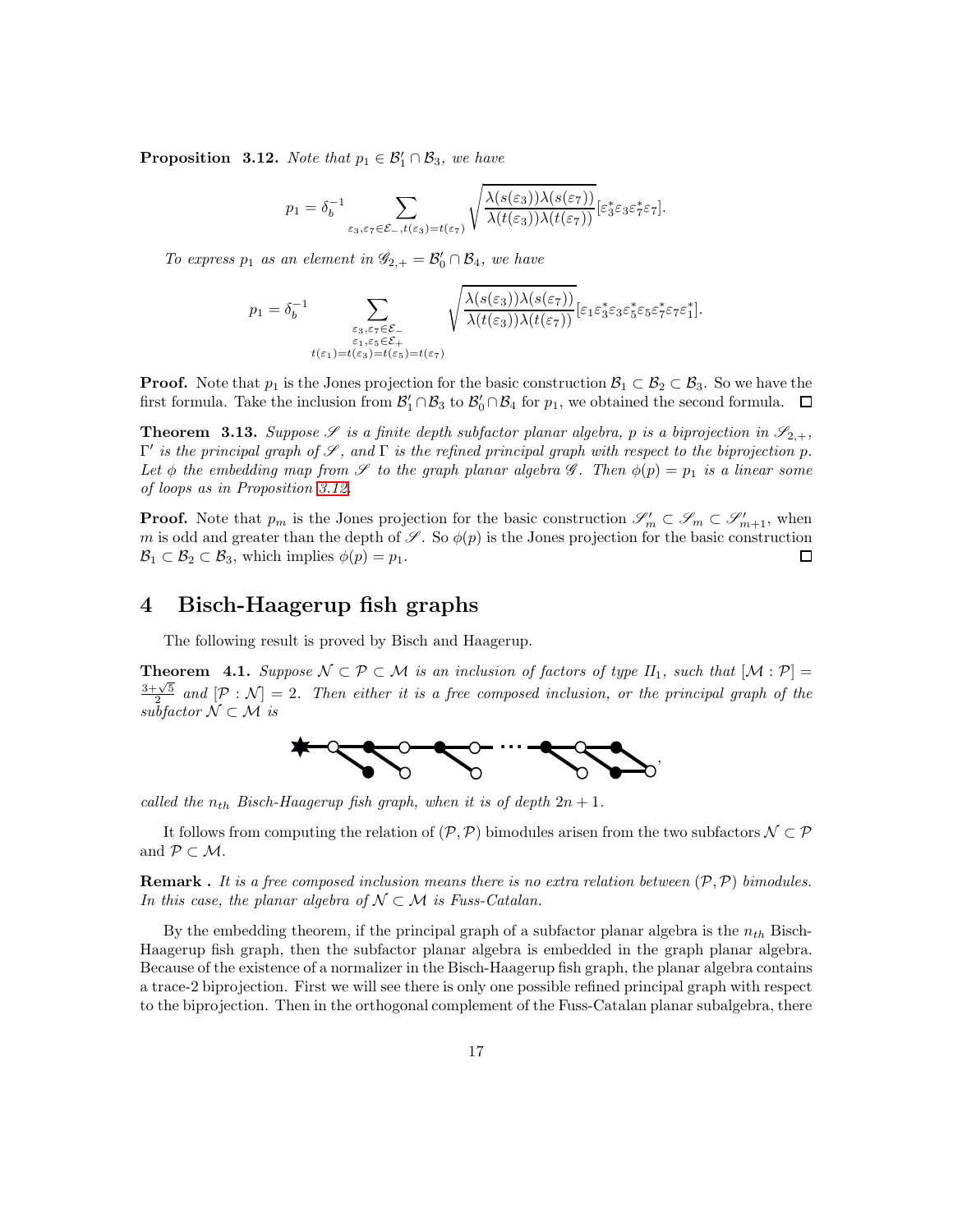is a new generator at depth  $2n$ . We will show that this generator satisfies some relations. We hope to solve the generator with such relations in the graph planar algebra. In the case  $n \geq 4$ , there is no solution. So there is no subfactor planar algebra whose principal graph is the  $n_{th}$  fish. In the case  $n = 1, 2, 3$ , there is a unique solution up to (planar algebra) isomorphism. So there is at most one subfactor planar algebra for each  $n$ . Their existence follows from three known subfactors.

**Notation** 4.1. Take  $\delta_a = \sqrt{2}$ ,  $\delta_b = \frac{1+\sqrt{5}}{2}$ , and  $\delta = \delta_a \delta_b$ . Then  $\delta_b^2 = \delta_b + 1$ . Let  $FC = FC(\delta_a, \delta_b)$ be the Fuss-Catalan planar algebra with parameters  $(\delta_a, \delta_b)$ . We assume that  $f_{2n}$  is the minimal projection in  $FC_{2n,+}$  with middle pattern abba abba  $\cdots$  abba, n copies of abba; and  $g_{2n}$  is the

 $minimal \, projection \, in \, FC_{2n,-} \, with \, middle \, pattern \, baab \, baab \cdots \, baab$ </u> .

## 4.1 Principal graphs

If the  $n_{th}$  Bisch-Haagerup fish graph is the principal graph of a subfactor  $\mathcal{N} \subset \mathcal{M}$ , then its index is  $\delta^2 = 3 + \sqrt{5}$ . Because of the existence of a "normalizer", there is an intermediate subfactor P, such that  $[\mathcal{P} : \mathcal{N}] = 2$ .

**Definition** 4.1. Let us define the subfactor planar algebra of  $N \subset M$  to be  $\mathscr{B} = {\mathscr{B}_{m,\pm}}$ , and ep to be the biprojection corresponding to the intermediate subfactor P.

<span id="page-17-0"></span>**Lemma** 4.2. The refined principal graph with respect to the biprojection  $e_p$  is



Its dimension vector  $\lambda$  is given by  $\lambda(c_{2k-1}) = \delta_a \delta_b^k$ , for  $1 \leq k \leq n$ ;

 $\lambda(d_{2k-1}) = \delta_a \delta_b^{k-1}$ , for  $1 \leq k \leq n$ ;  $\lambda(c_{2k}) = 2\delta_b^k$ , for  $1 \leq k \leq n-1$ ;  $\lambda(c_0) = \lambda(d_0) = 1; \ \lambda(c_{2n}) = \lambda(d_{2n}) = \delta_b^n;$  $\lambda(g_{2k-1}) = \delta_a \delta_b^{k-1}, \text{ for } 1 \leq k \leq n;$  $\lambda(g_{2k}) = \delta_a \delta_b^k$ , for  $1 \leq k \leq n$ .

**Proof.** Note that  $\delta^2 = 3 + \sqrt{5} = \delta_a^2 \delta_b^2$ , so the planar subalgebra generated by the trace-2 biprojection  $e_{\mathcal{P}}$  is  $FC = FC(\delta_a, \delta_b)$ . Observe that the principal graph of FC is the same as the  $n_{th}$  fish up to depth 2n − 1, so  $\mathscr{B}_{2(n-1),+} = FC_{2(n-1),+}$ . Then the refined principal graph of  $\mathscr{B}$  starts as



The vertex  $c_{2k-1}$  corresponds to the minimal projection of  $FC_{2k-1,+}$  with middle pattern  $abba \cdots abba ab, k-1 copies of abba, for  $1 \le k \le n$ . So  $\lambda(c_{2k-1}) = \delta_a \delta_b^k$ .$  $\overline{k-1}$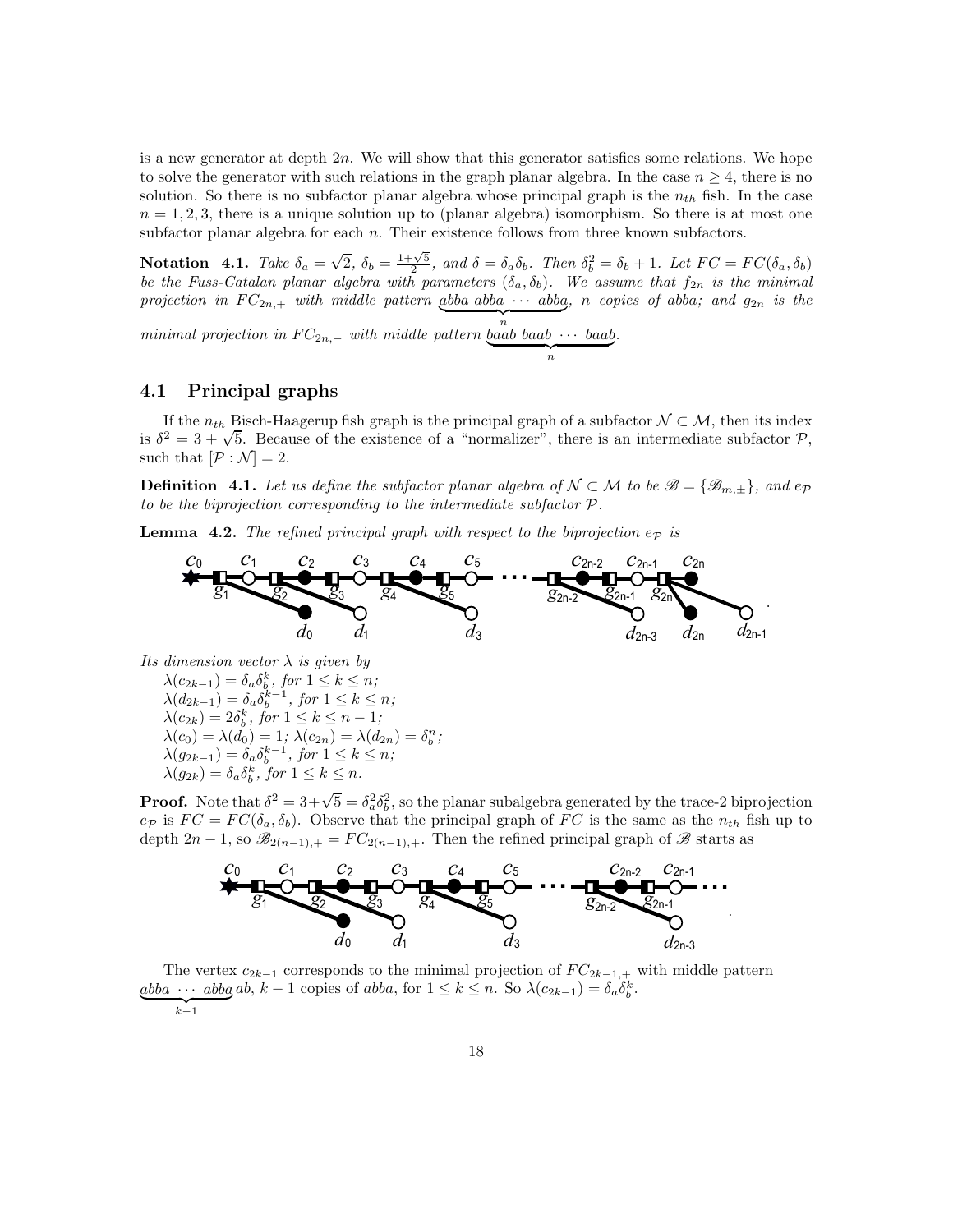The vertex  $d_{2k-1}$  corresponds to the minimal projection of  $FC_{2k+1,+}$  with middle pattern  $abba \cdots abba$  abbb, for  $1 \le k \le n-1$ . So  $\lambda(d_{2k-1}) = \delta_a \delta_b^{k-1}$ .

$$
\overbrace{k-1}
$$

 $k-1$ <br>The vertex  $c_{2k}$  corresponds to the minimal projection of  $FC_{2k,+}$  with middle pattern  $\underbrace{abba \cdots abba}_{k}$ , for  $1 \leq k \leq n-1$ . So  $\lambda(c_{2k}) = 2\delta_{b}^{k}$ ;

$$
\overline{\phantom{a}}_k
$$

The vertex  $c_0$  is the marked point. So  $\lambda(c_0) = 1$ ; The vertex  $d_0$  corresponds to the minimal projection of  $FC_{2,+}$  with middle pattern aa. So  $\lambda(d_0) = 1$ ;

The vertex  $g_{2k-1}$  corresponds to the minimal projection of  $FC'_{2k-1,+}$  with middle pattern  $abba \cdots abba$  a, for  $1 \le k \le n$ . So  $\lambda(g_{2k-1}) = \delta_a \delta_b^{k-1}$ ;

$$
k-1
$$

The vertex  $g_{2k}$  corresponds to the minimal projection of  $FC'_{2k,+}$  with middle pattern  $\underset{\sim}{abba} \cdots \underset{\sim}{abba}$  abb, for  $1 \leq k \leq n-1$ . So  $\lambda(g_{2k}) = \delta_a \delta_b^k$ .

 $k-1$ 

All these vertices are not adjacent to a new point in the refined principal graph except  $c_{2n-1}$ , because they are identical to the vertices of the refined principal graph of  $FC$ .

Note that  $\delta_b \lambda(c_{2n-1}) - \lambda(g_{2n-1}) = \delta_a \delta_b^{n+1} - \delta_a \delta_b^{n-1} = \delta_a \delta_b^n$ . So there is a new P coloured vertex, denoted by  $g_{2n}$ , adjacent to  $c_{2n-1}$ . Then  $\lambda(g_{2n}) \leq \delta_a \delta_b^n$ . On the other hand  $\lambda(g_{2n}) \geq \delta_b^{-1} \lambda(c_{2n-1}) =$  $\delta_b^n > \frac{1}{2} \delta_a \delta_b^n$ . So  $g_{2n}$  is unique new P coloured vertex adjacent to  $c_{2n-1}$  and  $\lambda(g_{2n}) = \delta_a \delta_b^n$ .

 $\sum_{i=2}^{\infty} a_i \delta_i$ . So  $g_{2n}$  is dingute fit  $W$  coloured vertex adjacent to  $c_{2n-1}$  and  $\lambda(g_{2n}) - a_0$ <sub>6</sub>.<br>While  $\delta_b \lambda(g_{2n}) - \lambda(c_{2n-1}) = \delta_a \delta_b^{n+1} - \delta_a \delta_b^n = \delta_a \delta_b^{n-1}$ , so there is a new N coloured vertex, denoted by  $d_{2n-1}$ , adjacent to  $g_{2n}$ . Then  $\lambda(d_{2n-1}) \leq \delta_a \delta_b^{n-1}$ . On the other hand  $\lambda(d_{2n-1}) \geq \delta_b^{-1} \lambda(g_{2n})$  $\delta_a \delta_b^{n-1}$ . So  $d_{2n-1}$  is unique new N coloured vertex adjacent to  $g_{2n}$  and  $\lambda(d_{2n-1}) = \delta_a \delta_b^{n-1}$ .

Now  $\delta_b\lambda(d_{2n-1}) = \lambda(g_{2n})$ , so there is no new P coloured vertex adjacent to  $d_{2n-1}$ .

In the principal graph, there are two M coloured vertices, denoted by  $c_{2n}, d_{2n}$ , adjacent to  $c_{2n-1}$ . Thus  $c_{2n}, d_{2n}$  are adjacent to  $g_{2n}$  in the refined principal graph. Moreover  $\lambda(c_{2n}) = \lambda(d_{2n}) =$  $\frac{1}{\delta}(\lambda(c_{2n-1}) + \lambda(d_{2n-1})) = \delta_{b}^{n}$ . Then  $\delta_{a}\lambda(c_{2n}) = \delta_{a}\lambda(d_{2n}) = \lambda(g_{2n})$ . So there is no new P coloured vertices adjacent to  $c_{2n}$  or  $d_{2n}$ .

Therefore we have the unique possible refined principal graph and its dimension vector as mentioned in the statement.  $\Box$ 

Because B contains a biprojection, it is decomposed as an Annular Fuss – Catalan module [\[Liua\]](#page-48-11), similar to the Temperley-Lieb case [\[Jon01,](#page-47-10) [JR06\]](#page-47-11). The Fuss-Catalan planar subalgebra FC is already a submodule of  $\mathscr{B}$ . There is a lowest weight vector in  $\mathscr{B}_{2n,+}$  which is orthogonal to FC. So this vector is rotation invariant up to a phase. Moreover it is *totally uncappable*, see [\[Liua\]](#page-48-11). In this special case, we have a direct proof of this result.

**Definition 4.2.** An element  $x \in \mathcal{B}_{m,+}$  is said to be totally uncappable, if

$$
\rho^k(x)P = 0, \ \rho^k(\mathcal{F}(x))\mathcal{F}(P) = 0, \quad \forall k \ge 0;
$$

An element  $y \in \mathcal{B}_{m,-}$  is said to be totally uncappable, if  $\mathcal{F}(y)$  is totally uncappable.

If we consider  $P$  as an a,b-colour diagram, then an element is totally uncappable means it becomes zero whenever it is capped by an a/b-colour string.

Now let us construct the totally uncappble element  $S \in \mathcal{B}_{2n,+}$ . If S is totally uncappable, then S is orthogonal to  $FC_{2n,+}$ . While the minimal projection  $f_{2n}$  of  $FC_{2n,+}$  is separated into two minimal projections in  $\mathcal{B}_{2n,+}$ , denoted by  $P_c$ ,  $P_d$ , with fair trace. So S has to be a multiple of  $P_c - P_d$ . Take S to be  $P_c - P_d$ , then S satisfies the following propositions.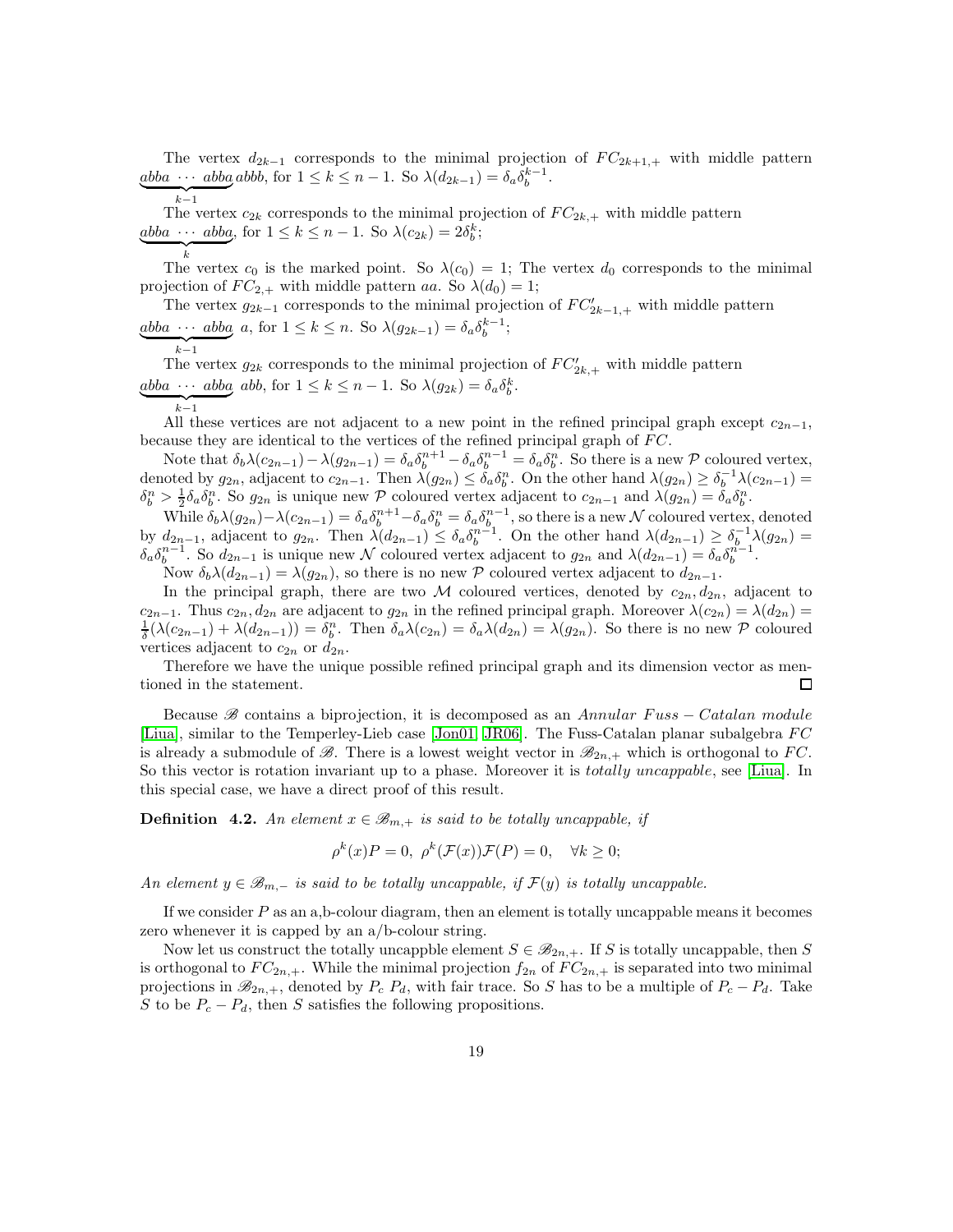<span id="page-19-0"></span>**Proposition 4.3.** For  $S = P_c - P_d$  in  $\mathcal{B}_{2n,+}$ , we have

 $(1)$   $S^* = S;$ 

- (2)  $S^2 = f_{2n};$
- $(3)$  S is totally uncappable;

(4)  $\rho(S) = \omega S$ , for some  $\omega \in \mathbb{C}$  satisfying  $|\omega| = 1$ .

**Proof.** (1)  $S^* = (P_c - P_d)^* = S$ .

(2)  $S^2 = (P_c - P_d)^2 = P_c + P_d = f_{2n}.$ 

(4) Note that  $\rho$  preserves the inner product of  $S \in \mathcal{B}_{2n,+}$ , and  $FC_{2n,+}$  is rotation invariant, so both S and  $\rho(S)$  are in the orthogonal complement of  $FC_{2n,+}$  which is a one-dimensional subspace. Then we have  $\rho(S) = \omega S$  for some  $\omega \in \mathbb{C}$ . Moreover  $||\rho(S)||_2 = ||S||_2$ , so  $|\omega| = 1$ .

(3) From the refined principal graph, we have  $S * P$  is a multiple of  $f_{2n}$ . By computing the trace, we have  $S * P = 0$ . On the other hand  $tr((SP)^*(SP)) = tr(f_{2n}P) = 0$ , so  $SP = 0$ . By proposition(4), we have  $S$  is totally uncappable. □

If  $S \in \mathscr{B}_{2n,+}$  is totally uncappable, then  $\mathcal{F}(S) \in \mathscr{B}_{2n,-}$  is also totally uncappable. To describe its relations, we need the dual principal graph of  $\mathscr{B}$ .

**Lemma** 4.4. If the principal graph of  $\mathcal{B}$  is the n<sub>th</sub> Bisch-Haagerup fish graph, then the dual principal graph of  $\mathcal{B}$  is  $v_3$ 



For its dimension vector  $\lambda'$ , we have  $\lambda'(v_1) = \delta_b^n$ ,  $\lambda'(v_2) = \delta_b^{n-1}$ .

**Proof.** Note that  $\mathscr{B}_{2n-1,+} = FC_{2n-1,+}$ , so  $\mathscr{B}_{2n-1,-} = FC_{2n-1,-}$ . Then the dual principal graph of B is the same as the dual principal graph of FC up to depth  $2n-1$ . In  $\mathcal{B}_{2n,-}$ , there is a totally uncappable element, so the minimal projection  $g_{2n}$  of  $FC_{2n,-}$  is separated into two minimal projections of  $\mathscr{B}_{2n,-}$ , denoted by  $P'_c$ ,  $P'_d$ . Then we have the dual principal graph up to depth  $2n$  as



The vertex  $v_0$  corresponds to the minimal projection of  $FC_{2n-1,-}$  with middle pattern  $\underline{b}aab \cdots \underline{b}aab \underline{b}a.$  So  $\lambda'(v_0) = \delta_a \delta_b^n;$  $n-1$ 

The vertex  $v_1$  corresponds to the minimal projection  $P'_c$ ; The vertex  $v_2$  corresponds to the minimal projection  $P'_d$ ;

In the case  $n = 1$ , there is no vertex  $v_3$ ; In the case  $n \geq 2$ , the vertex  $v_3$  corresponds to the minimal projection of  $FC_{2n,-}$  with middle pattern  $\underbrace{baab \cdots baab}_{n-1}$ bb. So  $\lambda'(v_3) = \delta_b^{n-1}$ .

In the case  $n = 1$ , there is no vertex  $v_4$ ; In the case  $n \geq 2$  the vertex  $v_4$  corresponds to the minimal projection of  $FC_{2n-1,-}$  with middle pattern  $bb\,b$ aab  $\cdots$  baab ba. So  $\lambda'(v_4) = \delta_a \delta_b^{n-2}$ ;  $\sum_{n=2}$ 

 $n-2$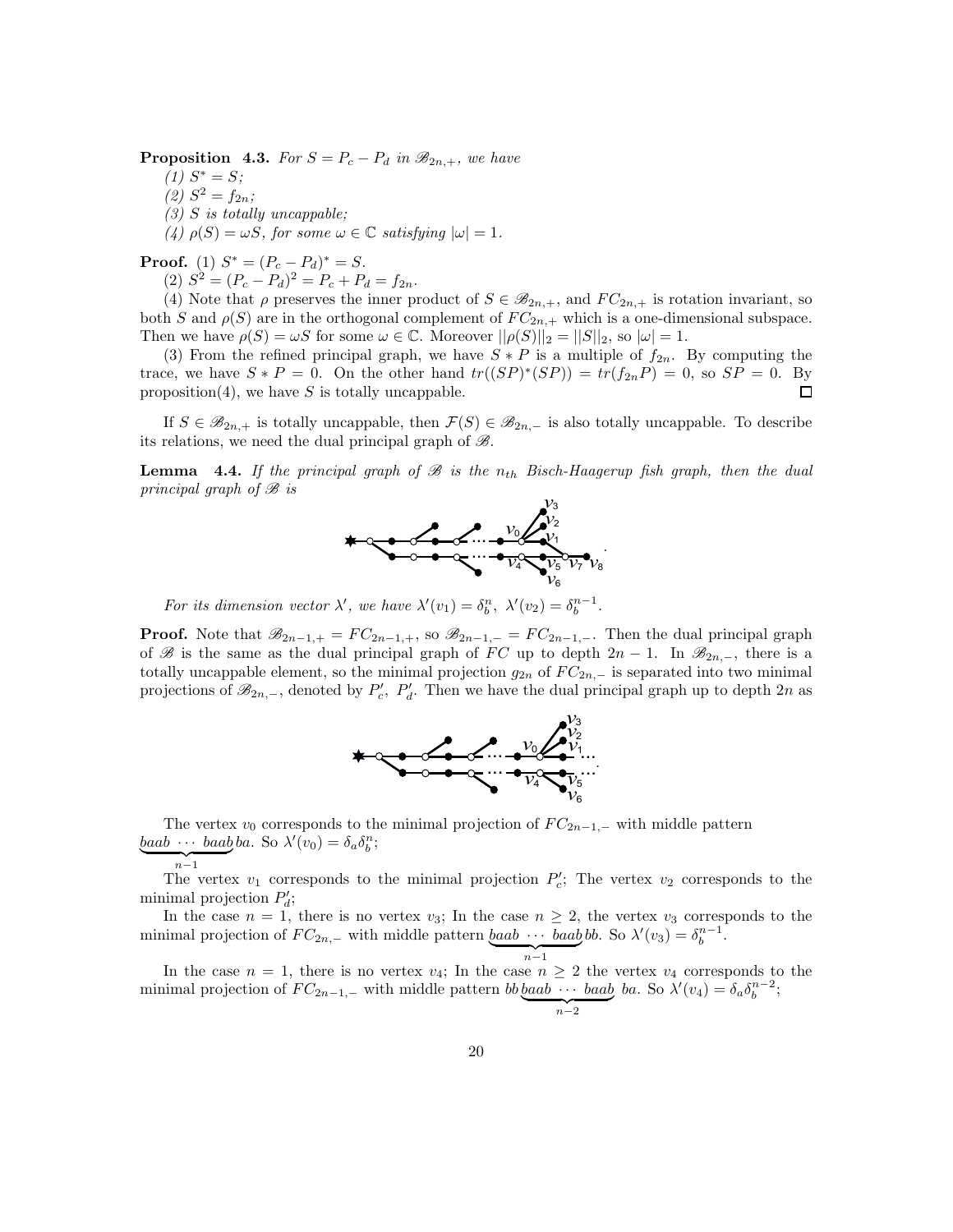The vertex  $v_5$  corresponds to the minimal projection of  $FC_{2n,-}$  with middle pattern bb <u>baab · · · baab</u>. So  $\lambda'(v_5) = \delta_b^{n-1}$ .  $\overline{n-1}$ 

In the case  $n \leq 2$ , there is no vertex  $v_6$ ; In the case  $n \geq 3$ , the vertex  $v_5$  corresponds to the minimal projection of  $FC_{2n,-}$  with middle pattern  $bb \underline{b}$  *baab*  $\cdots$  *baab*  $bb$ . So  $\lambda'(v_6) = \delta_b^{n-3}$ .

 $n-2$ 

In the principal graph, there is one vertex at depth  $2n + 1$  with multiplicity 2. So in the dual principal graph, there is one vertex at depth  $2n + 1$  with multiplicity 2, denoted by  $v_7$ .

While  $\delta \lambda'(v_5) - \lambda'(v_4) = \delta_a \delta_b^n - \delta_a \delta_b^{n-2} = \delta_a \delta_b^{n-1}$ . So  $v_5$  is adjacent to  $v_7$ . Then at most one of  $v_1$  and  $v_2$  is adjacent to  $v_7$ . Without loss of generality, we assume that  $v_2$  is not adjacent to  $v_7$ . Then  $\lambda'(v_2) = \frac{1}{\delta} \lambda'(v_0) = \delta_b^{n-1}$ . So  $\lambda'(v_1) = tr(g_{2n}) - \lambda'(v_2) = \delta_b^{n+1} - \delta_b^{n-1} = \delta_b^n$ . Then  $\delta \lambda'(v_1) - \lambda'(v_0) = \delta_a \delta_b^{n+1} - \delta_a \delta_b^n = \delta_a \delta_b^{n-1}$ . So  $v_1$  is adjacent to  $v_7$ , and  $\lambda'(v_7) = \delta_a \delta_b^{n-1}$ . While  $\delta\lambda'(v_7) - \lambda'(v_1) - \lambda'(v_5) = 2\delta_b^n - \delta_b^n - \delta_b^{n-1} = \delta_b^{n-2}$ . So there is a new N coloured vertex, denoted by  $v_8$ , adjacent to  $v_7$ . Then  $\lambda'(v_8) \le \delta_b^{n-2}$ . On the other hand  $\lambda'(v_8) \ge \delta^{-1}\lambda'(v_7) = \delta_b^{n-2}$ . So  $\lambda'(v_8) = \delta_b^{n-2}$ . And there is no new vertices in the dual principal graph.

Therefore we obtain the unique possible dual principal graph.

 $\Box$ 

## **Definition** 4.3. Let us define  $\Gamma_n$  to be the (potential) dual principal graph of  $\mathcal{B}$ .

Note that the minimal projection  $g_{2n}$  of  $FC_{2n,-}$  is separated into two minimal projections  $P'_c$ ,  $P'_d$ in  $\mathscr{B}_{2n,-}$ . And  $tr(P'_c) = \lambda(v_1) = \delta_b^n$ ,  $tr(P'_d) = \lambda(v_2) = \delta_b^{n-1}$ . Take R to be  $\delta_b^{-1}P'_c - \delta_b^{-2}P'_d$ , then R is orthogonal to  $FC_{2n,-}$  in  $\mathscr{B}_{2n,-}$ . Recall that  $\mathcal{F}(S) \in FC_{2n,-}$  is totally uncappable, so  $\mathcal{F}(S)$  is also orthogonal to  $FC2n$ , – in  $\mathscr{B}_{2n}$ , –. While the orthogonal complement of  $FC_{2n}$ , in  $\mathscr{B}_{2n}$ , is one dimensional. So  $\mathcal{F}(S)$  is a multiple of R. Then we have the following propositions.

# <span id="page-20-0"></span>**Proposition** 4.5. For  $R = \delta_b^{-1} P_d' - \delta_b^{-2} P_c'$  in  $\mathcal{B}_{2n,-}$ , we have

(0)  $R = \omega_0 \delta^{-1} \mathcal{F}(S)$ , for a constant  $\omega_0$  satisfying  $\omega_0^{-2} = \omega$ , where S and  $\omega$  are given in Proposition [4.3;](#page-19-0)

 $(1') R^* = R;$ (2')  $R + \delta_b^{-2} g_{2n}$  is a projection;

 $(3')$  R is totally uncappable;

 $(4') \rho(R) = \omega R.$ 

**Proof.** (1')  $R^* = (\delta_b^{-1} P_d' - \delta_b^{-2} P_c')^* = R$ .

(0) By the argument above, we have  $\mathcal{F}(S)$  is a multiple of R. While

$$
||\mathcal{F}(S)||_2^2 = tr(S * S) = tr(f_{2n}) = \delta_a^2 \delta_b^n \text{ and}
$$

$$
||R||_2^2 = tr(R^*R) = \delta_b^{-2}tr(P_c') + \delta_b^{-4}tr(P_d') = \delta_b^{-2}\delta_b^{n-1} + \delta_b^{-4}\delta_b^n = \delta_b^{n-2} = \delta^{-2}||\mathcal{F}(S)||_2^2.
$$

So  $R = \omega_0 \delta^{-1} \mathcal{F}(S)$ , for some phase  $\omega_0$ , i.e.  $\omega_0 \in \mathbb{C}$  and  $|\omega_0| = 1$ .

 $($ 

Note that

$$
(\mathcal{F}(R))^* = \mathcal{F}^{-1}(R^*) = \mathcal{F}^{-1}(R).
$$

So

$$
\omega_0 \delta^{-1} \mathcal{F}^2(S))^* = (\mathcal{F}(R))^* = \mathcal{F}^{-1}(R) = \omega_0 \delta^{-1}(S).
$$

Then

$$
\omega_0 \rho(S) = (\omega_0 S)^* = \overline{\omega_0} S.
$$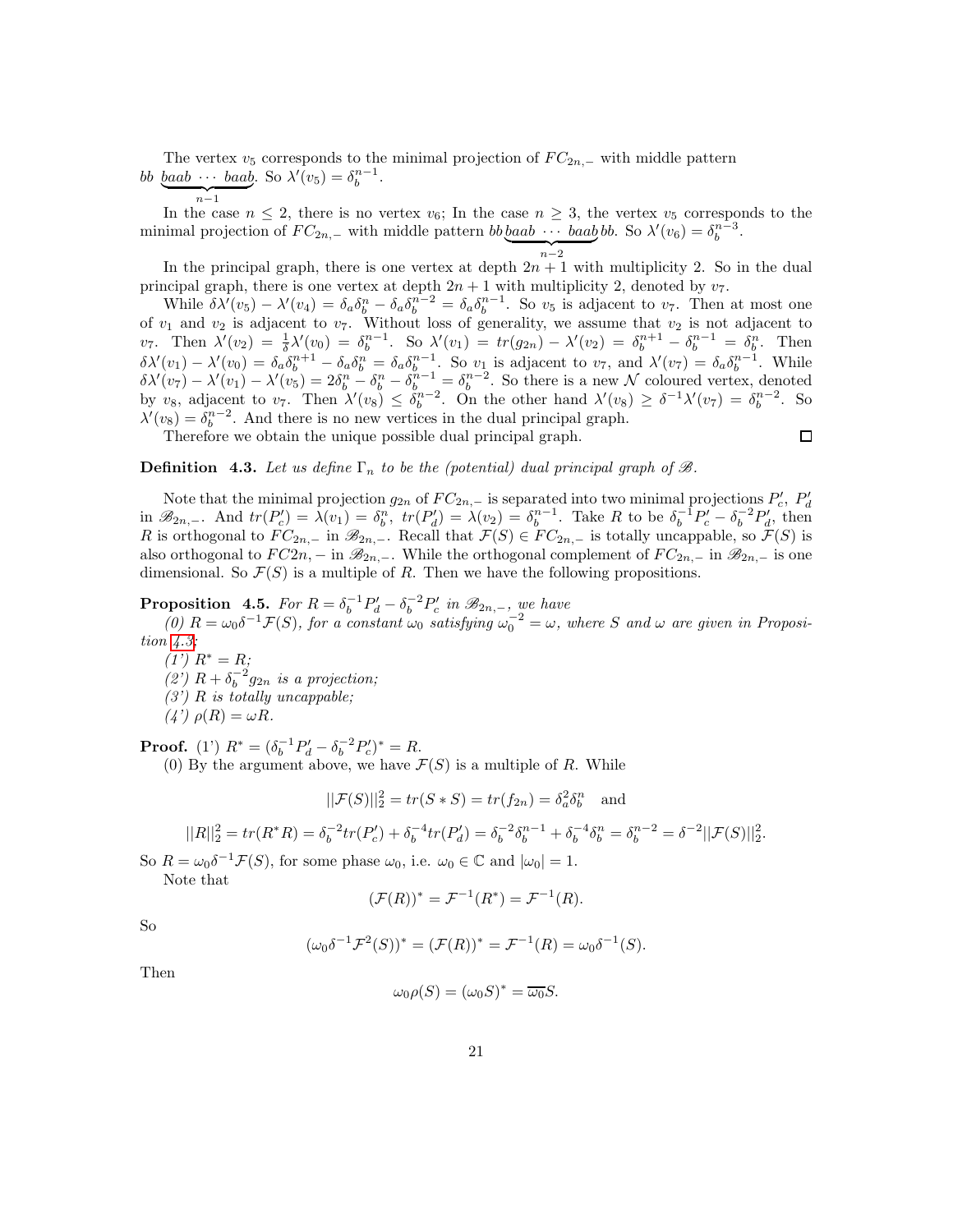Recall that  $\rho(S) = \omega S$ . Thus  $\omega_0^{-2} = \omega$ . (2)  $R + \delta_b^{-2} g_{2n} = P'_d$  is a projection.  $(3')$  and  $(4')$  follows from  $(0)$ .

By the embedding theorem, we hope to solve  $(S, R, \omega_0)$  in the graph planar algebra, such that  $(S, R, \omega_0)$  satisfies the propositions  $(0)(1)(2)(3)(4)(1')(2')(3')(4')$  listed in Proposition[\(4.3\)](#page-19-0)[\(4.5\)](#page-20-0). In this case, there is no essential difference to solve it in the graph planar algebra of the principal graph or the dual principal graph. But for computations, we may avoid a factor  $\frac{1}{2}$  in the graph planar algebra of the dual principal graph. The factor  $\frac{1}{2}$  comes from the symmetry of  $c_0$ ,  $d_0$  and  $c_{2n}$ ,  $d_{2n}$  in the principal graph. Now let us describe the refined dual principal graph of  $\mathscr{B}$ .

 $\Box$ 

<span id="page-21-0"></span>**Lemma 4.6.** The refined principal graph of B with respect to the biprojection  $e_p$  is



For computations, let us adjust the refined principal graph and relabel its the vertices as



where the marked vertex is  $b_1$ . For convenience, we assume that  $a_{4n} = a_0$ .

Then its dimension vector  $\lambda'$  is given by  $\lambda'(a_{2k-1}) = \lambda'(a_{4n-2k+1}) = \delta_k^k$ , for  $1 \le k \le n$ ;  $\lambda'(b_{2k-1}) = \lambda'(b_{4n-2k+1}) = \delta_b^{k-1}, \text{ for } 1 \leq k \leq n;$  $\lambda'(a_{2k}) = \lambda'(a_{4n-2k}) = \delta_a \delta_b^k$ , for  $0 \le k \le n$ ;  $\lambda'(h_{2k-1}) = \lambda'(h_{4n-2k+2}) = \delta_b^{k-1}, \text{ for } 1 \leq k \leq n;$  $\lambda'(h_{2k}) = \lambda'(h_{4n-2k+1}) = \delta_b^k$ , for  $1 \le k \le n$ .

**Proof.** The proof is similar to that of Lemma [4.2.](#page-17-0)

We have known that  $\mathscr{B}_{2n,-} = FC_{2n,-} \oplus \mathbb{C}(R)$ , where  $\mathbb{C}(R)$  is the one dimensional vector space generated by the totally uncappable element  $R$ . So we obtain the refined principal graph up to depth 2n as mentioned in the statement.

For the vertices  $v_9, v_{10}$  as marked in the statement, we have  $\lambda'(v_9) = \delta_b \lambda'(v_2) = \delta_b \delta_b^{n-1} = \delta_b^n$ , For the vertices  $\omega_9, \omega_{10}$  as marked in the statement, we have  $\lambda'(\omega_9) = \omega_b \lambda'(\omega_2) = \omega_b \omega_b = \omega_b$ <br>  $\lambda'(\nu_{10}) = \delta_b^{-1} \lambda'(\nu_5) = \delta_b^{-1} \delta_b^{n-1} = \delta_b^{n-2}$ .

Then  $\delta_b \lambda'(v_1) - \lambda(v_9) = \delta_b \delta_b^n - \delta_b^n = \delta_b^{n-1}$ . So  $v_1$  is adjacent to a new P coloured vertex, denoted by  $v_{11}$ . Then  $\lambda'(v_{11}) \leq \delta_b^{n-1}$ . On the other hand  $\lambda'(v_{11}) \geq \delta_b^{-1}\lambda'(v_1) = \delta_b^{n-1}$ . So  $v_{11}$  is the unique new P coloured vertex adjacent to  $v_1$  and  $\lambda'(v_{11}) = \delta_b^{n-1}$ . Then  $\delta_b \lambda'(v_{11}) = \lambda'(v_1)$  implies  $v_8$  is not adjacent to  $v_{11}$ . And the N coloured vertex adjacent to  $v_{11}$  has to be  $v_7$ .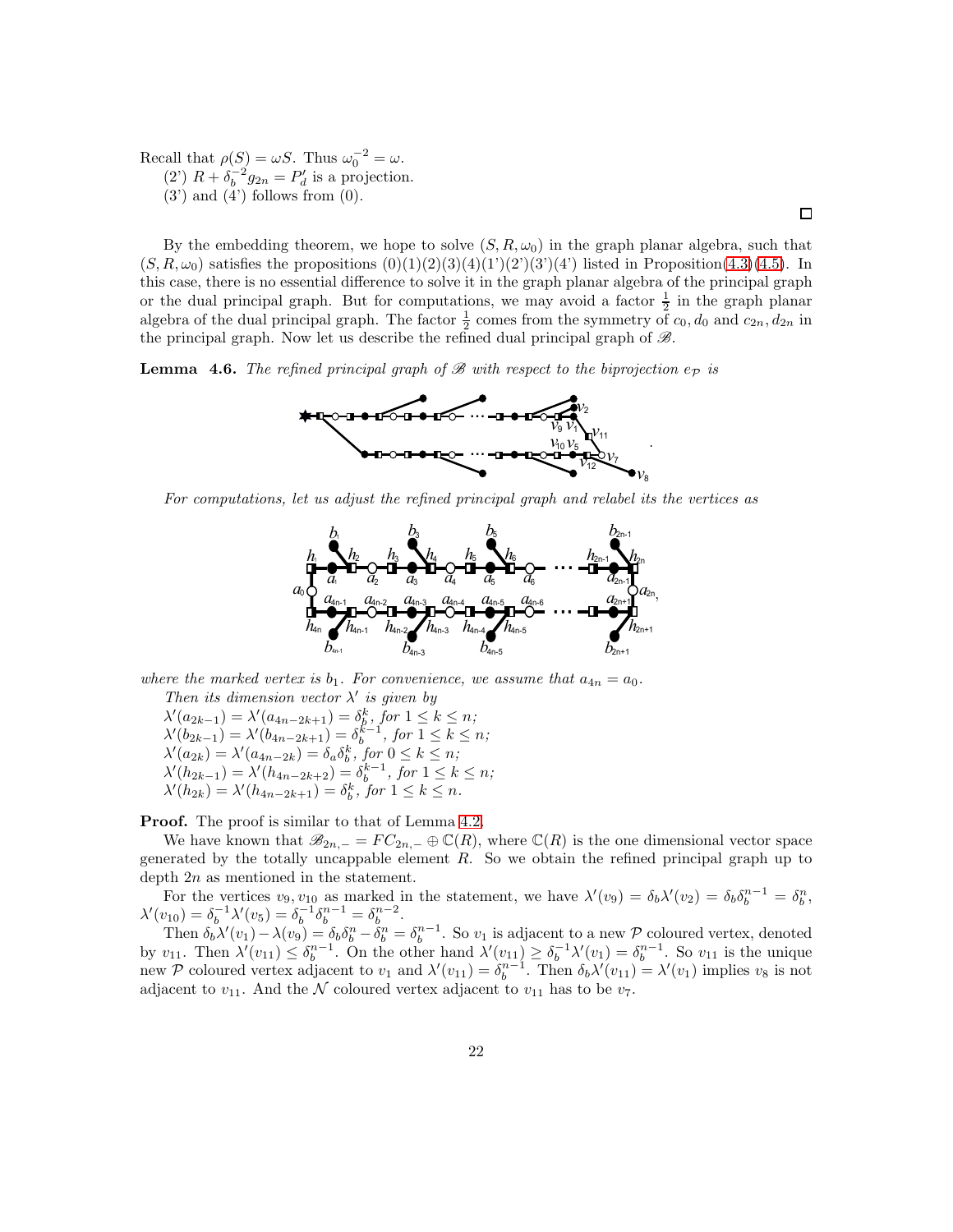Moreover  $\delta_b \lambda'(v_5) - \lambda(v_{10}) = \delta_b \delta_b^{n-1} - \delta_b^{n-2} = \delta_b^{n-1}$ . So  $v_1$  is adjacent to a new P coloured vertex, denoted by  $v_{12}$ . Then  $\lambda'(v_{12}) \leq \delta_b^{n-1}$ . On the other hand  $\lambda'(v_{12}) \geq \delta_b^{-1} \lambda'(v_5) = \delta_b^{n-2} > \frac{1}{2} \delta_b^{n-1}$ . So  $v_{12}$  is the unique new P coloured vertex adjacent to  $v_5$  and  $\lambda'(v_{12}) = \delta_b^{n-1}$ . Then  $\delta_b \lambda'(v_{12}) - \lambda'(v_5) =$  $\lambda'(v_8)$  implies  $v_8$  is adjacent to  $v_{11}$ . And the N coloured vertex adjacent to  $v_{11}$  has to be  $v_7$ .

While  $\delta_a \lambda(v_7) = 2\delta_b^{n-1} = \lambda'(v_{11}) + \lambda'(v_{12}), \ \delta_b \lambda'(v_8) = \delta_b^{n-1} = \lambda'(v_{12}).$  So there is no new P coloured vertices. Then we have the unique possible refined dual principal of  $\mathscr{B}$ .

Now we adjust the refined principal graph and relabel its the vertices as



where the marked vertex is  $b_1$ .

The graph is vertically symmetrical, by Corollary [3.10,](#page-15-0) the dimension vector  $\lambda'$  is also symmetric. So we only need to compute the value of  $\lambda'$  for the upper half vertices.

The vertex  $a_1$  corresponds to the minimal projection of  $FC_{2,-}$  with middle pattern bb. So  $\lambda'(a_1) = \delta_b$ ; The vertex  $a_{2k-1}$  corresponds to the minimal projection of  $FC_{2k-2,-}$  with middle pattern baab · · · baab, k – 1 copies of baab, for  $2 \le k \le n$ . So  $\lambda'(a_{2k-1}) = \delta_b^k$ , for  $2 \le k \le n$ ;

The vertex  $b_1$  is the marked vertex. So  $\lambda'(b_1) = 1$ ; The vertex  $b_{2k-1}$  corresponds to the minimal projection of  $FC_{2k-1,-}$  with middle pattern baab  $\cdots$  baab bb,  $k-1$  copies of baab, for  $2 \leq k \leq n$ . So  $\lambda'(b_{2k-1}) = \delta_b^{k-1}$ , for  $2 \le k \le n$ ;

The vertex  $a_0$  corresponds to the minimal projection of  $FC_{3,-}$  with middle pattern bbba. So  $\lambda'(a_0) = \delta_a$ ; The vertex  $a_{2k}$  corresponds to the minimal projection of  $FC_{2k-1,-}$  with middle pattern baab ··· baab ba,  $k-1$  copies of baab, for  $1 \leq k \leq n$ . So  $\lambda'(a_{2k}) = \delta_a \delta_b^k$ , for  $1 \leq k \leq n$ ;

The vertex  $h_1$  corresponds to the minimal projection of  $FC'_{3,-}$  with middle pattern bbb. So  $\lambda'(h_1) = 1$ ; The vertex  $h_{2k-1}$  corresponds to the minimal projection of  $FC'_{2k-1,-}$  with middle pattern baab · · · · baab baa,  $k-2$  copies of baab, for  $2 \le k \le n$ . So  $\lambda'(a_{2k}) = \delta_b^{k-1}$ , for  $2 \le k \le n$ ;

The vertex  $h_1$  corresponds to the minimal projection of  $FC'_{3,-}$  with middle pattern bbb. So  $\lambda'(h_1) = 1$ ; The vertex  $h_{2k}$  corresponds to the minimal projection of  $FC'_{2k-1,-}$  with middle pattern baab ··· baab b,  $k-1$  copies of baab, for  $1 \leq k \leq n$ . So  $\lambda'(a_{2k}) = \delta_b^{k-1}$ , for  $1 \leq k \leq n$ ;

We hope to embed  $\mathscr{B}_{m,\pm}$  in the graph planar algebra of the dual principal graph, so we will consider the biprojection  $e_{\mathcal{P}_1} = \delta_a^{-1} \delta_b \mathcal{F}(e_{\mathcal{P}})$  in  $\mathscr{B}_{2,-}$ .

**Definition 4.4.** Let us define  $\mathscr{G} = \mathscr{G}_{m\pm}$  to be the graph planar algebra of the dual principal graph  $\Gamma_n$ . Then  $\mathscr{B}_{m,\mp}$  is naturally embedded in  $\mathscr{G}_{m,\pm}$ . Let  $p_1 \in \mathscr{G}_{2,+}$  be the image of  $e_{\mathcal{P}_1}$ . Then the planar subalgebra  $FC(\delta_b, \delta_a)_{m,\pm}$  of G generated by  $p_1$  is identical to the image of  $FC(\delta_a, \delta_b)_{m,\mp}$ . The images of  $f_{2n}$  and  $g_{2n}$  are still denoted by  $f_{2n}$  and  $g_{2n}$ .

**Notation** 4.2. Note that the dual principal graph  $\Gamma$  is simply laced. A path  $\varepsilon$  of  $\Gamma_n$  is determined by  $s(\varepsilon)$  and  $t(\varepsilon)$ , so we may use

$$
[s(\varepsilon_1)t(\varepsilon_1)s(\varepsilon_3)t(\varepsilon_3)\cdots s(\varepsilon_{2m-1})t(\varepsilon_{2m-1})]
$$

to express a loop  $[\varepsilon_1 \varepsilon_2^* \varepsilon_3 \varepsilon_4^* \cdots \varepsilon_{2m-1} \varepsilon_{2m}^*]$  in  $\mathscr{G}_{2m,+}$ , similarly for loops in  $\mathscr{G}_{2m,-}$ .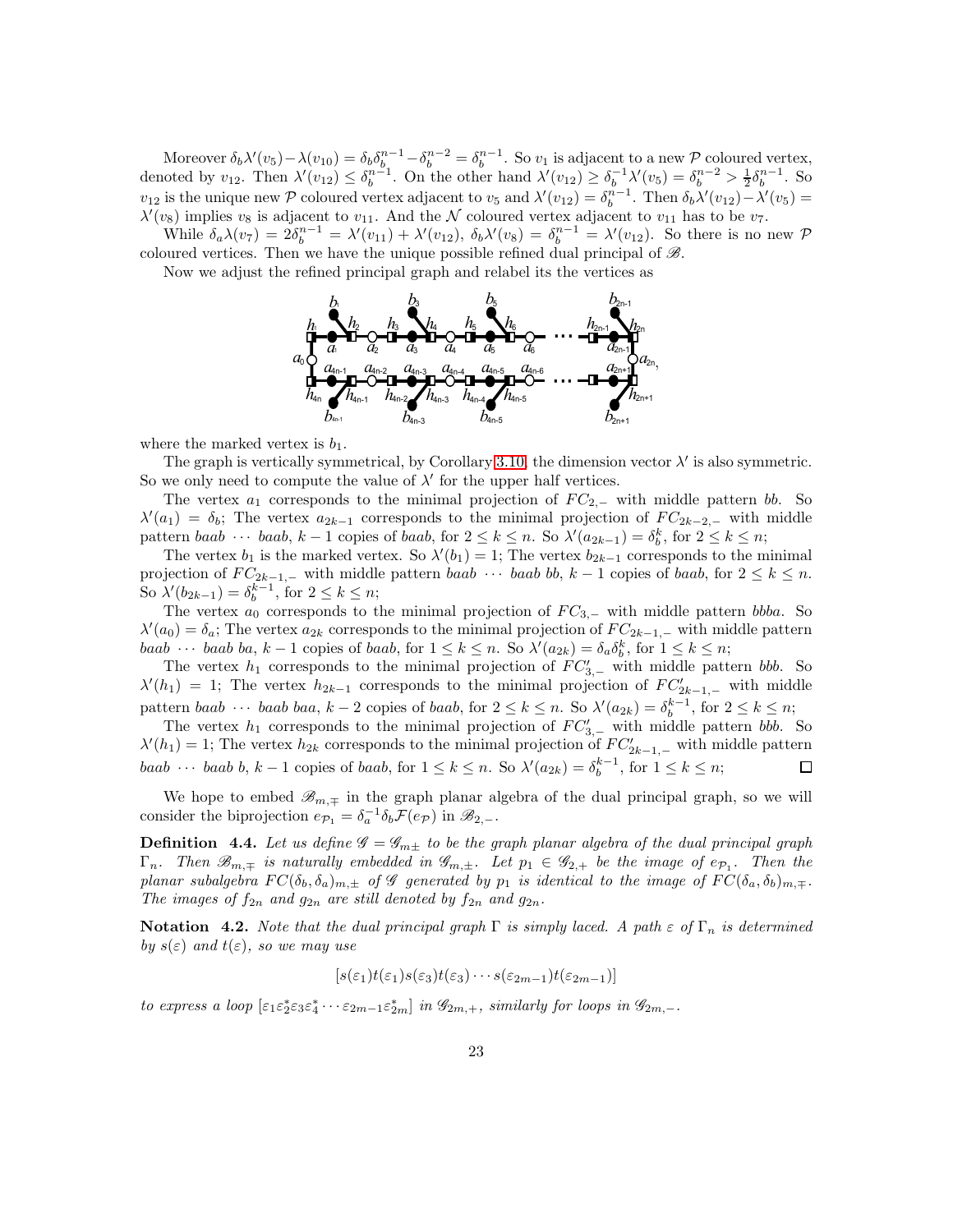<span id="page-23-0"></span>Proposition 4.7.

$$
p_{1} = \sum_{k=1}^{n} [a_{2k-1}a_{2k-2}a_{2k-1}a_{2k-2}] + [a_{4n-2k+1}a_{4n-2k+2}a_{4n-2k+1}a_{4n-2k+2}]
$$
  
+ 
$$
[a_{2k-1}a_{2k}a_{2k-1}a_{2k}] + [a_{4n-2k+1}a_{4n-2k}a_{4n-2k+1}a_{4n-2k}]
$$
  
+ 
$$
[a_{2k-1}a_{2k}b_{2k-1}a_{2k}] + [a_{4n-2k+1}a_{4n-2k}b_{4n-2k+1}a_{4n-2k}]
$$
  
+ 
$$
[b_{2k-1}a_{2k}b_{2k-1}a_{2k}] + [b_{4n-2k+1}a_{4n-2k}b_{4n-2k+1}a_{4n-2k}]
$$
  
+ 
$$
[b_{2k-1}a_{2k}a_{2k-1}a_{2k}] + [b_{4n-2k+1}a_{4n-2k}a_{4n-2k+1}a_{4n-2k}].
$$

**Proof.** It follows from Theorem [3.13](#page-16-0) and Lemma [4.6.](#page-21-0)

**Definition** 4.5. Note that  $\mathscr{G}_{0,+}$  is abelian. Let us define  $A_k$ ,  $B_k$  to be the minimal projections corresponding to the vertices  $a_{2k-1}$ ,  $b_{2k-1}$  respectively, for  $1 \leq k \leq 2n$ .

Note that  $\mathscr{G}_{1,+}$  is abelian. Let us decompose  $A_k$  into minimal projections  $A_k^-$  and  $A_k^+$  as follows,  $A_k^- = [a_{2k-1}a_{2k-2}], A_{2n-k}^- = [a_{4n-2k+1}a_{4n-2k+2}], A_k^+ = [a_{2k-1}a_{2k}], A_{2n-k}^+ = [a_{4n-2k+1}a_{4n-2k}],$  for  $1 \leq k \leq n$ .

Let us define  $H_{2k-1}$ ,  $H_{4n-2k+1}$ ,  $H_{2k}$  and  $H_{4n-2k}$  in  $\mathscr{G}_{1,-}$ , for  $1 \leq k \leq n$ , as follows

 $H_{2k-1} = [a_{2k-2}a_{2k-1}], H_{2k} = [a_{2k}a_{2k-1}] + [a_{2k}b_{2k-1}],$ 

 $H_{4n-2k+2} = [a_{4n-2k+2}a_{4n-2k+1}],$   $H_{4n-2k+1} = [a_{4n-2k}a_{4n-2k+1}] + [a_{4n-2k}b_{4n-2k+1}].$ 

#### <span id="page-23-1"></span>Proposition 4.8.

 $A_k$ ,  $B_k$  are in the center of  $\mathscr{G}_{2n,+}$ .  $g_{2n}$  commutes with  $A_k^+$  and  $A_k^-$ .

**Proof.** The first statement is obvious. For the second statement, it is enough to check  $p_1$  commutes with  $A_k^+$  and  $A_k^-$ . By Proposition [4.7,](#page-23-0) for  $1 \leq k \leq n$ , we have

$$
p_1 A_k^+ = [a_{2k-1} a_{2k} a_{2k} a_{2k-1} a_{2k}] = A_k^+ p_1;
$$

similarly for other cases.

#### 4.2 The potential generater

Now we sketch the idea of solving the generator  $R$  in  $\mathscr{G}$ . Essentially we are considering the length 8n loops on the refined dual principal graph. Observe that if a loop contains a word  $h_k a_k h_k$ , for  $1 \leq k \leq 2n$ , then the vertex  $a_k$  could be replaced by an a/b-colour cap, because  $a_k$  is the unique  $\mathcal{N}/\mathcal{M}$  coloured vertex adjacent to  $h_k$ . The coefficient of such a loop in the totally uncappable element R has to be 0. Therefore for a loop l with non-zero coefficient in R, if it goes to the right, then it will not return until passing the vertex  $a_{2n}$ . Among these loops, there is exactly one in  $A_1^-\mathscr{G}_{2n,+}A_1^+$ , that tells the initial condition of R. By proposition(2'),  $A_k R A_k$  is determined by  $A_k^- R A_k^+$ . By proposition(3'),  $B_k R$  is determined by  $A_k^+ R A_k^+$ . By proposition(4'),  $A_{k+1}^- R A_{k+1}$  is determined by  $(A_k + B_k)R(A_k + B_k)$ . That means R could be computed inductively by the initial condition.

**Definition** 4.6. Let us define  $F \in \mathscr{G}_{2,+}$  to be the image of  $\mathcal{F}(id - e_{\mathcal{P}})$ , i.e.  $F = \delta e_1 - \delta_a \delta_b^{-1} p_1$ .

 $\Box$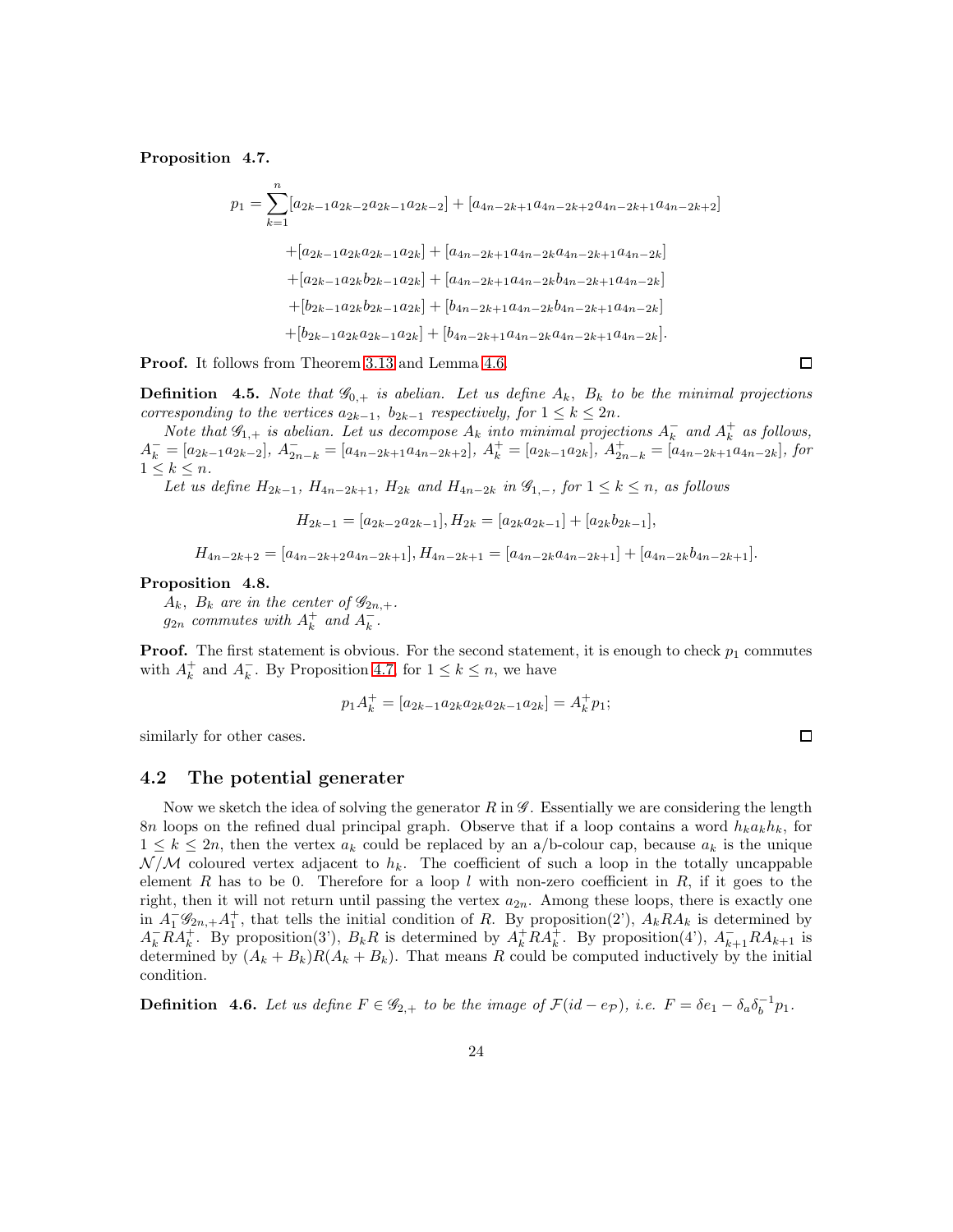It is easy to check that  $F * F = F$ ,  $P * F = F * P = 0$ , and  $F * g_{2n} = g_{2n} * F = 0$ . Note that  $e_1$  and  $p_1$  could be expressed as linear sums of loops, then we have.

$$
F = \sum_{1 \le k \le n} \delta_a \delta_b^{-0.5} ([a_{2k-1} a_{2k-2} a_{2k-1} a_{2k}] + [a_{4n-2k+1} a_{4n-2k+2} a_{4n-2k+1} a_{4n-2k}] + [a_{2k-1} a_{2k} a_{2k-1} a_{2k-2}] + [a_{4n-2k+1} a_{4n-2k} a_{4n-2k+1} a_{4n-2k+2}]) + \delta_a \delta_b^{-2} ([a_{2k-1} a_{2k} a_{2k-1} a_{2k}] + [a_{4n-2k+1} a_{4n-2k} a_{4n-2k+1} a_{4n-2k}] ) - \delta_a \delta_b^{-1} ([a_{2k-1} a_{2k} b_{2k-1} a_{2k}] + [a_{4n-2k+1} a_{4n-2k} b_{4n-2k+1} a_{4n-2k}] ) + \delta_a ([b_{2k-1} a_{2k} b_{2k-1} a_{2k}] + [b_{4n-2k+1} a_{4n-2k} b_{4n-2k+1} a_{4n-2k}] ) - \delta_a \delta_b^{-1} ([b_{2k-1} a_{2k} a_{2k-1} a_{2k}] + [b_{4n-2k+1} a_{4n-2k} a_{4n-2k+1} a_{4n-2k}]).
$$

We may compute  $F * l$  for a loop  $l \in \mathscr{G}_{2n,+}$  by the following fact,

$$
[y_0y_1y_2y_3]*[x_0x_1\cdots x_{4n-1}]=\delta_{y_1x_1}\delta_{y_2x_0}\delta_{y_3x_{4n-1}}\sqrt{\frac{\lambda'(y_2)\lambda'(y_2)}{\lambda'(y_1)\lambda'(y_3)}}[y_0x_1\cdots x_{4n-1}].
$$

<span id="page-24-0"></span>**Proposition 4.9.** For a loop  $l \in \mathscr{G}_{2n,+}$  and  $1 \leq k \leq 2n$ , we have

 $F * l = 0, when l = A_k^- l A_k^-,$  $F * l = l$ , when  $l = A_k^{-1} l A_k^{+}$  or  $l = A_k^{+} l A_k^{-}$ ;  $F * l = (A_k^+ + B_k)(F * l)(A_k^+ + B_k)$ , when  $l = (A_k^+ + B_k)l(A_k^+ + B_k)$ . So  $\mathscr{G}_{2n,+}$  is separated into  $6n$  invariant subspaces under the the action F\*. Moreover the set of

length 4n loops, as a basis of  $\mathcal{G}_{2n,+}$ , is separated into 6n subsets simultaneously.

Proof. It could be checked by a direct computation.

**Definition** 4.7. Let  $\beta: A_k^+ \mathscr{G}_{2n,+} A_k^+ \to B_k \mathscr{G}_{2n,+}$ ,  $\forall 1 \leq k \leq 2n$  be the linear extension of

$$
\beta([a_{2k-1}a_{2k-2}x_3x_4\cdots x_{2n-1}a_{2k-2}])=[b_{2k-1}a_{2k-2}x_3x_4\cdots x_{2n-1}a_{2k-2}],
$$

for any loop  $[a_{2k-1}a_{2k-2}x_3x_4\cdots x_{2n-1}a_{2k-2}]\in A_k^+\mathscr{G}_{2n,+}A_k^+$ .

<span id="page-24-1"></span>**Proposition 4.10.** The linear map  $\beta: A_k^+ \mathscr{G}_{2n,+} A_k^+ \to B_k \mathscr{G}_{2n,+}$  is a \*-isomorphism. Moreover

$$
F * x = \delta_b^{-2} x - \delta_b^{-1} \beta(x), \ \forall \ x \in A_k^+ \mathscr{G}_{2n,+} A_k^+;
$$
  

$$
F * y = \delta_b^{-1} y - \delta_b^{-2} \beta^{-1}(y), \ \forall \ y \in B_k \mathscr{G}_{2n,+};
$$
  

$$
\beta(A_k^+ g_{2n}) = B_k g_{2n}.
$$

**Proof.** It is obvious that  $\beta$  is a \*-isomorphism. It is easy to check the first two formulas by a direct computation. For the third formula, by Proposition [4.9](#page-24-0) and the fact that  $F * g_{2n} = 0$ , we have

$$
F * ((Ak+ + Bk)g2n(Ak+ + Bk)) = 0.
$$

By Proposition [4.8,](#page-23-1) we have

$$
F * (A_k^+ g_{2n}) = -F * (B_k g_{2n}).
$$

Then

$$
\delta_b^{-2}(A_k^+g_{2n}) - \delta_b^{-1}\beta(A_k^+g_{2n}) = -\delta_b^{-1}(B_kg_{2n}) + \delta_b^{-2}\beta^{-1}(B_kg_{2n}).
$$

So

$$
\beta(A_k^+g_{2n})=B_kg_{2n}.
$$

 $\Box$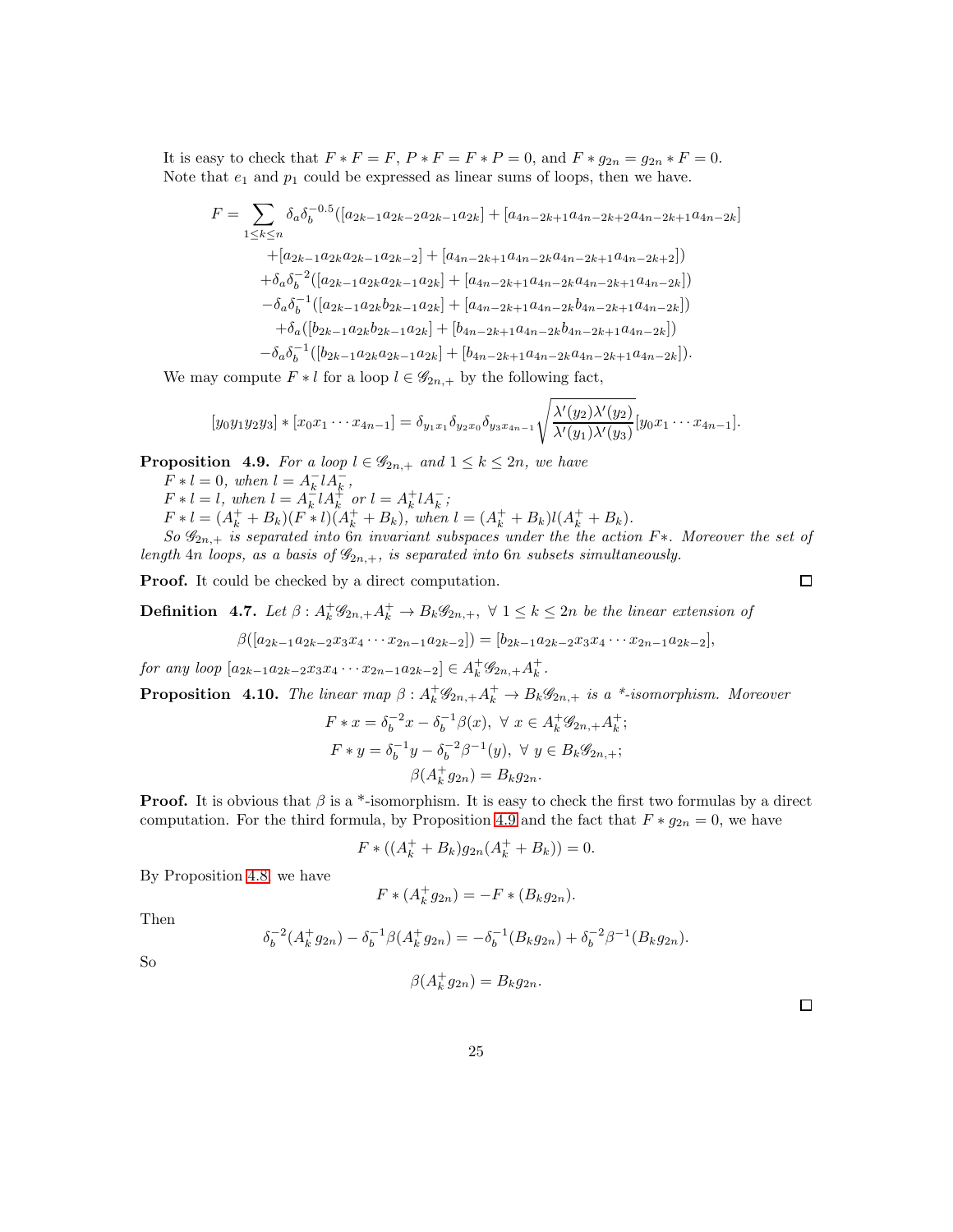#### <span id="page-25-0"></span>Lemma 4.11.

 $A_k^- R A_k^- = 0$ , for  $1 \le k \le 2n$ .  $H_i\mathcal{F}(R)H_i = 0$ , for  $1 \leq i \leq 4n$ .

**Proof.** By proposition (3'), R is totally uncappable, so  $R = F \ast R$ . Then by Proposition [4.9,](#page-24-0) we have

 $(A_k^- R A_k^-) = F * (A_k^- R A_k^-) = 0.$ 

so

Note that

$$
\sum_{1 \le i \le 4n} H_i \mathcal{F}(R) H_i = \mathcal{F}(R p_1) = 0,
$$
  

$$
H_i \mathcal{F}(R) H_i = 0, \quad \forall \ 1 \le i \le 4n.
$$

<span id="page-25-1"></span>Lemma 4.12.

 $A_1^-RA_1^+$  is a multiple of the loop  $[a_1a_{4n}a_{4n-1}\cdots a_2]$ , denote by  $L_1$ ;  $A_{2n}^{-}RA_{2n}^{+}$  is a multiple of the loop  $[a_{4n-1}a_0a_1\cdots a_{4n-2}]$ , denote by  $L_2$ .

**Proof.** Note that the coefficient of a loop  $l = [a_1 a_{4n} x_3 x_4 \cdots x_{4n-1} a_2]$  in  $A_1^- R A_1^+$  is the same as the coefficient of l in R. If it is non-zero, then by Proposition(4'), the coefficient of  $\mathcal{F}^{-2k+1}(l)$  in  $\mathcal{F}(R)$ is non-zero and the coefficient of  $\mathcal{F}^{-2k}(l)$  in R is non-zero. Applying Lemma [4.11,](#page-25-0) we have

$$
H_1 \mathcal{F}(R) H_1 = 0 \Rightarrow x_3 = a_{4n-1};
$$
  

$$
a_{4n-1}^- R a_{4n-1}^- = 0 \Rightarrow x_4 = a_{4n-2};
$$

and for  $k = 1, 2, \cdots, n$ ,

$$
H_{4n+3-2k} \mathcal{F}(R) H_{4n+3-2k} = 0 \Rightarrow x_{2k+1} = a_{4n+1-2k};
$$

$$
a_{4n+1-2k}^- R a_{4n+1-2k}^- = 0 \Rightarrow x_{2k+2} = a_{4n-2k}.
$$

For the rest part, there is only one length  $2n-2$  path from  $a_{2n}$  to  $a_2$ . So

$$
l = [a_1 a_{4n} a_{4n-1} \cdots a_2] = L_1.
$$

That means  $A_1^- R A_1^+$  is a multiple of  $L_1$ . Similarly  $A_{2n}^- R A_{2n}^+$  is a multiple of  $L_2$ 

**Definition** 4.8. For a loop  $l = [x_0x_1 \cdots x_{4n-1}]$  and  $0 \le k \le 4n-1$ , the point  $x_k$  is said to be a cusp point of the loop l, if  $x_{k-1} = x_{k+1}$ , where  $x_{-1} = x_{2n-1}$ ,  $x_{2n} = x_0$ . Otherwise it is said to be a flat point.

Similar to the proof of Lemma [4.12,](#page-25-1) Lemma [4.11](#page-25-0) tells that if the coefficient of a loop  $l =$  $[x_0x_1 \cdots x_{4n-1}]$  in R is non-zero, then the cusp point  $x_k$  of l has to be  $b_{2i-1}$  or  $a_{2i-1}$ . In this case, we have  $x_{k-1} = x_{k+1} = a_{2i}$ , when  $1 \leq i \leq n$ ; Or  $x_{k-1} = x_{k+1} = a_{2i-2}$ , when  $n+1 \leq i \leq 2n$ . Furthermore if l passes the point  $a_0$ , then it is unique up to rotation and the adjoint operation  $*$ ; If l does not pass the point  $a_0$ , then it is determined by its first point and cusp points. So we may simplify the expression of a loop by its first point and cusp points. To compute the product of two loops, we also need the middle point  $x_{2n}$ . Then the loop is separated into two length 2n paths from the first point to the middle point. We may label the two paths by the first point, cusp points and the middle point.

 $\Box$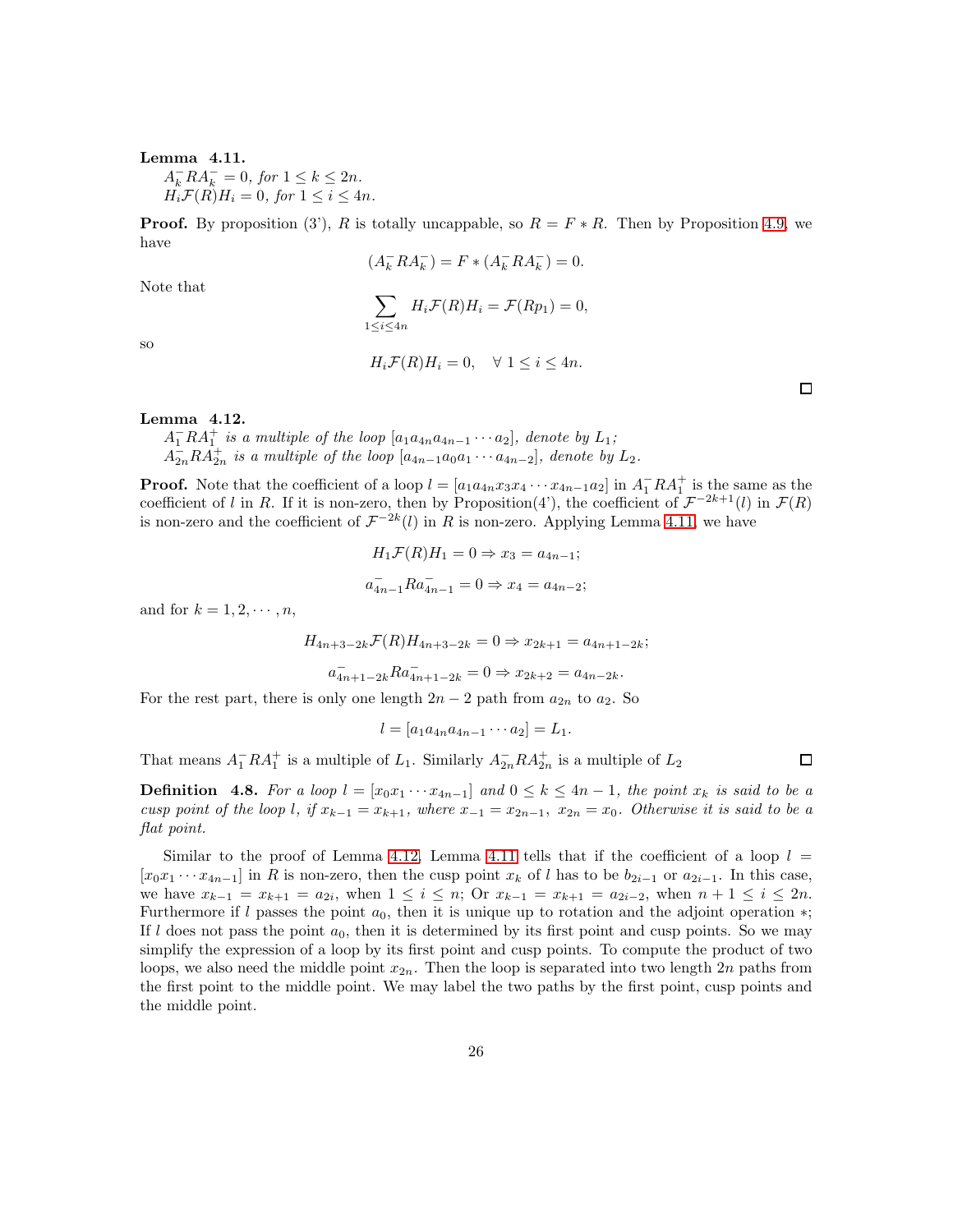**Definition** 4.9. For a loop  $l = [x_0x_1 \cdots x_{4n-1}], x_k \neq a_0, \forall 0 \leq k \leq 4n-1$ , we assume that  $y_1, y_2, \dots, y_i$  are the cusp points from  $x_1$  to  $x_{2n-1}$  and  $z_1, z_2, \dots, z_i$  are the cusp points from  $x_{2n+1}$ to  $x_{4n-1}$ . Then we use  $[x_0y_1y_2\cdots y_ix_{2n}]$  to express the first length 2n path of l,  $\langle x_{2n}z_1z_2\cdots z_jx_0]$ to express the second length 2n path of l and  $[x_0y_1y_2\cdots y_ix_{2n}\rangle\langle x_{2n}z_1z_2\cdots z_jx_0]$  to express the loop l. Furthermore if  $x_{2n}$  is a cusp point, then it could be simplified as  $[x_0y_1y_2 \cdots y_ix_{2n}z_1z_2 \cdots z_ix_0]$ ; if  $x_{2n}$  is a flat point, then it could be simplified as  $[x_0y_1y_2\cdots y_iz_1z_2\cdots z_jx_0].$ 

**Definition** 4.10. Suppose  $R \in \mathscr{G}_{2n,+}$  is a solution of Proposition [4.5,](#page-20-0) i.e. R satisfies the following propositions,

 $(1') R^* = R;$ (2')  $R + \delta_b^{-2} g_{2n}$  is a projection;  $(3')$  R is totally uncappable; (4')  $\rho(R) = \omega R$ , for some  $\omega \in \mathbb{C}$  satisfying  $|\omega| = 1$ . Let us define  $U_k$ ,  $P_k$ ,  $Q_k$ ,  $P_k$ ,  $Q_k$ ,  $R_k$  for  $1 \leq k \leq 2n$  as follows  $U_k = A_k^- R A_k^+,$  $\frac{\overline{P}_k}{\overline{P}_k} = \delta_b^{-2} (R - \delta_b^{-1} g_{2n}) B_k;$  $\overline{Q}_k = \delta_b^{-1} (R + \delta_b^{-2} g_{2n}) B_k;$  $P_k = -\delta_b^{-1}\beta^{-1}(\overline{P}_k);$  $Q_k = -\delta_b^{-1}\beta^{-1}(\overline{Q}_k)$ ;  $R_k = (A_k^+ + B_k)R(A_k^+ + B_k).$ 

The following lemma is the key to solve the generator R in the graph planar algebra  $\mathscr{G}_{2n,+}$ .

## <span id="page-26-0"></span>Lemma 4.13.

 $U_1 = \mu_1 \delta_b^{-1.5} L_1$ , for some  $\mu_1 \in \mathbb{C}$ ,  $|\mu_1| = 1$ ;  $U_{2n} = \mu_2 \delta_b - 1.5L_2$ , for some  $\mu_2 \in \mathbb{C}$ ,  $|\mu_2| = 1$ ;  $P_k = U_k^* U_k$ , for  $1 \leq k \leq 2n$ ;  $R_k = \delta_b^4 F * P_k * F$ , for  $1 \leq k \leq 2n$ ;  $U_{k+1} = \omega^{-1} \rho (R_k + U_k)$  and  $U_{2n-k} = \omega^{-1} \rho (R_{2n-k+1} + U_{2n-k+1}),$  for  $1 \leq k \leq n-1$ ;  $R = \sum_{1 \leq k \leq 2n} U_k + U_k^* + R_k.$ So R is uniquely determined by  $\mu_1$ ,  $\mu_2$  and  $\omega$ .

**Proof.** For  $1 \leq k \leq 2n$ , by definition, we have

$$
RB_k = -\delta_b^{-2}(\delta_b^{-1}g_{2n} - R)B_k + \delta_b^{-1}(R + \delta_b^{-2})B_k = \overline{P}_k + \overline{Q}_k.
$$

By proposition (2')(3'), we have  $R + \delta_b^{-2} g_{2n}$  is a subprojection of  $g_{2n}$ . Then

$$
g_{2n} - (R + \delta_b^{-2} g_{2n}) = \delta_b^{-1} g_{2n} - R
$$

is a projection. So

$$
\delta_b \overline{Q}_k = (R + \delta_b^{-2}) B_k, \quad -\delta_b^2 \overline{P}_k = (\delta_b^{-1} g_{2n} - R) B_k
$$

are projections, by Proposition [4.8.](#page-23-1) Note that

$$
R_k = (A_k^+ + B_k)R(A_k^+ + B_k) = A_k^+RA_k^+ + B_kRB_k,
$$

so  $F * R_k = R_k$ , by Proposition [4.9.](#page-24-0) Furthermore by Proposition [4.10,](#page-24-1) we have

$$
F * R_k = \delta_b^{-2} A_k^+ R A_k^+ - \delta_b^{-1} \beta (A_k^+ R A_k^+) + \delta_b^{-1} B_k R B_k - \delta_B^{-2} \beta^{-1} (B_k R B_k).
$$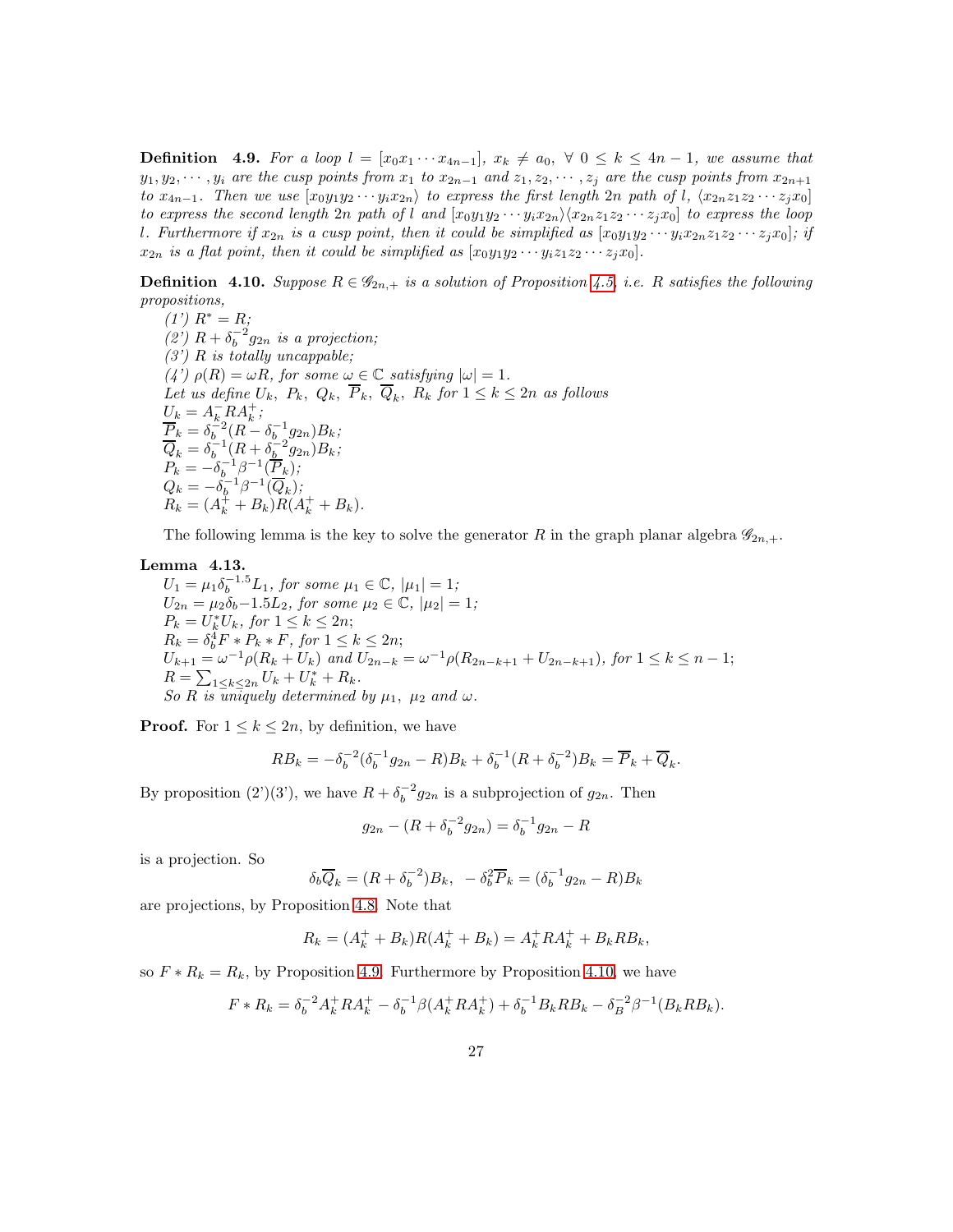Thus

$$
A_k^+ R A_k^+ = \delta_b^{-2} A_k^+ R A_k^+ - \delta_b^{-2} \beta^{-1} (B_k R B_k).
$$

Then

$$
A_k^+ R A_k^+ = -\delta_b^{-1} \beta^{-1} (B_k R B_k) = -\delta_b^{-1} \beta^{-1} (\overline{P}_k + \overline{Q}_k) = P_k + Q_k.
$$

By Proposition [4.10,](#page-24-1) we have

$$
A_k^+ g_{2n} = \beta^{-1}(B_k g_{2n}) = \beta^{-1}(-\delta_b^2 \overline{P}_k + \delta_b \overline{Q}_k) = \delta_b^3 P_k - \delta_b^2 Q_k,
$$

and  $\delta_b^3 P_k$ ,  $-\delta_b^2 Q_k$  are projections. Then

$$
A_k^+(R + \delta_b^{-2}g_{2n})A_k^+ = (P_k + Q_k) + (\delta_b P_k - Q_k) = \delta_b^2 P_k.
$$

By Proposition $(4.8)(4.11)$  $(4.8)(4.11)$  and proposition $(1')$ , we have

$$
\begin{bmatrix} A_k^-(R+\delta_b^{-2}g_{2n})A_k^- & A_k^-(R+\delta_b^{-2}g_{2n})A_k^+ \\ A_k^+(R+\delta_b^{-2}g_{2n})A_k^- & A_k^+(R+\delta_b^{-2}g_{2n})A_k^+ \end{bmatrix} = \begin{bmatrix} \delta_b^{-2}A_k^-g_{2n} & U_k \\ U_k^* & \delta_b^2P_k \end{bmatrix}
$$

Recall that  $R + \delta_b^{-2} g_{2n}$  is a projection, so  $A_k(R + \delta_b^{-2} g_{2n})$  is a projection. Then the matrix

$$
\begin{bmatrix} \delta_b^{-2} A_k^- g_{2n} & U_k \\ U_k^* & \delta_b^2 P_k \end{bmatrix}
$$

is a projection. While  $A_k^- g_{2n}$  and  $\delta_b^3 P_1$  are projections, so  $\delta_b^{1.5} U_k$  is a partial isometry from  $\delta_b^3 P_1$  to  $A_k^- g_{2n}$ . Then

$$
(\delta_b^{1.5} U_k)^* (\delta_b^{1.5} U_k) = \delta_b^3 P_k; \quad (\delta_b^{1.5} U_k) (\delta_b^{1.5} U_k)^* = A_k^- g_{2n}.
$$

Therefore

$$
U_k^* U_k = P_k \text{ and } U_1 U_1^* = \delta_b^{-3} A_1^- g_{2n}.
$$

Observe that  $[a_1a_{4n}a_{4n-1}\cdots a_{2n+2}a_{2n+1}a_{2n+2}\cdots a_{4n}]$  is a subprojection of  $A_1^-g_{2n}$ . So  $A_1^-g_{2n} \neq 0$ . Then  $U_1 \neq 0$ . By Lemma [4.12,](#page-25-1) we have

 $U_1 = \mu_1 \delta_b^{-1.5} L_1$ , for some  $\mu_1 \in \mathbb{C}$ ,  $|\mu_1| = 1$ ;

Symmetrically

$$
U_{2n} = \mu_2 \delta_b^{-1.5} L_2
$$
, for some  $\mu_2 \in \mathbb{C}$ ,  $|\mu_2| = 1$ ;

Note that

$$
B_k(x * F) = (B_k x) * F, \ \forall \ x \in \mathscr{G}_{2n,+},
$$

so

$$
\delta_b^2 \overline{P}_k * F = (B_k R) * F - \delta_b (B_k g_{2n}) * F = B_k (R * F) - \delta_b B_k (g_{2n} * F) = B_k R = \overline{P}_k + \overline{Q}_k.
$$

Observe that

$$
\beta^{-1}(y * F) = \beta^{-1}(y) * F, \ \forall \ y \in B_k \mathscr{G}_{2n,+},
$$

so

$$
\delta_b^2 P_k * F = P_k + Q_k.
$$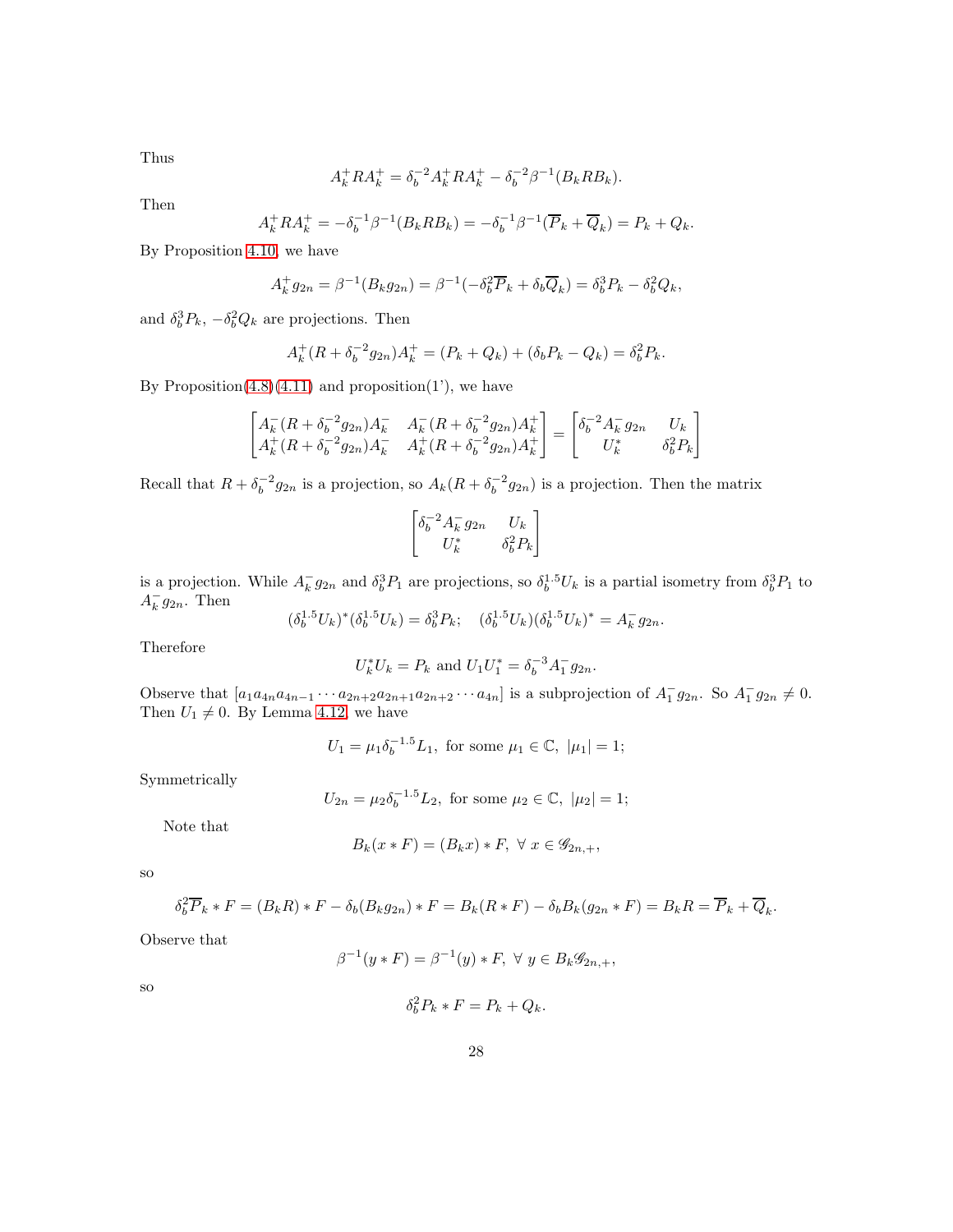By Proposition [4.10,](#page-24-1) we have

$$
\delta_b^2 F * P_k = P_k - \delta_b \beta(P_k) = P_k + \overline{P}_k.
$$

So

$$
\delta_b^4 F * P_k * F = \delta_b^2 (P_k + \overline{P}_k) * F = P_k + Q_k + \overline{P}_k + \overline{Q}_k
$$
  
=  $A_k^+ R A_k^+ + R B_k = (A_k^+ + B_k) R (A_k^+ + B_k) = R_k.$ 

Note that  $\rho$  induces an one onto one map from the loops of  $\mathscr{G}_{2n,+}(A_k^+ + B_k)$  to loops of  $A_{k+1}^-\mathscr{G}_{2n,+}A_{k+1}^+$ , for  $1 \leq k \leq n-1$ . So

$$
\rho(R(A_k^+ + B_k)) = A_{k+1}^- \rho(R) A_{k+1}^+.
$$

Then by proposition  $(4')$ , we have

$$
\rho(R(A_k^+ + B_k)) = \omega A_{k+1}^- R A_{k+1}^+.
$$

While

$$
R(Ak+ + Bk) = (Ak+ + Bk)R(Ak+ + Bk) + Ak-R(Ak+) = Rk + Uk,
$$

thus

$$
U_{k+1} = \omega^{-1} \rho (R_k + U_k).
$$

Symmetrically we have

$$
U_{2n-k} = \omega^{-1} \rho(R_{2n-k+1} + U_{2n-k+1}).
$$

Finally

$$
R = \sum_{1 \le k \le 2n} (A_k + B_k)R(A_k + B_k) = \sum_{1 \le k \le 2n} (A_k^- + A_k^+ + B_k)R(A_k^- + A_k^+ + B_k)
$$
  
= 
$$
\sum_{1 \le k \le 2n} A_k^- R A_k^+ + A_k^+ R A_k^- + (A_k^+ + B_k)R(A_k^+ + B_k) = \sum_{1 \le k \le 2n} U_k + U_k^* + R_k
$$

Given  $\mu_1$ ,  $\mu_2$  and  $\omega$ ,  $U_k$ ,  $P_k$ ,  $R_k$  could be obtained inductively. So R is uniquely determined by  $\mu_1$ ,  $\mu_2$  and  $\omega$ .  $\Box$ 

## 4.3 Solutions

**Definition** 4.11. Based on Lemma [4.13,](#page-26-0) for fixed  $\mu_1, \mu_2, \omega \in \mathbb{C}$ ,  $|\mu_1| = |\mu_2| = |\omega| = 1$ , let us construct the unique possible generator  $R_{\mu_1\mu_2\omega} \in \mathscr{G}_{2n,+}$  inductively,

 $U_1 = \mu_1 \delta_b^{-1.5} L_1;$  $U_{2n} = \mu_2 \delta_b^{-1.5} L_2;$  $P_k = U_k^* U_k$ , for  $1 \leq k \leq 2n$ ;  $R_k = \delta_b^4 F * P_k * F$ , for  $1 \leq k \leq 2n$ ;  $U_{k+1} = \omega^{-1} \rho(R_k + U_k)$  and  $U_{2n-k} = \omega^{-1} \rho(R_{2n-k+1} + U_{2n-k+1}),$  for  $1 \leq k \leq n-1$ ;  $R_{\mu_1\mu_2\omega} = \sum_{1 \leq k \leq 2n} U_k + U_k^* + R_k.$ 

We hope to check proposition(1')(2')(3')(4') for  $R_{\mu_1\mu_2\omega}$ . Actually proposition(1')(2')(3') are satisfied, but not obvious. Proposition(4') fails, when  $n \geq 4$ . We are going to compute the coefficients of loops in  $R_{\mu_1\mu_2\omega}$ . If proposition(4') is satisfied, then their absolute values are determined by the coefficients of loops in  $R_k$ .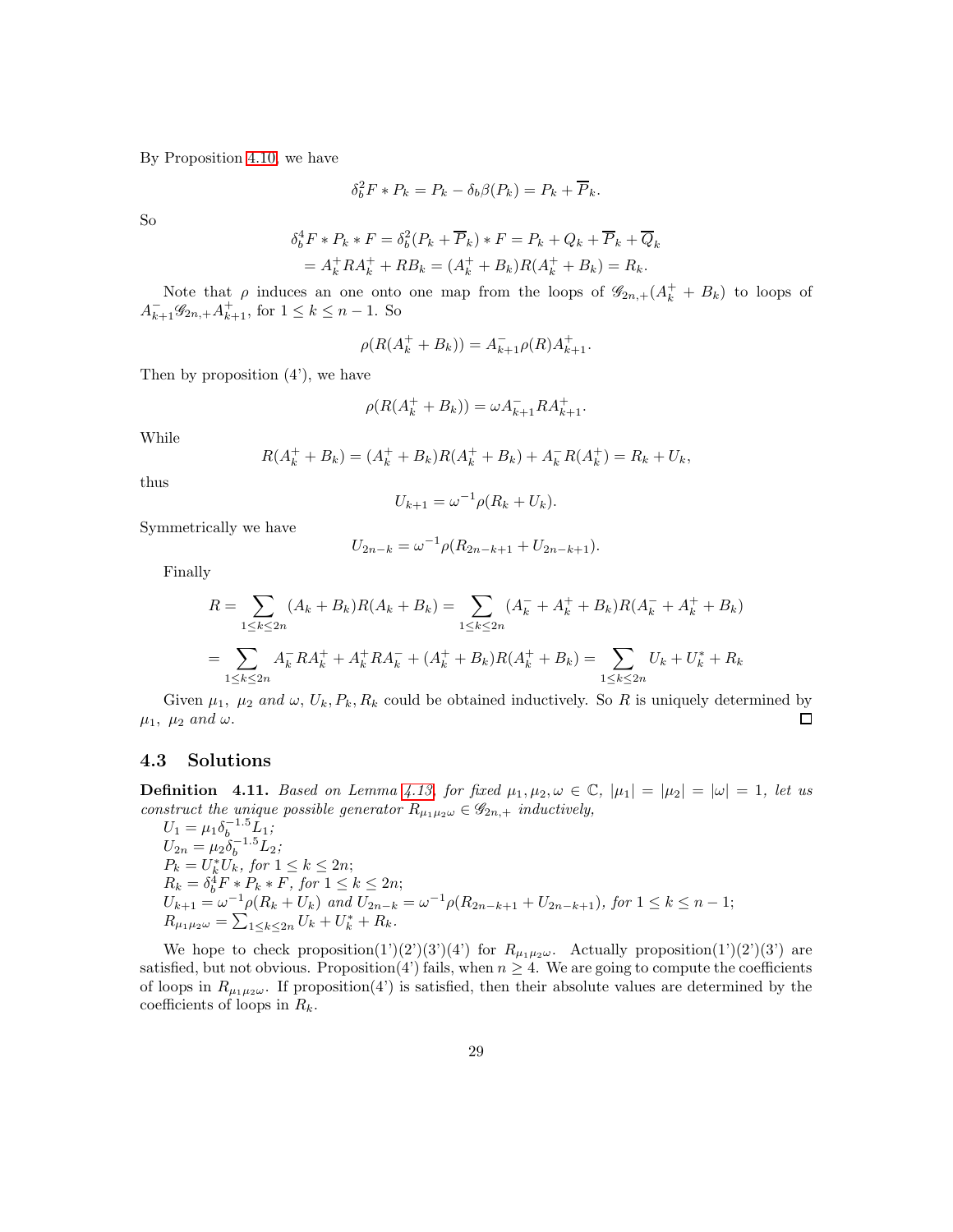<span id="page-29-0"></span>**Lemma 4.14.**  $R_{\mu_1\mu_2\omega}$  is totally uncappable.

**Proof.** Note that  $U_1$  is totally uncappable. So

$$
g_{2n}U_1g_{2n}=U_1.
$$

Then

$$
g_{2n}P_1g_{2n}=P_1.
$$

By the exchange relation of the biprojection, we have

$$
g_{2n}(F * P_1 * F)g_{2n} = F * (g_{2n} * P_1 * g_{2n}) * F = F * p_1 * F.
$$

Therefore  $R_1 = F * P_1 * F$  is totally uncappable. Then  $U_2 = \omega^{-1} \rho(R_1)$  is totally uncappable. Inductively we have  $U_k, R_k$  are totally uncappable, for  $k = 1, 2, \dots, n$ . Symmetrically  $U_i, R_i$  are totally uncappable, for  $i = 2n, 2n - 1, \dots, n + 1$ . So  $R_{\mu_1 \mu_2 \omega} = \sum_{1 \le k \le 2n} U_k + U_k^* + R_k$  is totally uncappable.

<span id="page-29-1"></span>**Lemma 4.15.** For  $1 \leq k \leq 2n$ ,  $R_k$  does not depend on the parameters  $\mu_1, \mu_2$  and  $\omega$ .

**Proof.** Note that  $P_1 = U_1^* U_1$  does not depend on the parameters. So  $R_1 = \delta_b^4 F * P_1 * F$  does not depend on the parameters. By the second principal of mathematical induction, for  $k = 1, 2, \dots, n-1$ , assume that  $R_i$ , for any  $i \leq k$ , does not depend on the parameters. Note that

$$
P_{k+1} = U_k^* U_k
$$
  
=  $\rho(R_k + U_k)^* \rho(R_k + U_k)$   
=  $\rho(R_k)^* \rho(R_k) + \rho(U_k)^* \rho(U_k)$   
=  $\cdots$   
=  $\rho(R_k)^* \rho(R_k) + \rho^2(R_{k-1})^* \rho^2(R_{k-1}) + \cdots + \rho^k(R_1)^* \rho^k(R_1) + \rho^k(U_1)^* \rho^k(U_1)$ 

Moreover  $\rho^k(U_1)^*\rho^k(U_1)$  does not depend on the parameters. So  $P_{k+1}$  does not depend on the parameters. Then  $R_{k+1} = \delta_b^4 F * P_{k+1} * F$  does not depend on the parameters. For  $n+1 \leq k \leq 2n$ , the proof is similar.

k .

To compute  $R_k$ , we may fix the parameters as  $\mu_1 = \mu_2 = \omega = 1$  first. Now let us compute the coefficients of loops in  $R = R_{111}$ .

**Definition** 4.12. For a loop  $l \in \mathscr{G}_{2n,+}$ , let us define  $C_R(l)$  to be the coefficient of l in  $R = R_{111}$ . Let us define  $C_P(l)$  to be the coefficient of l in  $P = \sum_{1 \leq k \leq 2n} P_k$ .

If a loop l' has a cusp point  $b_{2i-1}$ , then we may substitute  $b_{2i-1}$  by  $a_{2i-1}$  to obtain another loop l. By Proposition[\(4.9\)](#page-24-0)[\(4.10\)](#page-24-1) and Lemma [4.14,](#page-29-0) we have  $C_R(l')$  is determined by  $C_R(l)$ . Essentially we only need to compute the coefficients of loops whose points are just  $a'_j s$ . Their relations are given by the following lemma.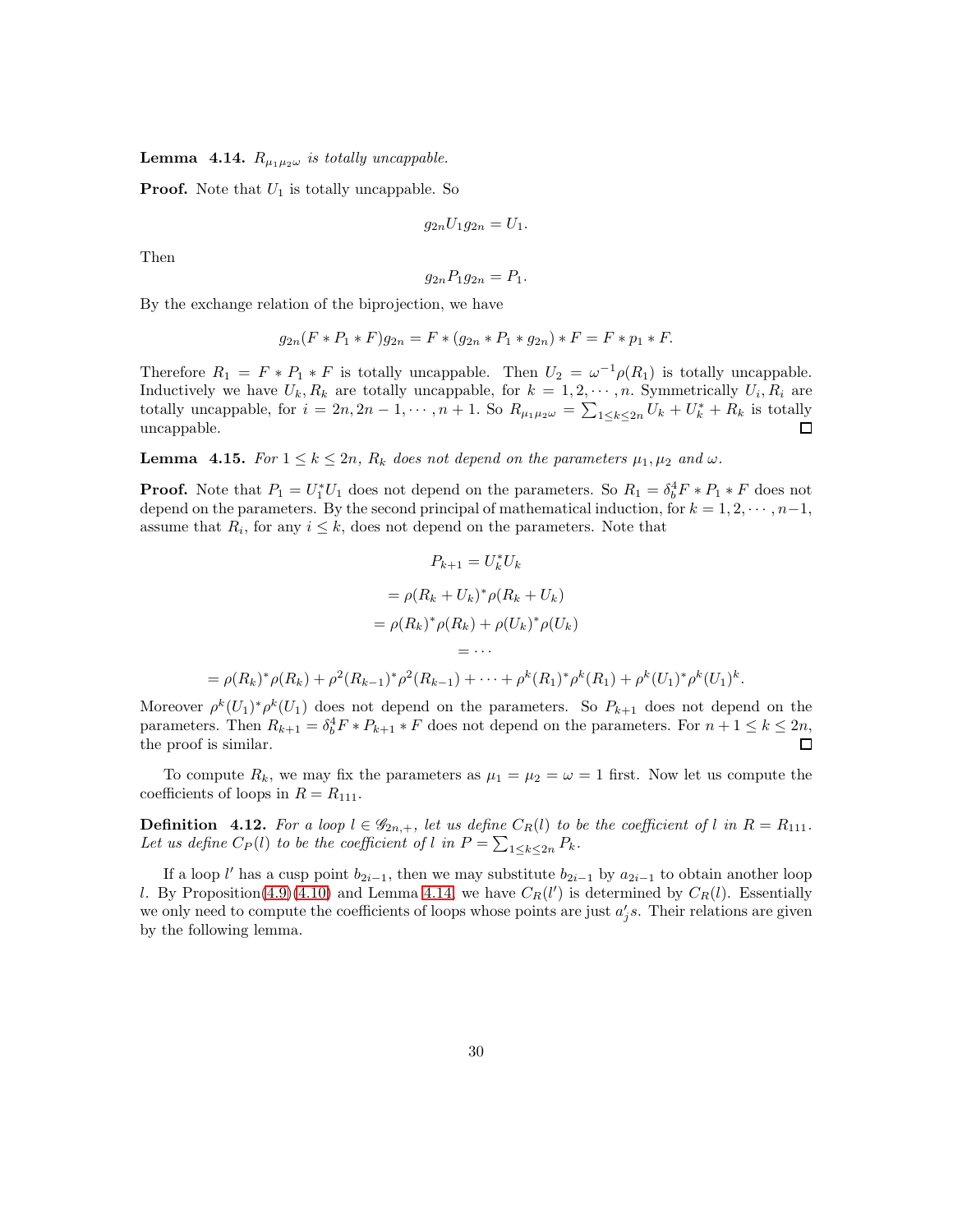<span id="page-30-0"></span>**Lemma 4.16.** For a loop  $l'_1 \in \mathscr{G}_{2n+}$ ,  $l'_1 = [x_0 \cdots b_{2i-1} \cdots x_{2n} \setminus \langle x_{2n} \cdots x_0],$  we have

$$
C_R(l'_1) = -\delta_b^{\frac{1}{2}} C_R(l_1),
$$

where  $l_1 = [x_0 \cdots a_{2i-1} \cdots x_{2n} \rangle \langle x_{2n} \cdots x_0]$  is the loop replacing the given point  $b_{2i-1}$  by  $a_{2i-1}$  in  $l'_1$ . For a loop  $l_2 \in A_k^+ \mathscr{G}_{2n+} A_k^+, l_2 = [a_{2k-1} \cdots a_{2m-1}] \setminus \langle a_{2m-1} \cdots a_{2k-1}],$  we have

$$
C_R(l_2) = \begin{cases} \delta_b^2 C_P(l_2), & when \ the \ middle \ point \ a_{2m-1} \ is \ a \ flat \ point; \\ C_P(l_2) - C_P(l_2'), & when \ the \ middle \ point \ a_{2m-1} \ is \ a \ cusp \ point, \end{cases}
$$

where  $l'_2 = [a_{2k-1} \cdots b_{2m-1}] \setminus \langle b_{2m-1} \cdots a_{2k-1}]$  is the loop replacing the middle point  $a_{2m-1}$  by  $b_{2m-1}$ in  $l_2$ .

**Proof.** For a loop  $l'_1 \in \mathscr{G}_{2n+}$ ,

$$
l'_1 = [x_0 \cdots x_{2k-1} b_{2i-1} x_{2k+1} \cdots x_{2n} \rangle \langle x_{2n} x_{2n+1} \cdots x_{4n-1} x_0],
$$

we take  $l_1$  to be the loop

$$
l_1 = [x_0 \cdots x_{2k-1} a_{2i-1} x_{2k+1} \cdots x_{2n} \rangle \langle x_{2n} x_{2n+1} \cdots x_{4n-1} x_0].
$$

Assume that

$$
l'_0 = [b_{2i-1}x_{2k+1} \cdots x_{2n+2k} \rangle \langle x_{2n+2k} \cdots x_{4n-1}x_0 \cdots x_{2k-1}b_{2i-1}]
$$

and

$$
l_0 = [a_{2i-1}x_{2k+1}\cdots x_{2n+2k} \rangle \langle x_{2n+2k}\cdots x_{4n-1}x_0\cdots x_{2k-1}a_{2i-1}].
$$

Then the coefficient of  $l'_0$  in  $\rho^{-k}(R)$  is

$$
\sqrt{\frac{\lambda'(x_0)\lambda'(x_{2n})}{\lambda'(b_{2i-1})\lambda'(x_{2n+2k})}}C_R(l'_1);
$$

and the coefficient of  $l_0$  in  $\rho^{-k}(R)$  is

$$
\sqrt{\frac{\lambda'(x_0)\lambda'(x_{2n})}{\lambda'(a_{2i-1})\lambda'(x_{2n+2k})}}C_R(l_1).
$$

By Proposition [4.9,](#page-24-0) the linear space spanned by  $l_0, l'_0$  is invariant under the coproduct of F on the left side. By Lemma [4.14,](#page-29-0) we have

$$
F * (\rho^{-k}(R)) = \rho^{-k}(R).
$$

So

$$
\sqrt{\frac{\lambda'(x_0)\lambda'(x_{2n})}{\lambda'(b_{2i-1})\lambda'(x_{2n+2k})}}C_R(l'_1)l'_0 + \sqrt{\frac{\lambda'(x_0)\lambda'(x_{2n})}{\lambda'(a_{2i-1})\lambda'(x_{2n+2k})}}C_R(l_1)l_0
$$

is invariant under the coproduct of  $F$  on the left side. By Proposition [4.10,](#page-24-1) we have

$$
\sqrt{\frac{\lambda'(x_0)\lambda'(x_{2n})}{\lambda'(b_{2i-1})\lambda'(x_{2n+2k})}}C_R(l'_1)+\delta_b\sqrt{\frac{\lambda'(x_0)\lambda'(x_{2n})}{\lambda'(a_{2i-1})\lambda'(x_{2n+2k})}}C_R(l_1)=0.
$$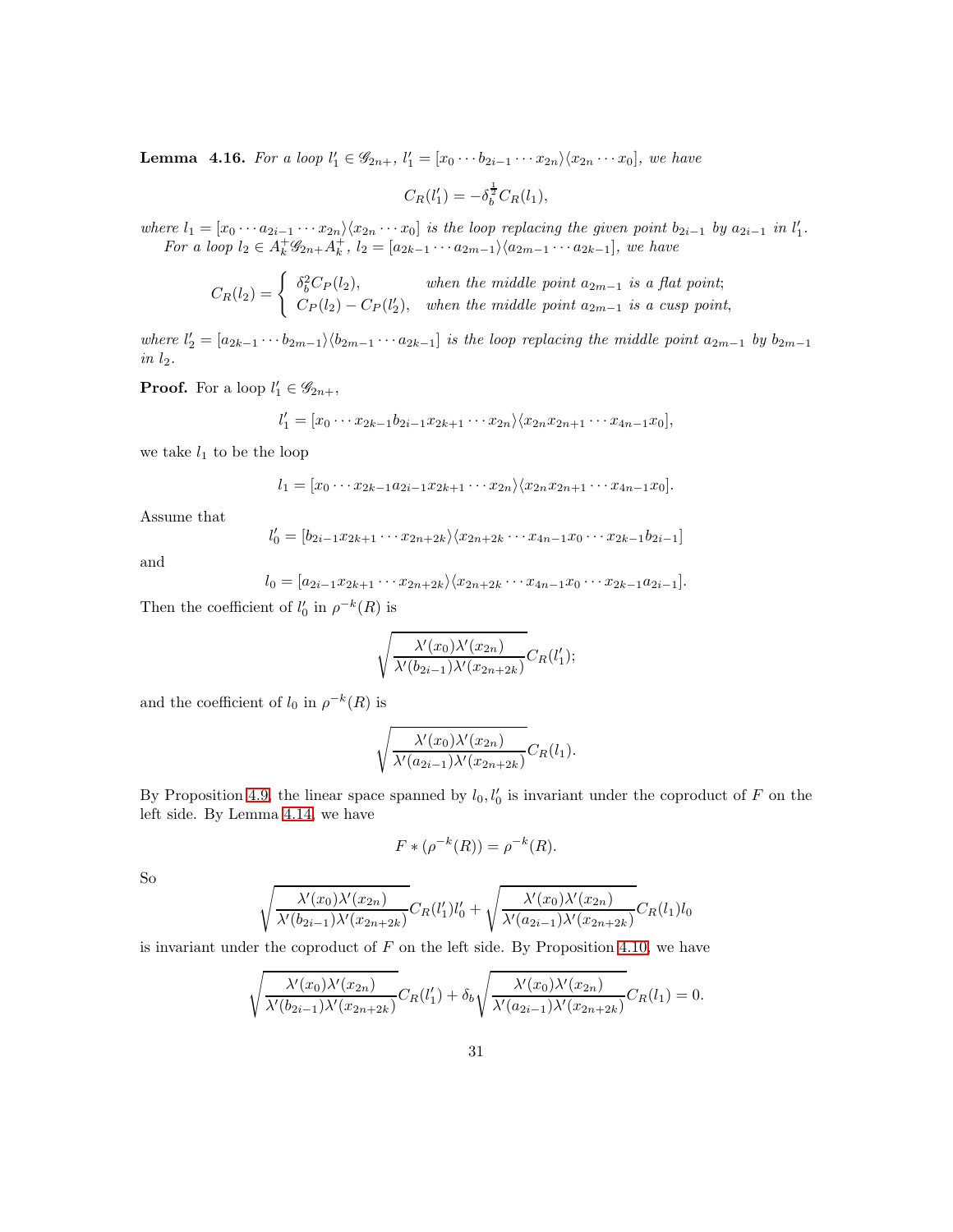Thus

$$
C_R(l'_1) = -\delta_b^{\frac{1}{2}} C_R(l_1).
$$

For a loop  $l_2 \in A_k^+ \mathscr{G}_{2n+} A_k^+$ ,  $l_2 = [a_{2k-1} \cdots a_{2m-1}] \langle a_{2m-1} \cdots a_{2k-1}]$ , we have

$$
C_R(l_2) = \frac{tr(Rl_2^*)}{tr(l_2l_2^*)} = \frac{tr(R_kl_2^*)}{tr(l_2l_2^*)} = \delta_b^4 \frac{tr((F * P_k * F)l_2^*)}{tr(l_2l_2^*)}.
$$

Note that

$$
tr((F * P_k * F)l_2^*) = tr(P_k(F * l_2^* * F))
$$

by a diagram isotopy. So

$$
C_R(l_2) = \delta_b^4 \frac{tr(P_k(F * l_2^* * F))}{tr(l_2 l_2^*)} = \delta_b^4 \frac{tr(P_k(F * l_2 * F)^*)}{tr(l_2 l_2^*)}.
$$

If  $a_{2m-1}$  is a flat point, then  $l_2 * F = l_2$ , by a direct computation. By Proposition [4.10,](#page-24-1) we have

$$
F * l_2 = \delta_b^{-2} l_2 - \delta_b^{-1} \beta(l_2).
$$

So

$$
C_R(l_2) = \delta_b^4 \delta_b^{-2} \frac{tr(P_k l_2^*)}{tr(l_2 l_2^*)} = \delta_b^2 C_P(l_2).
$$

If  $a_{2m-1}$  is a cusp point, then

$$
l_2 * F = \delta_b^{-2} l_2 - \delta_b^{-1} l_2',
$$

by Proposition [4.10](#page-24-1) and an 180 $\degree$  rotation, where  $l'_2 = [a_{2k-1} \cdots b_{2m-1} \setminus (b_{2m-1} \cdots a_{2k-1}]$  is the loop replacing the middle point  $a_{2m-1}$  by  $b_{2m-1}$  in  $l_2$ . Again by Proposition [4.10,](#page-24-1) we have

$$
F * l_2 * F = \delta_b^{-4} l_2 - \delta_b^{-3} \beta(l_2) - \delta_b^{-3} l_2' + \delta_b^{-2} \beta(l_2').
$$

So

$$
C_R(l_2) = \delta_b^4 \delta_b^{-4} \frac{tr(P_k l_2^*)}{tr(l_2 l_2^*)} - \delta_b^4 \delta_b^{-3} \frac{tr(P_k l_2'^*)}{tr(l_2 l_2^*)}.
$$

Observe that

 $tr(l_2l_2^*) = \delta_b tr(l_2' l_2'^*).$ 

Therefore

$$
C_R(l_2) = C_P(l_2) - C_P(l'_2).
$$

 $\Box$ 

Note that  $P_k = U_k^* U_k$ , to compute the coefficient of a loop in  $P_k$  we only need the coefficients of loops in  $U_k$ . They are determined by the coefficients of loops in  $R_{k-1}$ .

**Definition** 4.13. For  $1 \leq k \leq n$ , let us define  $[a_{2k-1}, y]$  to be the set of all length 2n pathes from  $a_{2k-1}$  to y starting with  $a_{2k-1}a_{2k-2}$ . For a path  $\eta = [z_0z_1 \cdots z_{k-1}z_k)$ , let us define  $\eta^*$  to be the path  $\langle z_k, z_{k-1}, \cdots, z_1, z_0].$ 

<span id="page-31-0"></span>**Lemma** 4.17. For a loop  $\eta_1 \eta_2^* \in A_k^+ \mathscr{G}_{2n,+} A_k^+$  whose first point is  $a_{2k-1}$ , suppose its middle point is y. Then we have

$$
C_P(\eta_1 \eta_2^*) = \sum_{\eta \in [a_{2k-1}y)} C_R(\eta_1 \eta^*) C_R(\eta \eta_2^*).
$$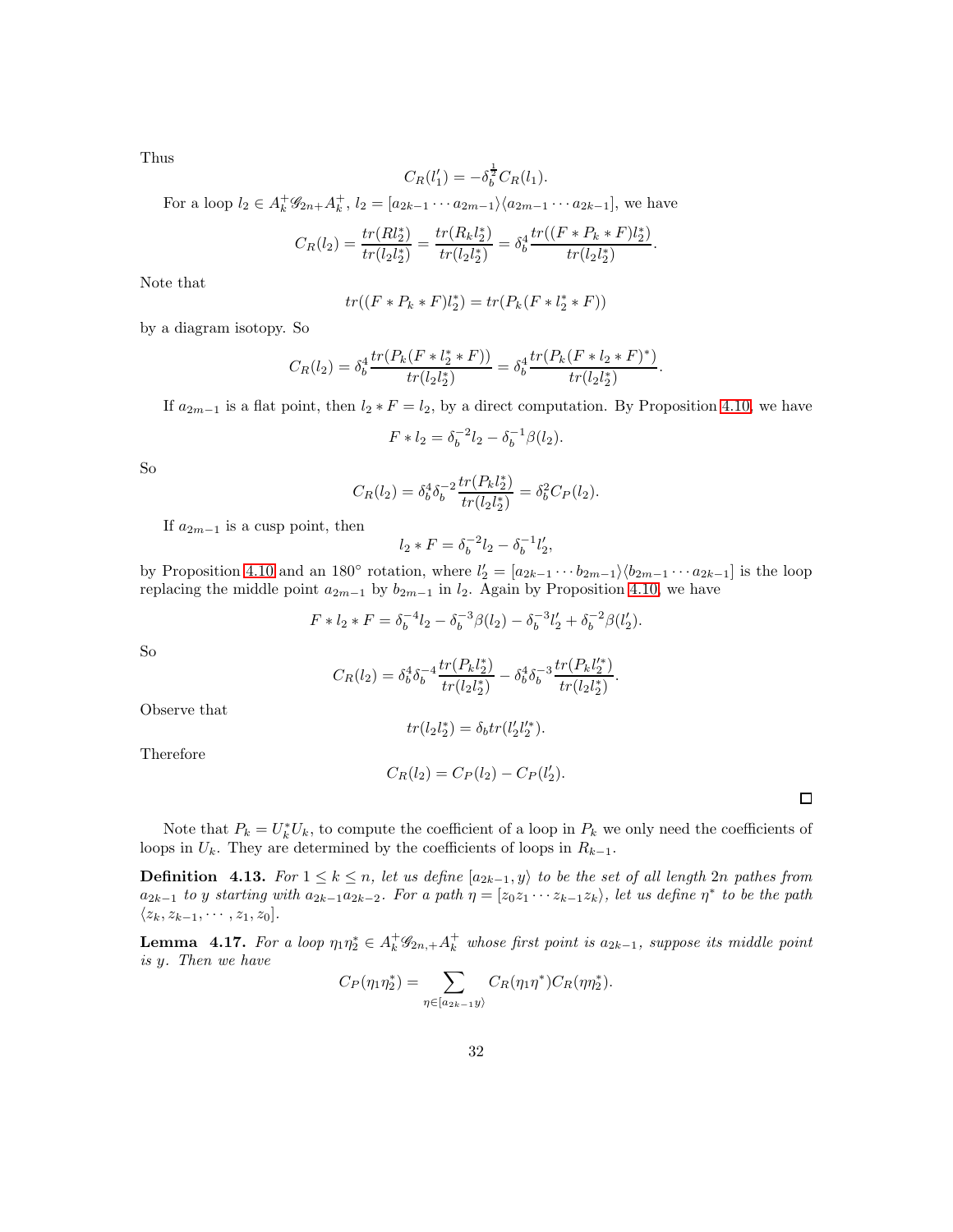**Proof.** Note that a length  $2n$  path  $\eta \in [a_{2k-1}y)$  starts with  $a_{2k-1}a_{2k-2}$ , so  $C_R(\eta^*\eta_2)$  is the coefficient of  $\eta^*\eta_2$  in  $U_k$  and  $C_R(\eta_1\eta^*)$  is the coefficient of  $\eta_1\eta^*$  in  $U_k^*$ . Then the statement follows from the fact  $P_k = U_k^* U_k$ .  $\Box$ 

When the initial condition  $\mu_1 = \mu_2 = \omega = 1$  is fixed, given a loop

$$
l = [a_{k_1}a_{2n+k_2}a_{2n-k_3}\cdots a_{2n+k_{2t}}a_{k_1}], \text{ for } 1 \leq k_1, k_2, \cdots, k_{2t} \leq 2n-1,
$$

we may compute  $C_R(l)$  by repeating Lemma[\(4.16\)](#page-30-0)[\(4.17\)](#page-31-0). A significant fact is that the computation only depends on  $k_1, k_2, \dots, k_{2t}$ , in other words,  $C_R(l)$  is independent of n. We list all the coefficients for  $k_1 \leq 7$  in the Appendix. This is enough to rule out the  $4<sub>th</sub>$  fish by comparing the coefficients  $C_R([a_5a_9a_5a_9a_5])$  and  $C_R([a_7a_{11}a_7a_{11}a_7])$ . It is possible to rule out finitely many Bisch-Haagerup fish graphs by computing more coefficients. To rule out the  $n_{th}$  Bisch-Haagerup fish graph, for all  $n \geq 4$ , we need formulas for the coefficients of two families of loops which do not match the proposition(4'). Then only the first three Bisch-Haagerup fish graphs are the principal graphs of subfactors.

#### <span id="page-32-0"></span>Lemma 4.18.

$$
C_R([a_{2k-1}a_{2n+2k-1}a_{2k-1}]) = \delta_b^{-3}, \forall 1 \le k \le n.
$$

**Proof.** For  $1 \leq k \leq n$ , by Lemma [4.16,](#page-30-0) we have

$$
C_R([a_{2k-1}a_{2n+2k-1}a_{2k-1}]) = C_P([a_{2k-1}a_{2n+2k-1}a_{2k-1}]) - C_P([a_{2k-1}b_{2n+2k-1}a_{2k-1}]).
$$

By Lemma [4.17,](#page-31-0) we have

$$
C_P([a_{2k-1}a_{2n+2k-1}a_{2k-1}])
$$

$$
=C_R([a_{2k-1}\cdots a_{4n-1}a_0\cdots a_{2k-1}a_{2k-2}])C_R([a_{2k-1}a_{2k-2}\cdots a_0a_{4n-1}\cdots a_{2k}]),
$$

because

$$
[a_{2k-1}a_{2n+2k-1}a_{2k-1}] = [a_{2k-1}a_{2n+2k-1} \rangle \langle a_{2n+2k-1}a_{2k-1}],
$$

and  $a_{2k-1}a_{2k-2}\cdots a_0a_{4n-1}\cdots a_{2n+2k-1}$  is the unique path in  $[a_{2k-1}, a_{2n+2k-1})$ . Note that

$$
[a_{2k-1}\cdots a_{4n-1}a_0\cdots a_{2k-1}a_{2k-2}]^*=[a_{2k-1}a_{2k-2}\cdots a_0a_{4n-1}\cdots a_{2k}],
$$

and  $R = R^*$ , so

$$
C_R([a_{2k-1}\cdots a_{4n-1}a_0\cdots a_{2k-1}a_{2k-2}])=\overline{C_R([a_{2k-1}a_{2k-2}\cdots a_0a_{4n-1}\cdots a_{2k}])}.
$$

Observe that

$$
\rho[a_1a_0a_{4n-1}\cdots a_2]
$$

$$
= \sqrt{\frac{\lambda'(a_1)\lambda'(a_{2n+1})}{\lambda'(a_{2k-1})\lambda'(a_{2n+2k-1})}} [a_{2k-1}a_{2k-2}\cdots a_1a_0a_{4n-1}\cdots a_{2k}]
$$
  
=  $[a_{2k-1}a_{2k-2}\cdots a_1a_0a_{4n-1}\cdots a_{2k}].$ 

and  $\rho(R) = R$ , (we assumed that  $\mu_1 = \mu_2 = \omega = 1$ .) so

$$
C_R([a_{2k-1}a_{2k-2}\cdots a_0a_{4n-1}\cdots a_{2k}])=C_R([a_1a_0a_{4n-1}\cdots a_2])=\delta_b^{-1.5}.
$$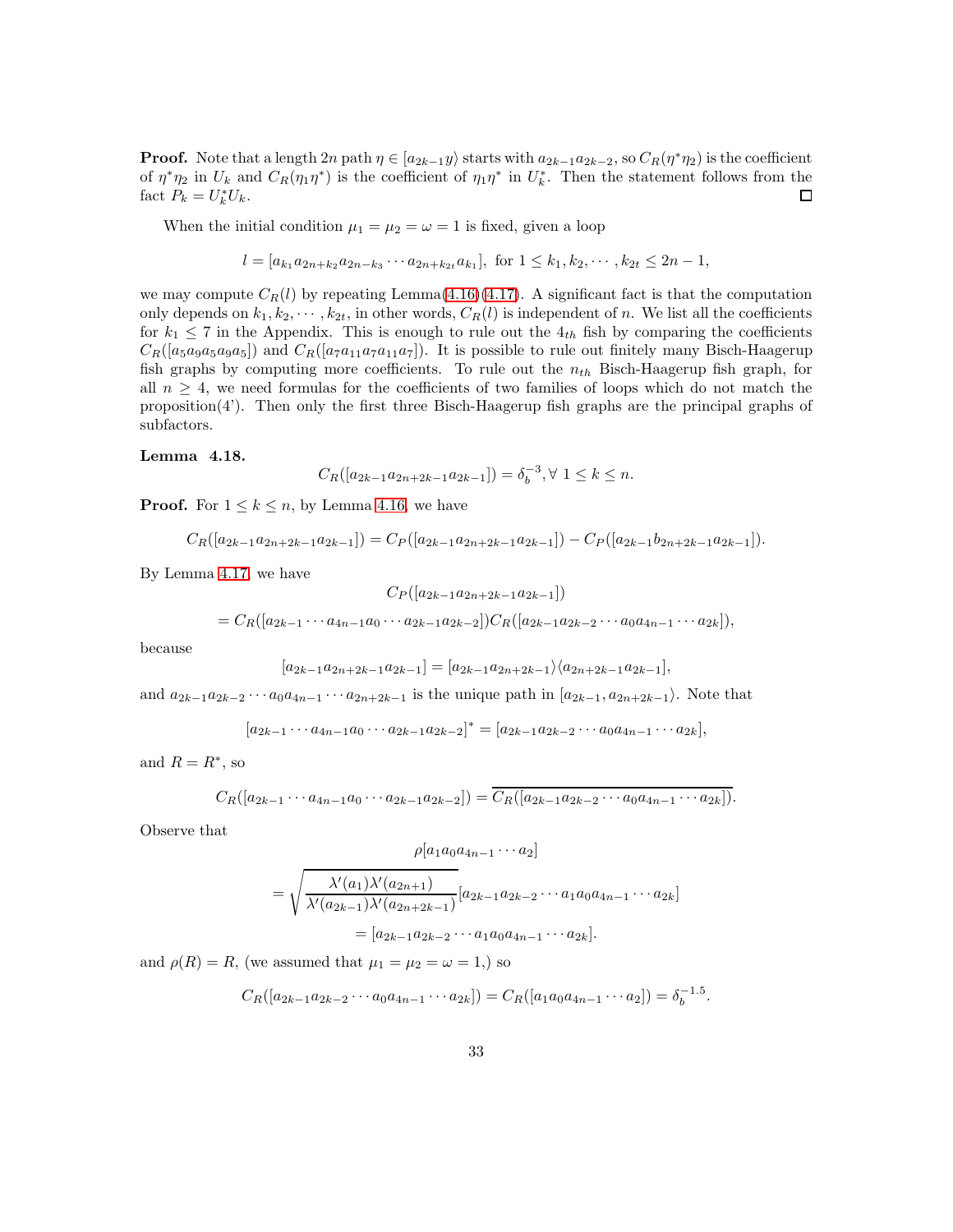Then

$$
C_P([a_{2k-1}a_{2n+2k-1}a_{2k-1}]) = \delta_b^{-3}.
$$

On the other hand,

$$
[a_{2k-1}b_{2n+2k-1}a_{2k-1}] = [a_{2k-1}b_{2n+2k-1} \rangle \langle b_{2n+2k-1}a_{2k-1}],
$$

but there is no path in  $[a_{2k-1}, b_{2n+2k-1}]$ , so

$$
C_P([a_{2k-1}b_{2n+2k-1}a_{2k-1}]) = 0.
$$

Then

$$
C_R([a_{2k-1}a_{2n+2k-1}a_{2k-1}]) = \delta_b^{-3}.
$$

 $\Box$ 

## <span id="page-33-0"></span>Lemma 4.19.

$$
C_R([a_{2k-1}a_{2n+1}a_{2n-2k+3}a_{2n+1}a_{2k-1}]) = \delta_b^{-5}, \forall 2 \le k \le n;
$$
  
\n
$$
C_R([a_{2k-1}a_{2n+1}a_{2n-1}a_{2n+2k-3}a_{2k-1}]) = \delta_b^{-5.5}, \forall 3 \le k \le n;
$$
  
\n
$$
C_R([a_{2k-1}a_{2n+2k-3}a_{2n-1}a_{2n+1}a_{2k-1}]) = \delta_b^{-5.5}, \forall 3 \le k \le n.
$$

**Proof.** For  $2 \leq k \leq n$ , by Lemma [4.16,](#page-30-0) we have

$$
C_P([a_{2k-1}a_{2n+1}a_{2n-2k+3}a_{2n+1}a_{2k-1}]) = C_P([a_{2k-1}a_{2n+1}a_{2n-2k+3}\rangle\langle a_{2n-2k+3}a_{2n+1}a_{2k-1}])
$$
  
=  $C_R([a_{2k-1}a_{2n+1}a_{2n-2k+3}\rangle\langle a_{2n-2k+3}a_{1}a_{2k-1}])C_R([a_{2k-1}a_{1}a_{2n-2k+3}\rangle\langle a_{2n-2k+3}a_{2n+1}a_{2k-1}])$   
+ $C_R([a_{2k-1}a_{2n+1}a_{2n-2k+3}\rangle\langle a_{2n-2k+3}b_{1}a_{2k-1}])C_R([a_{2k-1}b_{1}a_{2n-2k+3}\rangle\langle a_{2n-2k+3}a_{2n+1}a_{2k-1}])$ 

By Lemma [4.16,](#page-30-0) we have

$$
C_R([a_{2k-1}b_1a_{2n-2k+3}\rangle\langle a_{2n-2k+3}a_{2n+1}a_{2k-1}] = -\delta_b^{0.5}C_R([a_{2k-1}a_1a_{2n-2k+3}\rangle\langle a_{2n-2k+3}a_{2n+1}a_{2k-1}].
$$

So the formula is simplified as

$$
C_P([a_{2k-1}a_{2n+1}a_{2n-2k+3}a_{2n+1}a_{2k-1}])
$$

 $=\delta_b^2 C_R([a_{2k-1}a_{2n+1}a_{2n-2k+3}\rangle\langle a_{2n-2k+3}a_1a_{2k-1}])C_R([a_{2k-1}a_1a_{2n-2k+3}\rangle\langle a_{2n-2k+3}a_{2n+1}a_{2k-1}]),$ where  $\delta_b^2$  is given by  $1 + (-\delta_b^{0.5})^2 = \delta_b^2$ .

We see that the cusp point of a path in  $[a_{2k-1}a_{2n-2k+3}]$  could be  $a_1$  or  $b_1$ , but we may ignore the path with the cusp point  $b_1$  by adding a factor  $\delta_b^2$ .

While

$$
C_R([a_{2k-1}a_1a_{2n+1}a_{2k-1}])
$$

$$
= \sqrt{\frac{\lambda'(a_1)\lambda'(a_{2n+1})}{\lambda'(a_{2k-1})\lambda'(a_{2n-2k+3})}} C_R([a_1a_{2n+1}a_1]) = \delta_b^{-0.5} \delta_b^{-3} = \delta_b^{-3.5}.
$$

So

$$
C_P([a_{2k-1}a_{2n+1}a_{2n-2k+3}a_{2n+1}a_{2k-1}]) = \delta_b^2(\delta_b^{-3.5})^2 = \delta_b^{-5}.
$$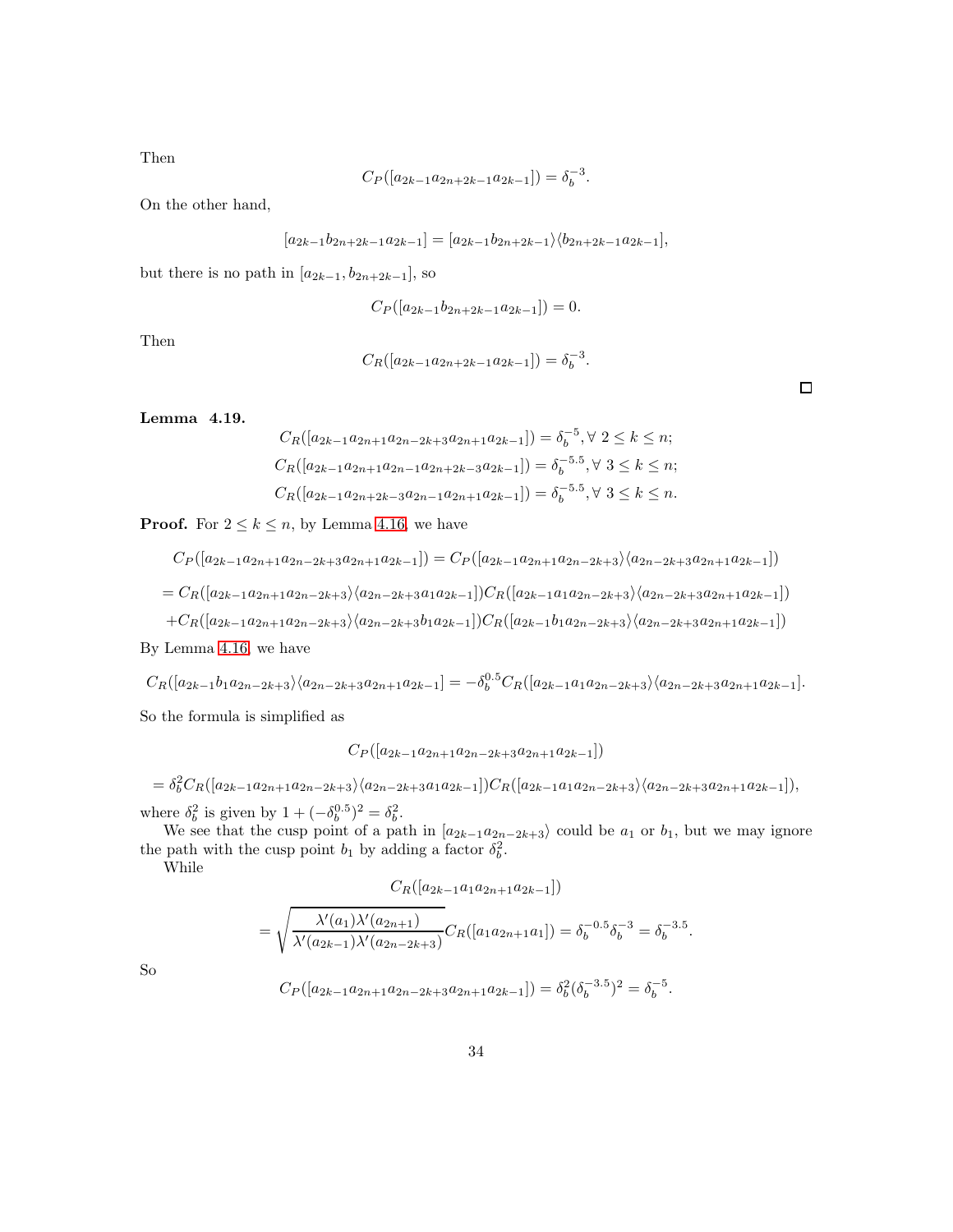On the other hand, there is no path in  $[a_{2k-1}b_{2n-2k+3}\rangle$ , so

 $C_P([a_{2k-1}a_{2n+1}b_{2n-2k+3}a_{2n+1}a_{2k-1}]) = 0.$ 

Then

$$
C_R([a_{2k-1}a_{2n+1}a_{2n-2k+3}a_{2n+1}a_{2k-1}]) = \delta_b^{-5}.
$$

For the formula  $C_R([a_{2k-1}a_{2n+1}a_{2n-1}a_{2n+2k-3}a_{2k-1}])$ , when  $k=3$ , we have

$$
C_R([a_3a_{2n+1}a_{2n-1}a_{2n+1}a_3]) = \delta_b^{-5}.
$$

When  $k \geq 3$ , by Lemma [4.16,](#page-30-0) we have

$$
C_P([a_{2k-1}a_{2n+1}a_{2n-1}a_{2n+2k-3}a_{2k-1}])
$$
  
=  $C_P([a_{2k-1}a_{2n+1}a_{2n-1}a_{2n+2k-5}\rangle\langle a_{2n+2k-5}a_{2n+2k-3}a_{2k-1}])$   
=  $\delta_b^2 C_R([a_{2k-1}a_{2n+1}a_{2n-1}a_{2n+2k-5}\rangle\langle a_{2n+2k-5}a_{2k-3}a_{2k-1}])$   
 $\times C_R([a_{2k-1}a_{2k-3}a_{2n+2k-5}\rangle\langle a_{2n+2k-5}a_{2n+2k-3}a_{2k-1}]),$ 

where the factor  $\delta_b^2$  comes from the choice the cusp point  $a_{2k-3}$ . While

$$
C_{R}([a_{2k-1}a_{2n+1}a_{2n-1}a_{2n+2k-3}a_{2k-1}])
$$
\n
$$
= C_{R}([a_{2k-1}a_{2n+1}a_{2n-1}a_{2n+2k-5}\rangle\langle a_{2n+2k-5}a_{2k-3}a_{2k-1}])
$$
\n
$$
= \sqrt{\frac{\lambda'(a_{2k-3})\lambda'(a_{2n+2k-7})}{\lambda'(a_{2k-1})\lambda'(a_{2n+2k-5})}}C_{R}([a_{2k-3}a_{2n+1}a_{2n-1}a_{2n+2k-5}a_{2k-3}])
$$
\n
$$
= \begin{cases} \delta_b^{-0.5}C_R([a_3a_{2n+1}a_{2n-1}a_{2n+1}a_3]) = \delta_b^{-5.5} & when \ k = 3; \\ C_R([a_{2k-3}a_{2n+1}a_{2n-1}a_{2n+2k-5}a_{2k-3}]) & when \ k \ge 4. \end{cases}
$$
\n
$$
C_R([a_{2k-1}a_{2k-3}a_{2n+2k-3}a_{2k-1}])
$$
\n
$$
= \sqrt{\frac{\lambda'(a_{2k-3})\lambda'(a_{2n+2k-3})}{\lambda'(a_{2k-1})\lambda'(a_{2n+2k-5})}}C_R([a_{2k-3}a_{2n+2k-3}a_{2k-3}]) = \delta_b^{-1}\delta_b^{-3} = \delta_b^{-4}.
$$

Note that the middle point  $a_{2n+2k-5}$  is a flat point, by Lemma [4.16,](#page-30-0) we have

$$
C_R([a_{2k-1}a_{2n+1}a_{2n-1}a_{2n+2k-3}a_{2k-1}]) = \delta_b^2 C_P([a_{2k-1}a_{2n+1}a_{2n-1}a_{2n+2k-3}a_{2k-1}]).
$$

Then  $C_R([a_{2k-1}a_{2n+1}a_{2n-1}a_{2n+2k-3}a_{2k-1}]) = \delta_b^{-5.5}$  when  $k = 3$ ;  $C_R([a_{2k-1}a_{2n+1}a_{2n-1}a_{2n+2k-3}a_{2k-1}]) = C_R([a_{2k-3}a_{2n+1}a_{2n-1}a_{2n+2k-5}a_{2k-3}])$  when  $k \ge 4$ . Therefore we have  $C_R([a_{2k-1}a_{2n+1}a_{2n-1}a_{2n+2k-3}a_{2k-1}]) = \delta_b^{-5.5}$  inductively, for  $3 \leq k \leq n$ . Take the adjoint, we have  $C_R([a_{2k-1}a_{2n+2k-3}a_{2n-1}a_{2n+1}a_{2k-1}]) = \delta_b^{-5.5}$ .

#### <span id="page-34-0"></span>Lemma 4.20.

$$
C_R([a_{2k-1}a_{2n+1}a_{2n-1}a_{2n+2k-5}a_{2n-1}a_{2n+1}a_{2k-1}]) = -\delta_b^{-8}, \forall \ 3 \le k \le n
$$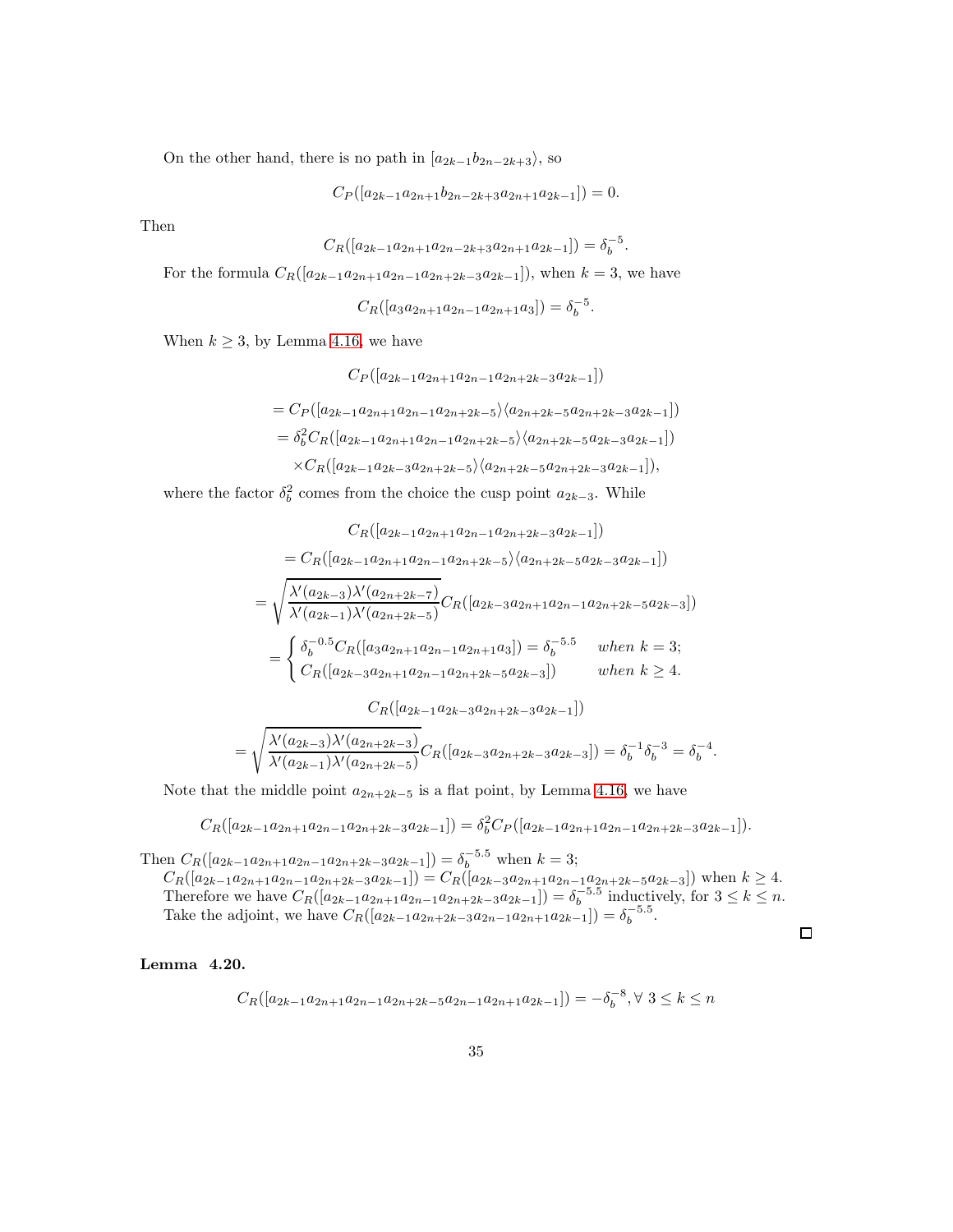**Proof.** For  $3 \le k \le n$ , by Lemma [4.17,](#page-31-0) we have

$$
C_P([a_{2k-1}a_{2n+1}a_{2n-1}a_{2n+2k-5}a_{2n-1}a_{2n+1}a_{2k-1}])
$$
  
=  $C_P([a_{2k-1}a_{2n+1}a_{2n-1}a_{2n+2k-5}\rangle\langle a_{2n+2k-5}a_{2n-1}a_{2n+1}a_{2k-1}])$   
=  $\delta_b^2 C_R([a_{2k-1}a_{2n+1}a_{2n-1}a_{2n+2k-5}\rangle\langle a_{2n+2k-5}a_{2k-3}a_{2k-1}])$   
 $\times C_R([a_{2k-1}a_{2k-3}a_{2n+2k-5}\rangle\langle a_{2n+2k-5}a_{2n-1}a_{2n+1}a_{2k-1}]),$ 

where  $\delta_b^2$  is given by the choice of  $a_{2k-3}$ .

On the other hand

$$
C_P([a_{2k-1}a_{2n+1}a_{2n-1}b_{2n+2k-5}a_{2n-1}a_{2n+1}a_{2k-1}])
$$
  
=  $C_P([a_{2k-1}a_{2n+1}a_{2n-1}b_{2n+2k-5}\rangle\langle b_{2n+2k-5}a_{2n-1}a_{2n+1}a_{2k-1}] )$   
=  $\delta_b^2 C_R([a_{2k-1}a_{2n+1}a_{2n-1}b_{2n+2k-5}\rangle\langle b_{2n+2k-5}a_{2k-3}a_{2k-1}])$   
 $\times C_R([a_{2k-1}a_{2k-3}b_{2n+2k-5}\rangle\langle b_{2n+2k-5}a_{2n-1}a_{2n+1}a_{2k-1}]),$ 

where  $\delta_b^2$  is given by the choice of  $a_{2k-3}$ .

Note that

$$
C_R([a_{2k-1}a_{2n+1}a_{2n-1}b_{2n+2k-5}a_{2k-3}a_{2k-1}])
$$
  
=  $\delta_b^{-1}C_R([a_{2k-1}a_{2n+1}a_{2n-1}a_{2n+2k-5}a_{2k-3}a_{2k-1}]);$   

$$
C_R([a_{2k-1}a_{2k-3}b_{2n+2k-5}a_{2n-1}a_{2n+1}a_{2k-1}])
$$
  
=  $\delta_b^{-1}C_R([a_{2k-1}a_{2k-3}a_{2n+2k-5}a_{2n-1}a_{2n+1}a_{2k-1}]).$ 

By Lemma [4.16,](#page-30-0) we have

$$
C_R([a_{2k-1}a_{2n+1}a_{2n-1}a_{2n+2k-5}a_{2n-1}a_{2n+1}a_{2k-1}])
$$
  
=  $C_P([a_{2k-1}a_{2n+1}a_{2n-1}a_{2n+2k-5}a_{2n-1}a_{2n+1}a_{2k-1}])$   
 $-C_P([a_{2k-1}a_{2n+1}a_{2n-1}b_{2n+2k-5}a_{2n-1}a_{2n+1}a_{2k-1}])$   
=  $\delta_b^{-1} \delta_b^2 C_R([a_{2k-1}a_{2n+1}a_{2n-1}a_{2n+2k-5}\langle a_{2n+2k-5}a_{2k-3}a_{2k-1}])$   
 $\times C_R([a_{2k-1}a_{2k-3}a_{2n+2k-5}\langle a_{2n+2k-5}a_{2n-1}a_{2n+1}a_{2k-1}]).$ 

where  $-\delta_b$  is given by  $1 - (\delta_b^{-1})^2 = -\delta_b$ .

We see that if the middle point is a cusp point, and both  $a_{2n+2k-5}$  and  $b_{2n+2k-5}$  contribute to the middle point of a loop in the multiplication, then we may ignore the loop with middle point  $b_{2n+2k-5}$  by adding a factor  $-\delta_b$ .

While

$$
C_R([a_{2k-1}a_{2k-3}a_{2n+2k-5}a_{2n-1}a_{2n+1}a_{2k-1}]
$$
  
=  $\sqrt{\frac{\lambda'(a_{2k-3})\lambda'(a_{2n+2k-7})}{\lambda'(a_{2k-1})\lambda'(a_{2n+2k-5})}}C_R([a_{2k-3}a_{2n+2k-5}a_{2n-1}a_{2n+1}a_{2k-1}])$   
=  $\begin{cases} \delta_b^{-0.5}C_R([a_3a_{2n+1}a_{2n-1}a_{2n+1}a_3]) = \delta_b^{-5.5} & when \ k = 3; \\ C_R([a_{2k-3}a_{2n+2k-5}a_{2n-1}a_{2n+1}a_{2k-1}]) = \delta_b^{-5.5} & when \ k \ge 4. \end{cases}$ 

So

$$
C_R([a_{2k-1}a_{2n+1}a_{2n-1}a_{2n+2k-5}a_{2n-1}a_{2n+1}a_{2k-1}]) = -\delta_b \delta_b^2 (\delta_b^{-5.5})^2 = -\delta_b^{-8}, \ \forall \ k \ge 3.
$$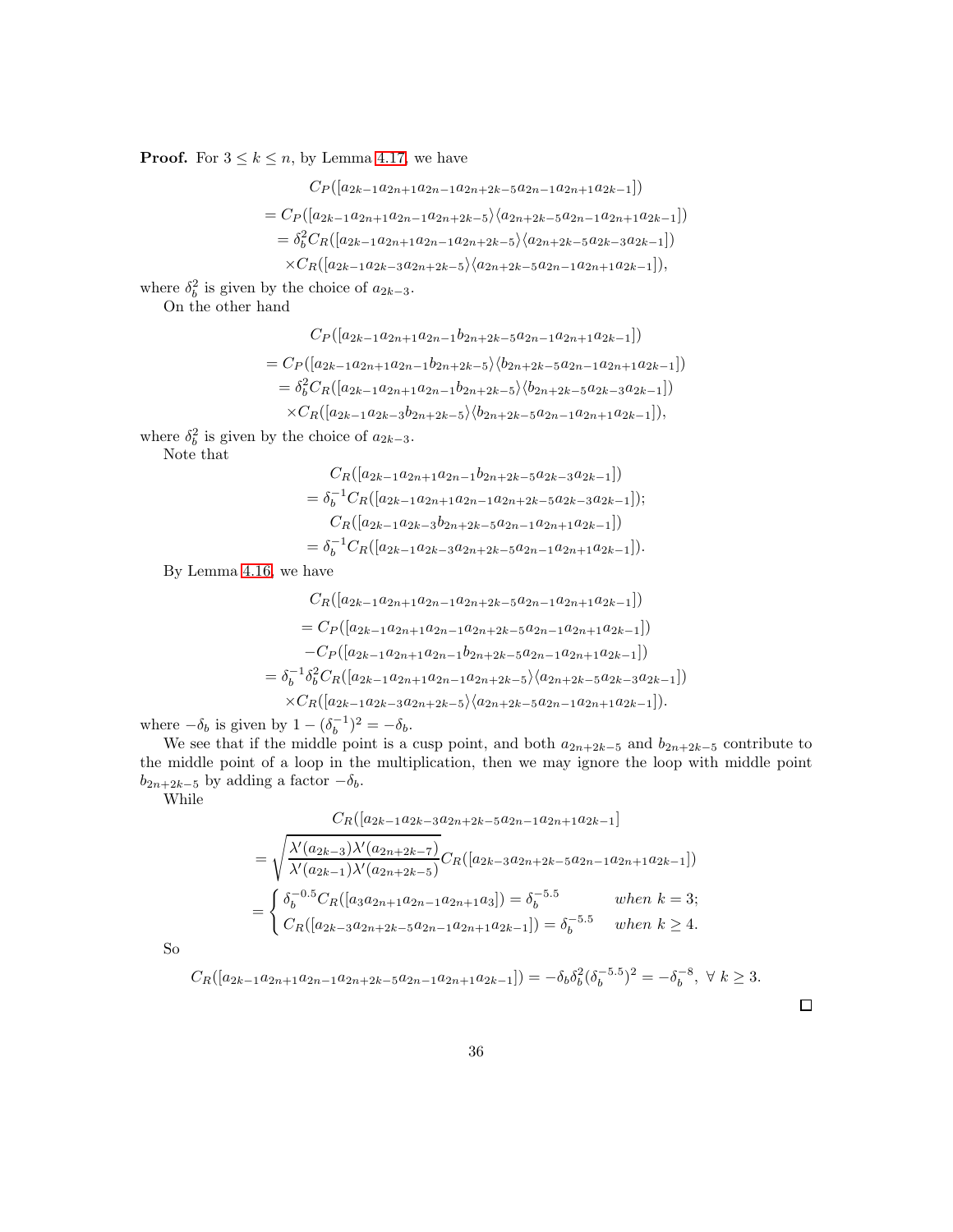<span id="page-36-0"></span>**Lemma 4.21.** For  $5 \leq k \leq n$ , we assume that  $\eta_{k1} = [a_{2k-1}a_{2n+2k-5}a_{2n+2k-9}];$  $\eta_{k2} = [a_{2k-1}a_{2n+1}a_{2n-1}a_{2n+2k-7}a_{2n+2k-9}\rangle;$  $\tilde{\eta}_{k1} = [a_{2k-1}a_{2k-5}a_{2n+2k-9}];$  $\tilde{\eta}_{k2} = [a_{2k-1}a_{2k-3}a_{2n+1}a_{2n-1}a_{2n+2k-9}\rangle;$ Then  $\begin{bmatrix} C_R(\eta_{k1}\tilde{\eta}_{k1}^*) & C_R(\eta_{k1}\tilde{\eta}_{k2}^*) \end{bmatrix}$  $C_R(\eta_{k2}\tilde{\eta}_{k1}^*)\quad C_R(\eta_{k2}\tilde{\eta}_{k2}^*)$ 1 =  $\begin{bmatrix} \delta_b^{-5} & \delta_b^{-6.5} \end{bmatrix}$  $\delta_b^{-6.5} \quad -\delta_b^{-9}$ 1

Proof.

$$
C_R(\eta_{k1}\tilde{\eta}_{k1}^*) = C_R([a_{2k-1}a_{2n+2k-5}a_{2k-5}a_{2k-1}])
$$
  
\n
$$
= \delta_b^{-2}C_R([a_{2k-5}a_{2n+2k-5}a_{2k-5}]) = \delta_b^{-5}, \text{ by Lemma 4.18;}
$$
  
\n
$$
C_R(\eta_{k1}\tilde{\eta}_{k2}^*) = C_R([a_{2k-1}a_{2n+2k-5}a_{2n-1}a_{2n+1}a_{2k-3}a_{2k-1}])
$$
  
\n
$$
= \delta_b^{-1}C_R([a_{2k-3}a_{2n+2k-5}a_{2n-1}a_{2n+1}a_{2k-3}]) = \delta_b^{-6.5}, \text{ by Lemma 4.19;}
$$
  
\n
$$
C_R(\eta_{k2}\tilde{\eta}_{k1}^*) = C_R([a_{2k-1}a_{2n+1}a_{2n-1}a_{2n+2k-7}a_{2k-5}a_{2k-1}])
$$
  
\n
$$
= \delta_b^{-1}C_R([a_{2k-5}a_{2n+1}a_{2n-1}a_{2n+2k-7}a_{2k-5}]) = \delta_b^{-6.5}, \text{ by Lemma 4.19;}
$$
  
\n
$$
C_R(\eta_{k2}\tilde{\eta}_{k2}^*) = C_R([a_{2k-1}a_{2n+1}a_{2n-1}a_{2n+2k-7}a_{2n-1}a_{2n+1}a_{2k-3}a_{2k-1}])
$$
  
\n
$$
= \delta_b^{-1}C_R([a_{2k-3}a_{2n+1}a_{2n-1}a_{2n+2k-7}a_{2n-1}a_{2n+1}a_{2k-3}]) = -\delta_b^{-9}, \text{ by Lemma 4.20.}
$$

<span id="page-36-1"></span>**Lemma** 4.22. For 
$$
5 \leq k \leq n
$$
, we assume that

 $\eta_{k3} = [a_{2k-1}a_{2n+1}a_{2n-1}a_{2n+1}a_{2n-1}a_{2n+2k-9}\rangle;$ 

 $\eta_{k4} = [a_{2k-1}a_{2n+3}a_{2n-1}a_{2n+2k-9};$ 

 $\eta_{k5} = [a_{2k-1}a_{2n+1}a_{2n-3}a_{2n+2k-9} \rangle.$ 

Then

| k.                           | $5l+5$                          | $5l+6$                            | $5l+7$                           | $5l+8$                     | $5l+9$                          |
|------------------------------|---------------------------------|-----------------------------------|----------------------------------|----------------------------|---------------------------------|
| $C_R(\eta_{k1}\eta_{k3}^*)$  | ∩                               | 0                                 | $\delta_b^{-8}$                  | $-\delta_b^{-9}$           | $\delta_b^{-8}$                 |
| $C_R(\eta_{k2}\eta^*_{k3})$  | $-\underline{\delta_b^{-10.5}}$ | $\delta_{\underline{b}}^{-9.5}$   | $-\delta_b$ <sup>-10.5</sup>     | 11.5<br>$\delta_b^-$       | 11.5                            |
| $C_R(\eta_{k1}\eta_{k4}^*)$  | $\delta_b^{\overline{-5.5}}$    | $\theta$                          | $\delta_b^{\overline{-6.5}}$     | $\delta_b^{-6.5}$          | 0                               |
| $C_R(\eta_{k2}\eta^*_{k4})$  | $\theta$                        | 0                                 | $\delta_b^{\overline{-8}}$       | $\delta_b^{\overline{-9}}$ |                                 |
| $C_R(\eta_{k1}\eta^*_{k5})$  | $\theta$                        | $\delta_b^{-5.5}$                 | 0                                | $\delta_b^{-6.5}$          | $\delta_b^{-6.5}$               |
| $C_R(\eta_{k2}\eta^*_{k5})$  | $\delta_b^{\overline{-8}}$      |                                   | 0                                | $\delta_b^{\overline{-8}}$ |                                 |
| $C_R(\eta_{k3}\eta^*_{k3})$  | $\delta_b^{-13}$                | $\cdot \delta_b^{\overline{-12}}$ | $\cdot\delta_b^{\overline{-12}}$ | $\delta_b^{-13}$           |                                 |
| $C_R(\eta_{k3}\eta^*_{k4})$  | 0                               | 0                                 | 0                                | $\delta_b^{-9.5}$          | 10.5                            |
| $C_R(\eta_{k3}\eta^*_{k5})$  | $\delta_b^{\overline{-9.5}}$    | 0                                 | 0                                | 0                          | $-\underline{\delta_b^{-10.5}}$ |
| $C_R(\eta_{k4} \eta^*_{k4})$ | $-\delta_b^{\overline{-8}}$     | $\delta_b^{-7}$                   | $-\delta_b^{-8}$                 | $\theta$                   | $\Omega$                        |
| $C_R(\eta_{k4} \eta^*_{k5})$ | $\theta$                        | $\Omega$                          | 0                                | 0                          | $\delta_b^{-8}$                 |
| $C_R(\eta_{k5}\eta^*_{k5})$  | $\theta$                        | $-\delta_b^{-8}$                  | $\delta_b^{-7}$                  | $\delta_b^{-8}$            | 0                               |

 $\Box$ 

.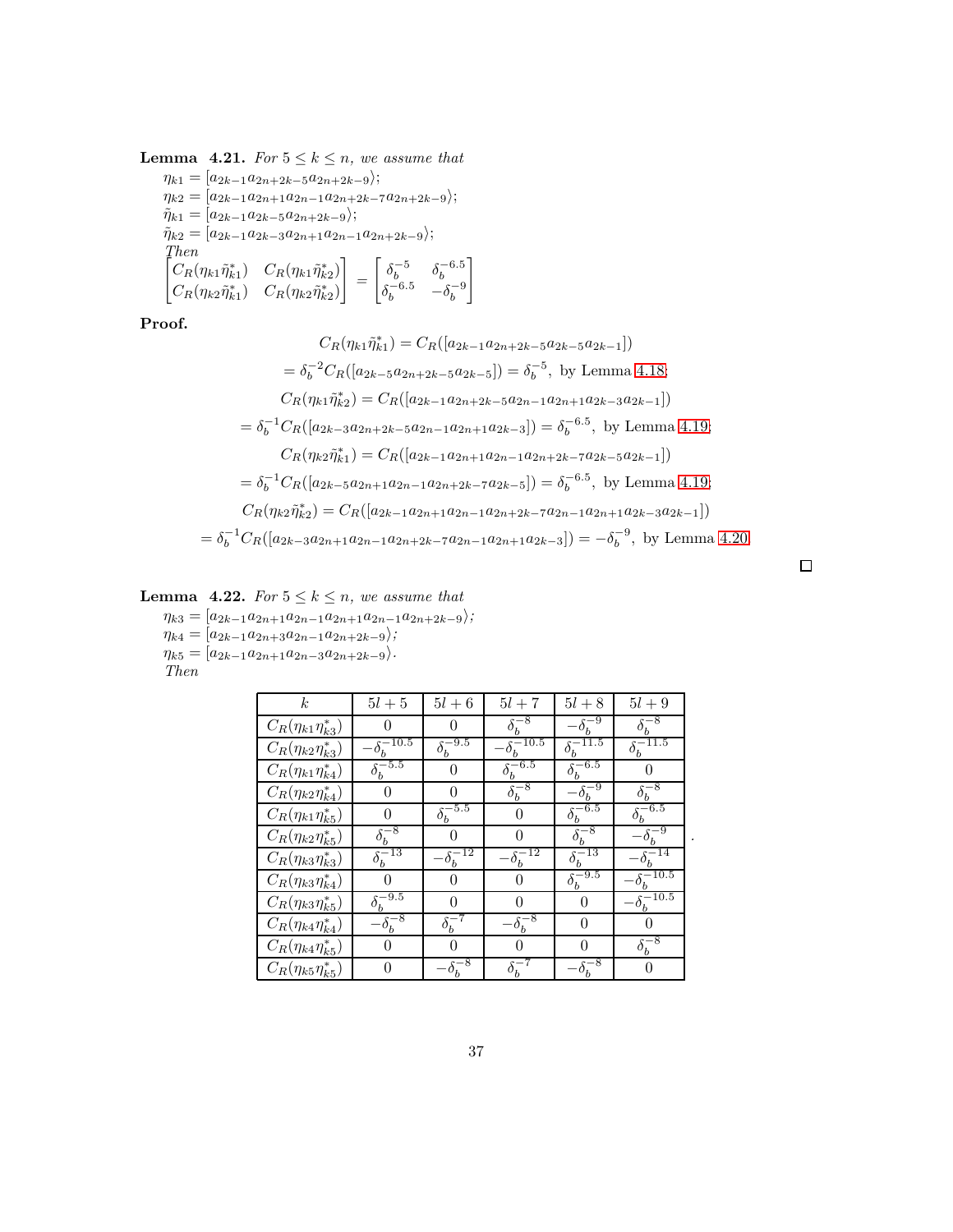**Proof.** For  $5 \leq k \leq n$ ,  $i = 3, 4, 5$ , we assume that

$$
\begin{bmatrix} \alpha_{ki} \\ \beta_{ki} \end{bmatrix} = \begin{bmatrix} C_R(\eta_{k1}\eta_{ki}^*) \\ C_R(\eta_{k2}\eta_{ki}^*) \end{bmatrix}.
$$

Then

$$
\begin{bmatrix} \alpha_{ki} \\ \beta_{ki} \end{bmatrix} = \begin{bmatrix} C_R(\eta_{k1}\eta_{ki}^*) \\ C_R(\eta_{k2}\eta_{ki}^*) \end{bmatrix} = \delta_b^2 \begin{bmatrix} C_R(\eta_{k1}\tilde{\eta}_{k1}^*) & C_R(\eta_{k1}\tilde{\eta}_{k2}^*) \\ C_R(\eta_{k2}\tilde{\eta}_{k1}^*) & C_R(\eta_{k2}\tilde{\eta}_{k2}^*) \end{bmatrix} \begin{bmatrix} \delta_b^2 C_R(\tilde{\eta}_{k1}\eta_{ki}^*) \\ \delta_b^6 C_R(\tilde{\eta}_{k2}\eta_{ki}^*) \end{bmatrix}
$$

Furthermore we have

$$
C_R(\tilde{\eta}_{k1}\eta_{ki}^*) = C_R(\rho^{-2}(\tilde{\eta}_{(k-2)1}\eta_{(k-2)i}^*)) = C_R(\tilde{\eta}_{(k-2)1}\eta_{(k-2)i}^*) = \alpha_{(k-2)i}, \text{ when } k \ge 7.
$$

 $C_R(\tilde{\eta}_{k2}\eta_{k2}^*) = C_R(\rho^{-1}(\tilde{\eta}_{(k-1)2}\eta_{(k-1)i}^*)) = C_R(\tilde{\eta}_{(k-1)2}\eta_{(k-1)i}^*) = \beta_{(k-1)i}, \text{ when } k \ge 6.$ 

So

$$
\begin{bmatrix} \alpha_{ki} \\ \beta_{ki} \end{bmatrix} = \delta_b^2 \begin{bmatrix} \delta_b^{-5} & \delta_b^{-6.5} \\ \delta_b^{-6.5} & -\delta_b^{-9} \end{bmatrix} \begin{bmatrix} \delta_b^2 \alpha_{(k-2)i} \\ \delta_b^6 \beta_{(k-1)i} \end{bmatrix} = \begin{bmatrix} \delta_b^{-1} & \delta_b^{1.5} \\ \delta_b^{-2.5} & -\delta_b^{-1} \end{bmatrix} \begin{bmatrix} \alpha_{(k-2)i} \\ \beta_{(k-1)i} \end{bmatrix}.
$$

Substituting  $\beta_{ki}$  by  $\alpha_{ki}$ , we have

$$
\alpha_{(k+1)i} + \delta_b^{-1} \alpha_{ki} - \delta_b^{-1} \alpha_{(k-1)i} - \alpha_{(k-2)i} = 0.
$$
  
While  $x^3 + \delta_b^{-1} x^2 - \delta_b^{-1} x - 1 = 0$  has three roots  $1, -q_b, -q_b^{-1}$ . So  

$$
\alpha_{ki} = r_{1i} + r_{2i}(-q_b)^k + r_{3i}(-q_b)^{-k},
$$

for some constant  $r_{1i}, r_{2i}, r_{3i}$ . Then the periodicity is 5.

Based on the results listed in the Appendix, the initial condition is

$$
\begin{bmatrix}\n\alpha_{33} \\
\alpha_{43} \\
\beta_{43}\n\end{bmatrix} = \begin{bmatrix}\nC_R(\tilde{\eta}_{51}\eta_{53}^*) \\
C_R(\tilde{\eta}_{61}\eta_{53}^*) \\
C_R(\tilde{\eta}_{52}\eta_{53}^*)\n\end{bmatrix} = \begin{bmatrix}\n-\delta_b^{-9} \\
\delta_b^{-8} \\
\delta_b^{-11.5}\n\end{bmatrix};
$$
\n
$$
\begin{bmatrix}\n\alpha_{34} \\
\alpha_{44} \\
\beta_{44}\n\end{bmatrix} = \begin{bmatrix}\nC_R(\tilde{\eta}_{51}\eta_{54}^*) \\
C_R(\tilde{\eta}_{61}\eta_{54}^*) \\
C_R(\tilde{\eta}_{61}\eta_{54}^*)\n\end{bmatrix} = \begin{bmatrix}\n\delta_b^{-6.5} \\
0 \\
\delta_b^{-8}\n\end{bmatrix};
$$
\n
$$
\begin{bmatrix}\n\alpha_{35} \\
\alpha_{45} \\
\beta_{45}\n\end{bmatrix} = \begin{bmatrix}\nC_R(\tilde{\eta}_{51}\eta_{55}^*) \\
C_R(\tilde{\eta}_{52}\eta_{55}^*)\n\end{bmatrix} = \begin{bmatrix}\n\delta_b^{-6.5} \\
\delta_b^{-6.5} \\
-\delta_b^{-9}\n\end{bmatrix}.
$$

For example,

$$
\alpha_{33} = C_R(\tilde{\eta}_{51}\eta_{53}^*) = C_R([a_9a_5a_{2n+1}a_{2n-1}a_{2n+1}a_{2n-1}a_{2n+1}a_9)]
$$
  
=  $\delta_b^{-1}C_R([a_5a_{2n+1}a_{2n-1}a_{2n+1}a_{2n-1}a_{2n+1}a_5]) = -\delta_b^{-9}.$ 

The others are similar.

Then  $\begin{bmatrix} \alpha_{ki} \\ \beta_{ki} \end{bmatrix}$  is obtained inductively. The result is listed in the following table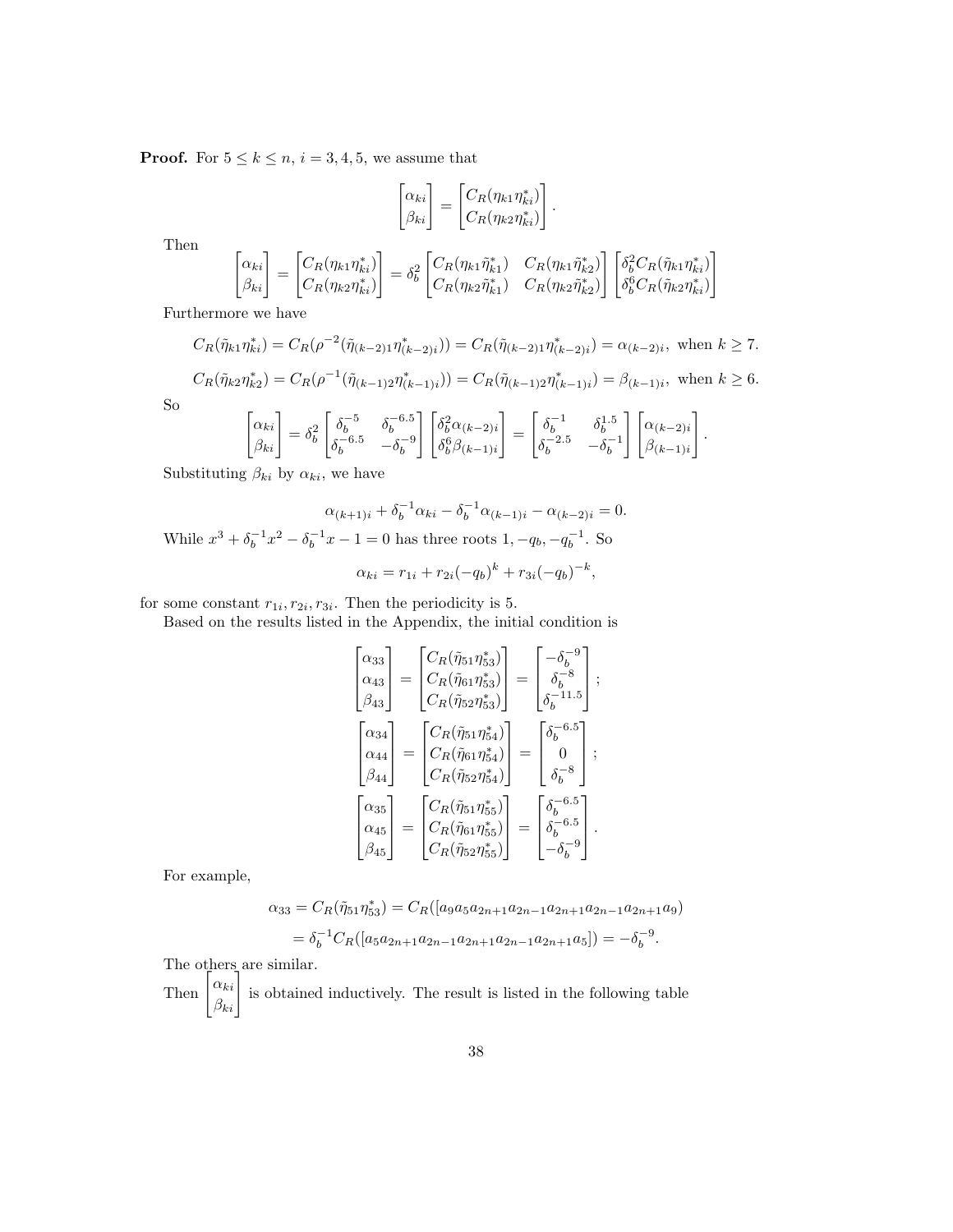| $_{k}$        | $5l+5$     | $5l+6$        | $5l+7$  | $5l+8$             | $5l+9$ |
|---------------|------------|---------------|---------|--------------------|--------|
| $\alpha_{k3}$ |            |               | -8      | -9                 | -8     |
| $\beta_{k3}$  | $s - 10.5$ | $^{\rm -9.5}$ | $-10.5$ | 11.5               | -11.5  |
| $\alpha_{k4}$ | $x - 5.5$  |               | $-6.5$  | $-6.5$             |        |
| $\beta_{k4}$  |            |               | -8      |                    |        |
| $\alpha_{k5}$ |            | $-5.5$        |         | $\mathrm{c}{-6.5}$ | $-6.5$ |
| $\beta_{k5}$  |            |               |         |                    | -9     |

.

.

For  $5 \le k \le n$ ,  $3 \le i, j \le 5$ , by Lemma[\(4.16\)](#page-30-0)[\(4.17\)](#page-31-0), we have

$$
C_R(\eta_{ki}\eta_{kj}^*) = -\delta_b(\delta_b^2 C_R(\eta_{ki}\tilde{\eta}_{k1}^*) C_R(\tilde{\eta}_{k1}\eta_{kj}^*) + \delta_b^6 C_R(\eta_{ki}\tilde{\eta}_{k2}^*) C_R(\tilde{\eta}_{k2}\eta_{kj}^*)
$$

 $+\delta_b^4 C_R(\eta_{ki} \langle a_{2n+2k-9} a_{2n+2k-7} a_{2k-3} a_{2k-1}] ) C_R([a_{2k-1} a_{2k-3} a_{2n+2k-7} a_{2n+2k-9} \rangle \eta_{kj}^*)$ 

$$
= -\delta_b(\delta_b^2 C_R(\eta_{ki}\tilde{\eta}_{k1}^*) C_R(\tilde{\eta}_{k1}\eta_{kj}^*) + \delta_b^6 C_R(\eta_{ki}\tilde{\eta}_{k2}^*) C_R(\tilde{\eta}_{k2}\eta_{kj}^*) )
$$
  
+ 
$$
\delta_b^4 C_R(\eta_{(k+1)i}\tilde{\eta}_{(k+1)1}^*) C_R(\tilde{\eta}_{(k+1)1}\eta_{kj}^*).
$$
  
= 
$$
-\delta_b^3 \alpha_{(k-2)i} \alpha_{(k-2)j} - \delta_b^7 \beta_{(k-1)i} \beta_{(k-1)j} + \delta_b^4 \alpha_{(k-1)i} \alpha_{(k-1)j}.
$$

Then

|                             | $5l+5$              | $5l+6$ | $5l+7$ | $5l+8$    | $5l+9$     |
|-----------------------------|---------------------|--------|--------|-----------|------------|
| $C_R(\eta_{k3}\eta^*_{k3})$ | $\delta_b^{-13}$    | -12    | -12    | 5-13      | -14        |
| $C_R(\eta_{k3}\eta_{k4}^*)$ |                     |        |        | $^{-9.5}$ | -10.5      |
| $C_R(\eta_{k3}\eta^*_{k5})$ | $\delta_b^{-9.5}$   |        |        |           | $^{-10.5}$ |
| $C_R(\eta_{k4}\eta^*_{k4})$ | $-8$<br>$-\delta_b$ |        | $-o_h$ |           |            |
| $C_R(\eta_{k4}\eta^*_{k5})$ |                     |        |        |           |            |
| $C_R(\eta_{k5}\eta^*_{k5})$ |                     |        |        |           |            |

<span id="page-38-0"></span>Lemma 4.23.

$$
C_R(a_{2n-1}a_{4n-7}a_{2n-1}a_{2n+1}a_{2n-1}a_{2n+1}a_{2n-1}a_{2n+1}a_{2n-1})
$$

$$
= \begin{cases}\n- \delta_b^{-13.5} & when \ n = 20l + 8; \\
- \delta_b^{-13.5} & when \ n = 20l + 13; \\
- \delta_b^{-11.5} & when \ n = 20l + 18; \\
- \delta_b^{-11.5} & when \ n = 20l + 23.\n\end{cases} \forall l \ge 0.
$$

**Proof.** When  $7 \leq k \leq n$ , we assume that

 $\xi_{k1} = [a_{2k-1}a_{2n+2k-7}a_{2n+2k-13};$  $\xi_{k2} = [a_{2k-1}a_{2n+1}a_{2n-1}a_{2n+2k-9}a_{2n+2k-13};$  $\xi_{k3} = [a_{2k-1}a_{2n+1}a_{2n-1}a_{2n+1}a_{2n-1}a_{2n+2k-11}a_{2n+2k-13}];$  $\xi_{k4} = [a_{2k-1}a_{2n+3}a_{2n-1}a_{2n+2k-11}a_{2n+2k-13}\rangle;$  $\xi_{k5} = [a_{2k-1}a_{2n+1}a_{2n-3}a_{2n+2k-11}a_{2n+2k-13});$  $\tilde{\xi}_{k1} = [a_{2k-1}a_{2k-7}a_{2n+2k-13}\rangle;$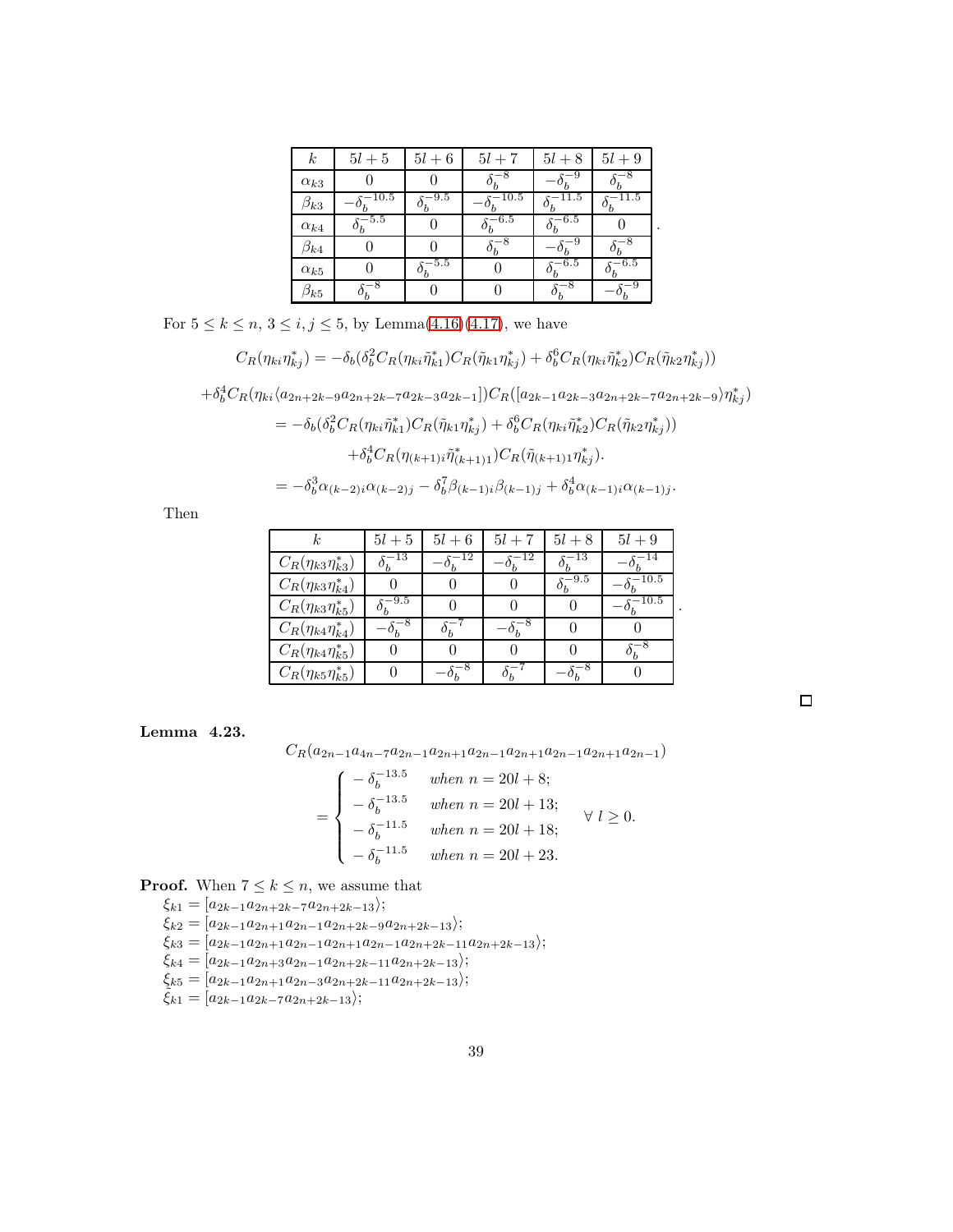$\tilde{\xi}_{k2} = [a_{2k-1}a_{2k-5}a_{2n+1}a_{2n-1}a_{2n+2k-13});$  $\tilde{\xi}_{k3} = [a_{2k-1}a_{2k-3}a_{2n+1}a_{2n-1}a_{2n+1}a_{2n-1}a_{2n+2k-13});$  $\tilde{\xi}_{k4} = [a_{2k-1}a_{2k-3}a_{2n+3}a_{2n-1}a_{2n+2k-13});$  $\tilde{\xi}_{k5} = [a_{2k-1}a_{2k-3}a_{2n+1}a_{2n-3}a_{2n+2k-13}\rangle.$ By Lemma[\(4.21\)](#page-36-0)[\(4.22\)](#page-36-1), we may compute  $T_k$ , for  $k \ge 7$ , where

$$
T_{k} = \begin{bmatrix} C_{R}(\xi_{k1}\tilde{\xi}_{k1}^{*}) & C_{R}(\xi_{k1}\tilde{\xi}_{k2}^{*}) & C_{R}(\xi_{k1}\tilde{\xi}_{k3}^{*}) & C_{R}(\xi_{k1}\tilde{\xi}_{k4}^{*}) & C_{R}(\xi_{k1}\tilde{\xi}_{k5}^{*})\\ C_{R}(\xi_{k2}\tilde{\xi}_{k1}^{*}) & C_{R}(\xi_{k2}\tilde{\xi}_{k2}^{*}) & C_{R}(\xi_{k2}\tilde{\xi}_{k3}^{*}) & C_{R}(\xi_{k2}\tilde{\xi}_{k4}^{*}) & C_{R}(\xi_{k2}\tilde{\xi}_{k5}^{*})\\ C_{R}(\xi_{k3}\tilde{\xi}_{k1}^{*}) & C_{R}(\xi_{k3}\tilde{\xi}_{k2}^{*}) & C_{R}(\xi_{k3}\tilde{\xi}_{k3}^{*}) & C_{R}(\xi_{k3}\tilde{\xi}_{k4}^{*}) & C_{R}(\xi_{k3}\tilde{\xi}_{k5}^{*})\\ C_{R}(\xi_{k4}\tilde{\xi}_{k1}^{*}) & C_{R}(\xi_{k4}\tilde{\xi}_{k2}^{*}) & C_{R}(\xi_{k4}\tilde{\xi}_{k3}^{*}) & C_{R}(\xi_{k4}\tilde{\xi}_{k4}^{*}) & C_{R}(\xi_{k4}\tilde{\xi}_{k5}^{*})\\ C_{R}(\xi_{k5}\tilde{\xi}_{k1}^{*}) & C_{R}(\xi_{k5}\tilde{\xi}_{k2}^{*}) & C_{R}(\xi_{k5}\tilde{\xi}_{k3}^{*}) & C_{R}(\xi_{k5}\tilde{\xi}_{k4}^{*}) & C_{R}(\xi_{k5}\tilde{\xi}_{k5}^{*})\end{bmatrix}.
$$

For  $1 \leq i, j \leq 2$ , we have

$$
C_R(\xi_{ki}\tilde{\xi}_{kj}^*) = \delta_b^{-1} C_R(\eta_{(k-1)i}\tilde{\eta}_{(k-1)j}^*) \quad \forall k \ge 7.
$$

For  $1 \leq i \leq 5, 3 \leq j \leq 5$ , we have

$$
C_R(\xi_{ki}\tilde{\xi}_{kj}^*) = \delta_b^{-1} C_R(\eta_{(k-1)i}\tilde{\eta}_{(k-1)j}^*) \quad \forall k \ge 7.
$$

For  $3 \le i \le 5, j = 2$ , we have

$$
C_R(\xi_{ki}\tilde{\xi}_{kj}^*) = \delta_b^{-1} C_R(\eta_{(k-2)i}\tilde{\eta}_{(k-2)j}^*) \quad \forall k \ge 7.
$$

For  $3 \leq i \leq 5, j = 1$ , we have

$$
C_R(\xi_{ki}\tilde{\xi}_{kj}^*) = \delta_b^{-1} C_R(\eta_{(k-3)i}\tilde{\eta}_{(k-3)j}^*) \quad \forall k \ge 8.
$$

Based on the results listed in the Appendix, we have

$$
C_R(\xi_{73}\tilde{\xi}_{71}^*) = \delta_b^{-9}; \quad C_R(\xi_{74}\tilde{\xi}_{71}^*) = 0; \quad C_R(\xi_{75}\tilde{\xi}_{71}^*) = \delta_b^{-7.5}.
$$

For example,

$$
C_R(\xi_{73}\tilde{\xi}_{71}^*) = C_R([a_{13}a_{2n+1}a_{2n-1}a_{2n+1}a_{2n-1}a_{2n+3}a_7a_{13}])
$$
  
=  $\delta_b^{-1.5}C_R([a_7a_{2n+1}a_{2n-1}a_{2n+1}a_{2n-1}a_{2n+3}]) = \delta_b^{-9}.$ 

The others are similar.

Then

$$
T_k = \begin{bmatrix} \delta_b^{-6} & \delta_b^{-7.5} & 0 & 0 & \delta_b^{-6.5} \\ \delta_b^{-7.5} & -\delta_b^{-10} & \delta_b^{-10.5} & 0 & 0 \\ \delta_b^{-9} & -\delta_b^{-11.5} & -\delta_b^{-13} & 0 & 0 \\ 0 & 0 & 0 & \delta_b^{-8} & 0 \\ \delta_b^{-7.5} & \delta_b^{-9} & 0 & 0 & -\delta_b^{-9} \end{bmatrix}, \text{ when } k = 5l + 7; \\ = \begin{bmatrix} \delta_b^{-6} & \delta_b^{-7.5} & \delta_b^{-9} & \delta_b^{-7.5} & 0 \\ \delta_b^{-7.5} & -\delta_b^{-10} & -\delta_b^{-11.5} & \delta_b^{-9} & 0 \\ 0 & \delta_b^{-10.5} & -\delta_b^{-13} & 0 & 0 \\ \delta_b^{-6.5} & 0 & 0 & -\delta_b^{-9} & 0 \\ 0 & 0 & 0 & 0 & \delta_b^{-8} \end{bmatrix}, \text{ when } k = 5l + 8; \\ = 5l + 8; \label{eq:4}
$$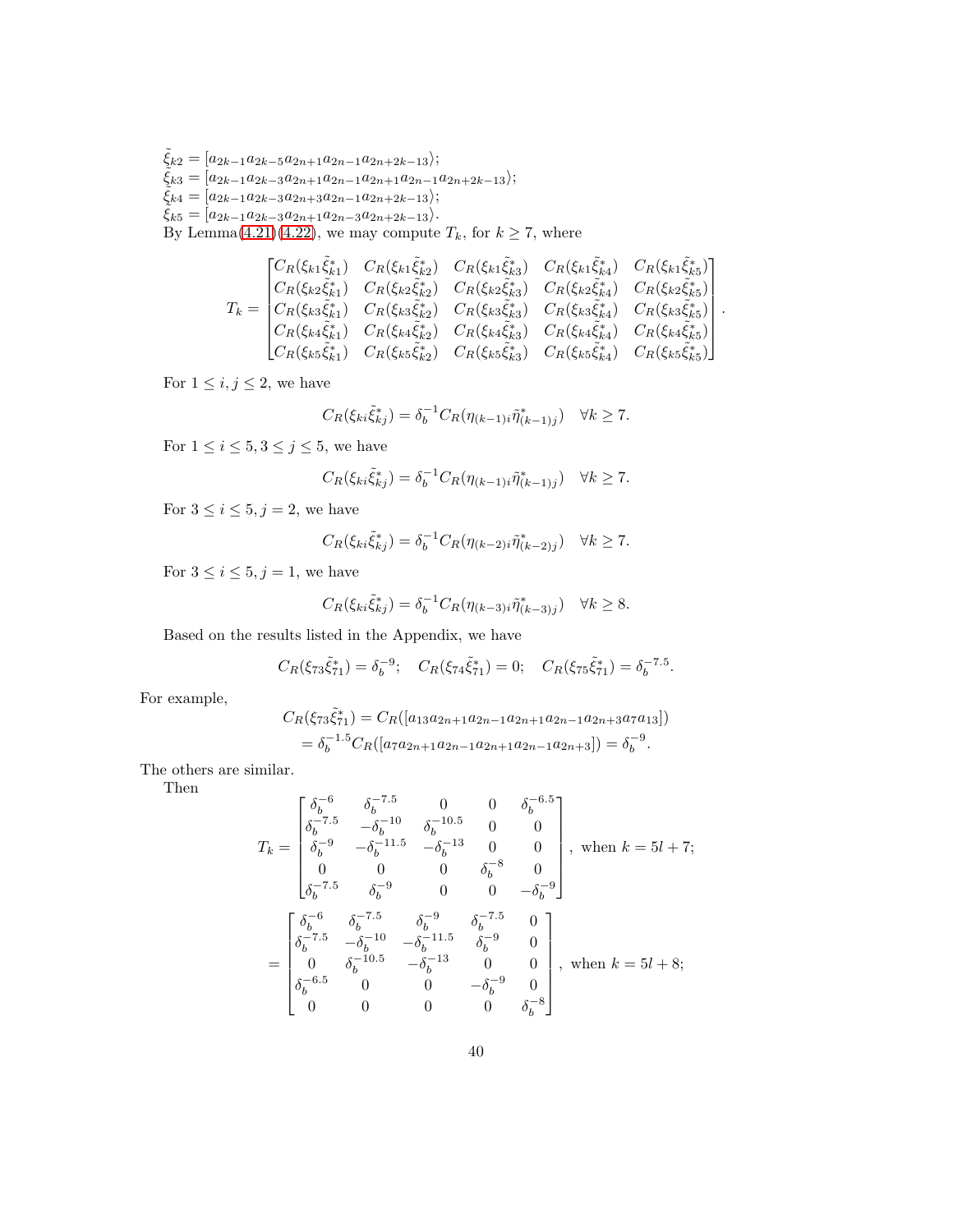$$
\begin{split} &=\begin{bmatrix} \delta_b^{-6} & \delta_b^{-7.5} & -\delta_b^{-10} & \delta_b^{-7.5} & \delta_b^{-7.5} \\ \delta_b^{-7.5} & -\delta_b^{-10} & \delta_b^{-12.5} & -\delta_b^{-10} & \delta_b^{-9} \\ 0 & -\delta_b^{-11.5} & \delta_b^{-14} & \delta_b^{10.5} & 0 \\ \delta_b^{-6.5} & 0 & 0 & 0 & -\delta_b^{-9} \end{bmatrix}, \text{ when } k = 5l + 9; \\ &\begin{bmatrix} \delta_b^{-6} & \delta_b^{-7.5} & \delta_b^{-9} & 0 & \delta_b^{-7.5} \\ \delta_b^{-7.5} & -\delta_b^{-10} & \delta_b^{-12.5} & \delta_b^{-9} & -\delta_b^{-10} \\ \delta_b^{-7.5} & -\delta_b^{-10} & \delta_b^{-12.5} & \delta_b^{-9} & -\delta_b^{-11.5} \\ \delta_b^{-7.5} & -\delta_b^{-10} & -\delta_b^{-11.5} & 0 & \delta_b^{-9} \\ 0 & \delta_b^{-9} & -\delta_b^{-11.5} & 0 & \delta_b^{-9} \\ 0 & \delta_b^{-9} & -\delta_b^{-11.5} & \delta_b^{-9} & 0 \end{bmatrix}, \text{ when } k = 5l + 10; \\ &\begin{bmatrix} \delta_b^{-6} & \delta_b^{-7.5} & 0 & \delta_b^{-6.5} & 0 \\ \delta_b^{-7.5} & -\delta_b^{-10} & -\delta_b^{-11.5} & 0 & \delta_b^{-9} \\ -\delta_b^{-10} & \delta_b^{-12.5} & \delta_b^{-14} & 0 & \delta_b^{-10.5} \\ -\delta_b^{-7.5} & \delta_b^{-9} & 0 & -\delta_b^{-9} & 0 \\ \delta_b^{-7.5} & -\delta_b^{-10} & \delta_b^{10.5} & 0 & 0 \end{bmatrix}, \text{ when } k = 5l + 11. \end{split}
$$

Take  $\xi_k$  to be  $[a_{2k-1}a_{2n+1}a_{2n-1}a_{2n+1}a_{2n-1}a_{2n+1}a_{2n-1}a_{2n+2k-13}\rangle$ , then

$$
\begin{bmatrix}\nC_R(\xi_{k1}\xi_k^*) \\
C_R(\xi_{k2}\xi_k^*) \\
C_R(\xi_{k3}\xi_k^*) \\
C_R(\xi_{k4}\xi_k^*) \\
C_R(\xi_{k5}\xi_k^*)\n\end{bmatrix} = \delta_b^2 T_k \begin{bmatrix}\n\delta_b^6 C_R(\tilde{\xi}_{k1}\xi_k^*) \\
\delta_b^6 C_R(\tilde{\xi}_{k2}\xi_k^*) \\
\delta_b^1 C_R(\tilde{\xi}_{k3}\xi_k^*) \\
\delta_b^6 C_R(\tilde{\xi}_{k4}\xi_k^*) \\
\delta_b^6 C_R(\tilde{\xi}_{k5}\xi_k^*)\n\end{bmatrix}, \forall k \ge 7.
$$

Furthermore

$$
C_R(\tilde{\xi}_{k1}\xi_k^*) = C_R(\xi_{(k-3)1}\xi_{k-3}^*), \text{ when } k \ge 10;
$$
  
\n
$$
C_R(\tilde{\xi}_{k2}\xi_k^*) = C_R(\xi_{(k-2)2}\xi_{k-2}^*), \text{ when } k \ge 9;
$$
  
\n
$$
C_R(\tilde{\xi}_{k3}\xi_k^*) = C_R(\xi_{(k-1)3}\xi_{k-1}^*), \text{ when } k \ge 8;
$$
  
\n
$$
C_R(\tilde{\xi}_{k4}\xi_k^*) = C_R(\xi_{(k-1)4}\xi_{k-1}^*), \text{ when } k \ge 8;
$$
  
\n
$$
C_R(\tilde{\xi}_{k5}\xi_k^*) = C_R(\xi_{(k-1)5}\xi_{k-1}^*), \text{ when } k \ge 8.
$$

So we may compute it inductively. Based on Lemma[\(4.21\)](#page-36-0)[\(4.22\)](#page-36-1), by a direct computation, the initial condition is

$$
\begin{bmatrix}\nC_R(\tilde{\xi}_{71}\xi_7^*) & C_R(\tilde{\xi}_{81}\xi_8^*) & C_R(\tilde{\xi}_{91}\xi_9^*) \\
 & C_R(\tilde{\xi}_{72}\xi_7^*) & C_R(\tilde{\xi}_{82}\xi_8^*) \\
 & & C_R(\tilde{\xi}_{73}\xi_7^*) \\
 & & & C_R(\tilde{\xi}_{74}\xi_7^*) \\
 & & & & & \delta_b^{-14} \\
 & & & & & \delta_b^{-14,5} \\
 & & & & & & \delta_b^{-14,5} \\
 & & & & & & -\delta_b^{-14} \\
 & & & & & & -\delta_b^{-14}\n\end{bmatrix}.
$$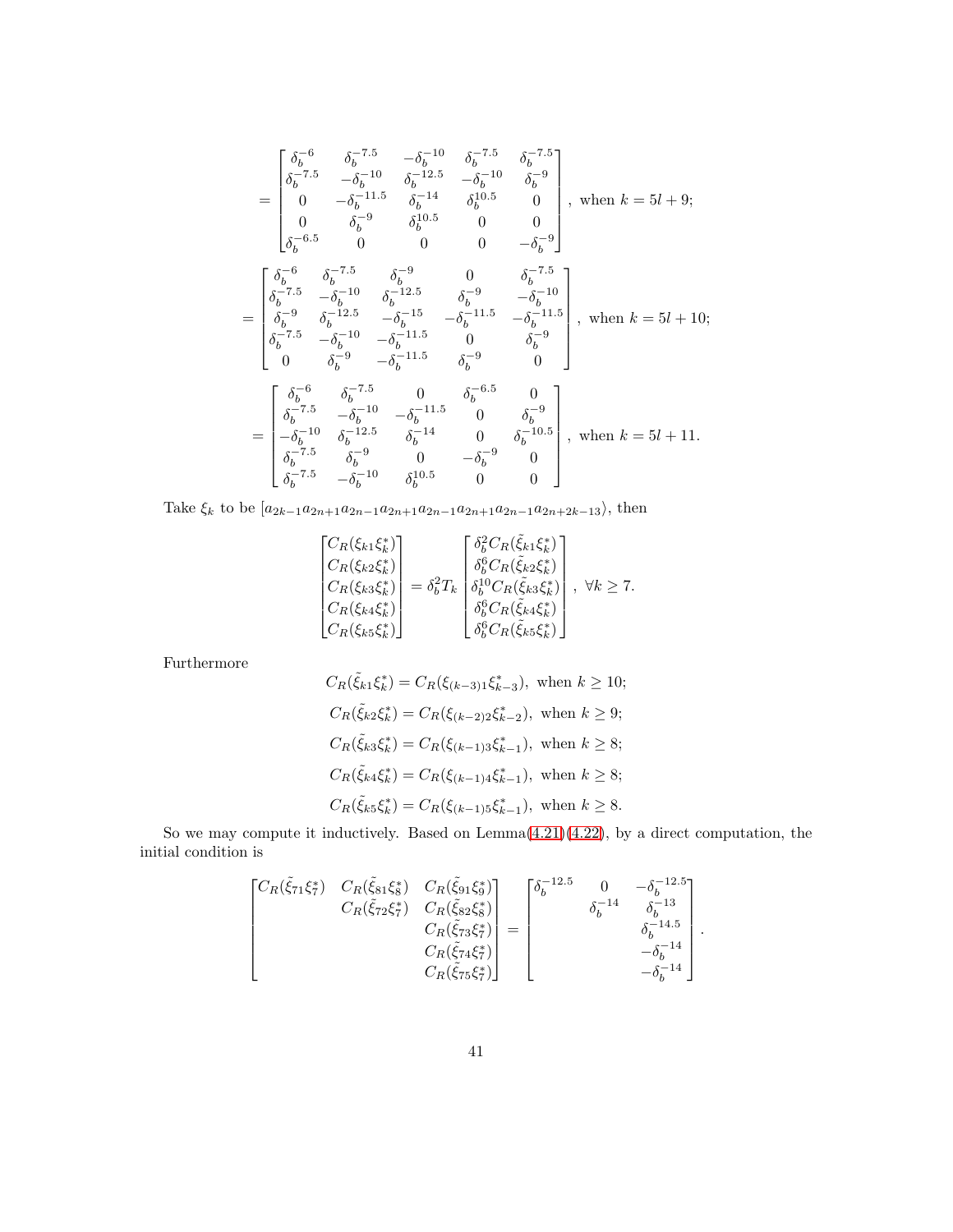For example,

$$
C_{R}(\tilde{\xi}_{91}\xi_{9}^{*}) = C_{R}([a_{17}a_{11}a_{2n+5}a_{2n-1}a_{2n+1}a_{2n-1}a_{2n+1}a_{2n-1}a_{2n+1}a_{17}])
$$
\n
$$
= \delta_{b}^{-0.5}C_{R}([a_{11}a_{2n+5}a_{2n-1}a_{2n+1}a_{2n-1}a_{2n+1}a_{2n-1}a_{2n+1}a_{11}])
$$
\n
$$
= \delta_{b}^{-0.5}(\delta_{b}^{2}C_{R}([a_{11}a_{2n+5}a_{5}a_{11}])C_{R}([a_{11}a_{5}a_{2n+1}a_{2n-1}a_{2n+1}a_{2n-1}a_{2n+1}a_{11}])
$$
\n
$$
+ \delta_{b}^{6}C_{R}([a_{11}a_{2n+5}a_{2n-3}a_{2n+1}a_{9}a_{11}])C_{R}([a_{11}a_{9}a_{2n+1}a_{2n-3}a_{2n+1}a_{2n-1}a_{2n+1}a_{2n-1}a_{2n+1}a_{11}])
$$
\n
$$
- \delta_{b}\delta_{b}^{4}C_{R}([a_{11}a_{2n+5}a_{2n-1}a_{2n+3}a_{9}a_{11}])C_{R}([a_{11}a_{7}a_{2n+1}a_{2n-1}a_{2n+1}a_{2n-1}a_{2n+1}a_{2n-1}a_{2n+1}a_{11}])
$$
\n
$$
- \delta_{b}\delta_{b}^{8}C_{R}([a_{11}a_{2n+5}a_{2n-1}a_{2n+3}a_{9}a_{11}])C_{R}([a_{11}a_{9}a_{2n+3}a_{2n-1}a_{2n+1}a_{2n-1}a_{2n+1}a_{2n-1}a_{2n+1}a_{11}])
$$
\n
$$
- \delta_{b}\delta_{b}^{8}C_{R}([a_{11}a_{2n+5}a_{2n-1}a_{2n+1}a_{2n-1}a_{2n+1}a_{2n-1}a
$$

The others are similar.

Then we have

|                        |       |           |          |         |         |              | 13      |
|------------------------|-------|-----------|----------|---------|---------|--------------|---------|
| $C_R(\xi_{k1}\xi_k^*)$ |       | $-13.5$   | $-12.5$  | $-12.5$ | $-12.5$ | $-12.5$      | $-13.5$ |
| $C_R(\xi_{k2}\xi_k^*)$ | 10    |           | 16       |         |         |              |         |
| $C_R(\xi_{k3}\xi_k^*)$ | 15.5  | $-14.5\,$ | $-17.5$  | 16.5    | $-16.5$ | 15.5         | $-15.5$ |
| $C_R(\xi_{k4}\xi_k^*)$ | -14   | $-15$     | $-12$    | -14     | $-15$   | ·—15         | $-14$   |
| $C_R(\xi_{k5})$        | $-13$ | -13       | $^{-13}$ | $-14$   | -14     | $^{\rm -12}$ |         |

| $\overline{a}$    | ĿЭ           |              |             |                         |                    | 20         |            |
|-------------------|--------------|--------------|-------------|-------------------------|--------------------|------------|------------|
|                   | $-12.5$      |              | 12.5        | $^{-11.5}$              |                    |            |            |
| $s-16$<br>$-13$ . | 13<br>$\sim$ | 14           | 14          | $-16$<br>13<br>._<br>ο, | 14                 |            |            |
| 18.5              | $-15.5$      | $-14.5$      | $-14.5$     | $-17.5$                 | $-15.5$<br>$-18.5$ | $s - 15.5$ | $s - 13.5$ |
|                   | 4            | 13<br>$\sim$ | $\cdot -13$ | 15.                     | 14                 |            |            |
| $-15$<br>$^{-13}$ | 14           |              | 14          |                         |                    | $-12$      |            |

| ດດ  | 23        |            | 25   | 26      | 27      | റാ         |            |
|-----|-----------|------------|------|---------|---------|------------|------------|
|     | $-11.5\,$ | $s - 12.5$ |      | $-12.5$ |         | $s - 13.5$ | $s - 12.5$ |
| 12  | 14        | 15         |      | 13      | 3       | .b         | 16         |
| 4.b | 15.5      | 16.5       | 16.5 | 14.5    | $-15.5$ | 14.5       | $-17.5$    |
|     |           | $^{-12}$   |      | 4       | 14      | $-15$      | $-12$      |
|     |           |            |      |         | د.      | 13         | 13         |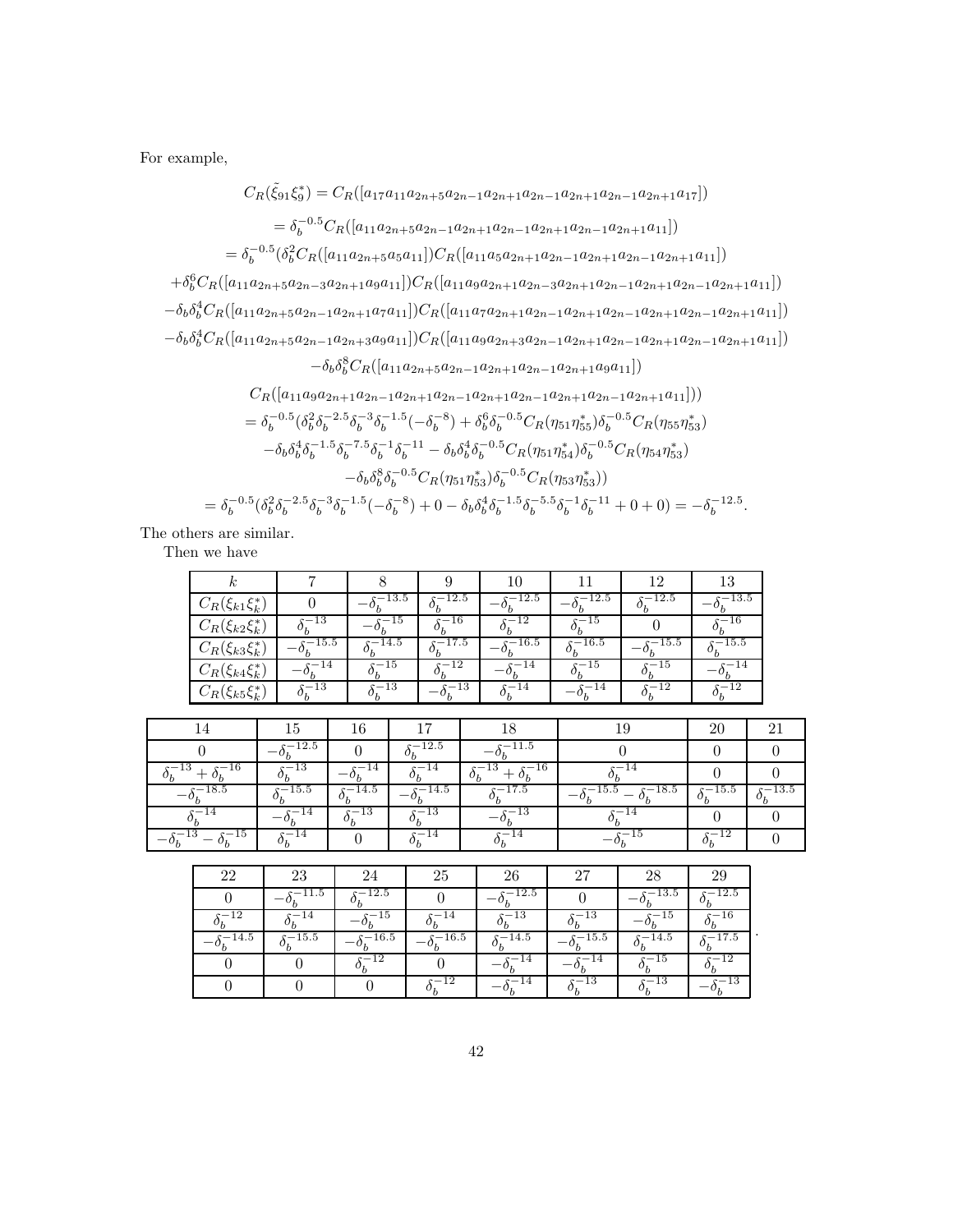Note that the periodicity is 20. So

$$
C_R(a_{2n-1}a_{4n-7}a_{2n-1}a_{2n+1}a_{2n-1}a_{2n+1}a_{2n-1}a_{2n+1}a_{2n-1}) = C_R(\xi_{n1}\xi_n^*)
$$

$$
= \begin{cases}\n-\delta_b^{-13.5} & when \ n = 20l + 8; \\
-\delta_b^{-13.5} & when \ n = 20l + 13; \\
-\delta_b^{-11.5} & when \ n = 20l + 18; \\
-\delta_b^{-11.5} & when \ n = 20l + 23.\n\end{cases}
$$

**Theorem 4.24.** When  $n \geq 4$ , the  $n_{th}$  Bisch-Haagerup fish graph is not the principal graph of a subfactor.

**Proof.** By Lemma [4.15,](#page-29-1) to compute the coefficients  $C_R$  of loops in  $A_k^+ \mathscr{G}_{2n,+} A_k^+$ , we may fix the initial condition as  $\mu_1 = \mu_2 = \omega = 1$ .

When  $n = 4$ , from the Appendix, we have  $C_R([a_5a_9a_5a_9a_5]) = \delta_b^{-5}$  and  $C_R([a_7a_{11}a_7a_{11}a_7]) = 0$ . By the symmetry of the dual principal graph, we may substitute  $2k - 1$  by  $4n - 2k + 1$ . Then  $C_R([a_{9a5a9a5a9}) = 0$ . By Lemma [4.15,](#page-29-1) these coefficients are independent of the parameters  $\mu_1, \mu_2, \omega$ . If  $R_{\mu_1 \mu_2 \omega}$  is a solution of Proposition [4.5,](#page-20-0) then

$$
\frac{\lambda'(a_5)}{\lambda'(a_9)}C_R([a_5a_9a_5a_9a_5]) = \omega^2 C_R([a_9a_5a_9a_5a_9]).
$$

So

$$
|\delta_b^{-1} C_R([a_5a_9a_5a_9a_5])| = |C_R([a_9a_5a_9a_5a_9])|.
$$

It is a contradiction. That means the  $4<sub>th</sub>$  Bisch-Haagerup fish graph is not the principal graph of a subfactor.

By the symmetry of the dual principal graph, we may substitute  $2k - 1$  by  $4n - 2k + 1$ . Then  $C_R([a_9a_5a_9a_5a_9]) = 0$ . So  $C_R([a_5a_9a_5a_9a_5]) = 0$ , by proposition(4'). It is a contradiction. That means the  $\mathfrak{4}_{th}$  Bisch-Haagerup fish graph is not the principal graph of a subfactor.

When  $n \geq 5$ , by Lemma [4.20,](#page-34-0) we have  $C_R([a_5a_{2n+1}a_{2n-1}a_{2n+1}a_{2n-1}a_{2n+1}a_5]) = -\delta_5^{-8}$ . By the symmetry of the dual principal graph, we have  $C_R([a_{4n-5}a_{2n-1}a_{2n+1}a_{2n-1}a_{2n+1}a_{2n-1}a_{4n-5}])$  $-\delta_b^{-8}$ . If  $R_{\mu_1\mu_2\omega}$  is a solution of Proposition [4.5,](#page-20-0) then by Lemma [4.15,](#page-29-1) we have

$$
|C_R([a_{2n-1}a_{4n-5}a_{2n-1}a_{2n+1}a_{2n-1}a_{2n+1}a_{2n-1}])|
$$
  
=  $|\delta_b^{-1}C_R([a_{4n-5}a_{2n-1}a_{2n+1}a_{2n-1}a_{2n+1}a_{2n-1}a_{4n-5}])| = \delta_b^{-9}.$ 

On the other hand, by Lemma [4.22,](#page-36-1)

$$
|C_R(\eta_{n1}\eta_{n3}^*)| = |C_R([a_{2n-1}a_{4n-5}a_{2n-1}a_{2n+1}a_{2n-1}a_{2n+1}a_{2n-1}])| = \delta_b^{-9}
$$

implies  $5|n-3$ .

When  $n \geq 8$  and  $5|n-3$ , from the Appendix, we have

$$
C_R([a_7a_{2n+1}a_{2n-1}a_{2n+1}a_{2n-1}a_{2n+1}a_{2n-1}a_{2n+1}a_{7}]) = \delta_b^{-11}
$$

.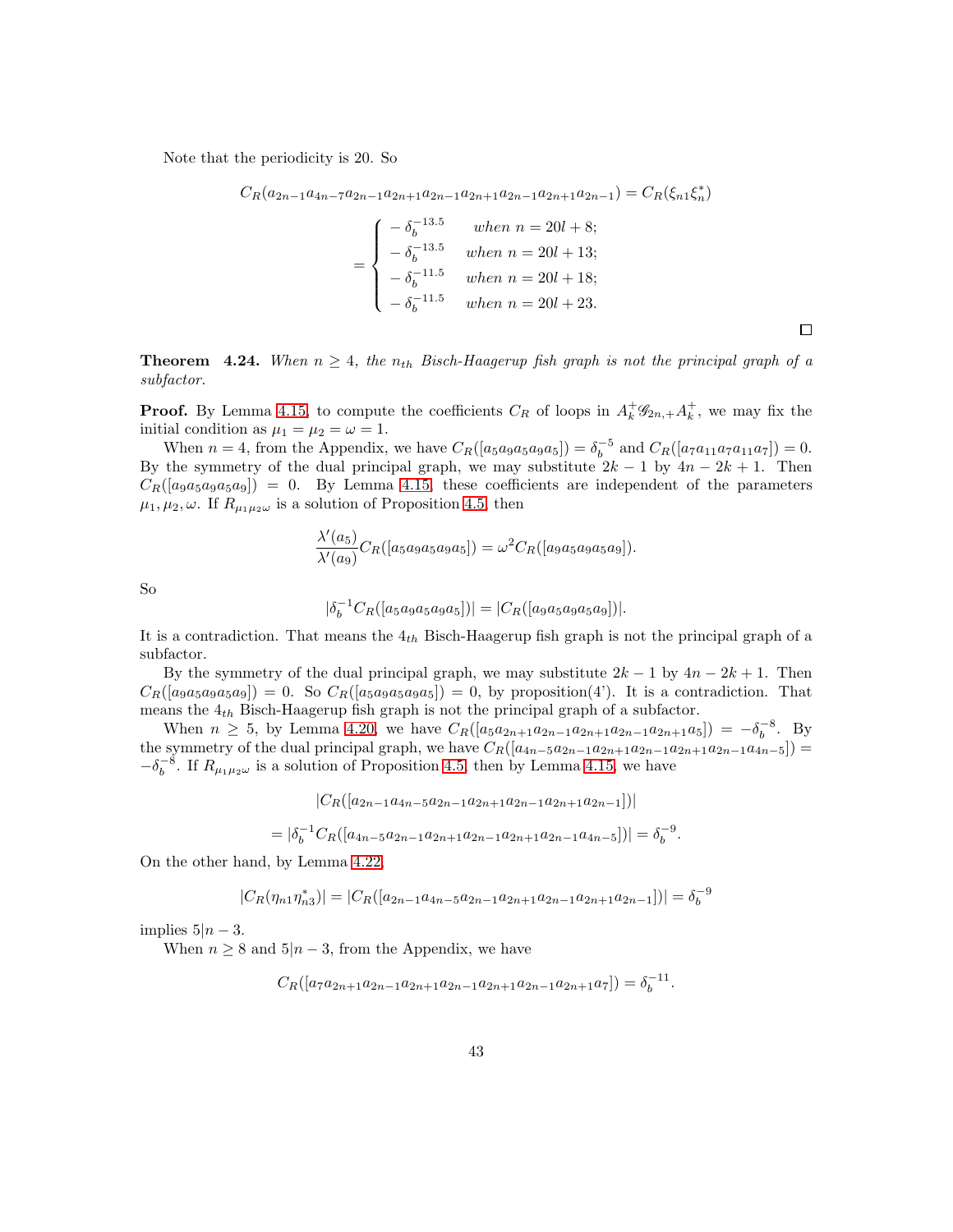By the symmetry of the dual principal graph, we have

$$
C_R([a_{4n-7}a_{2n-1}a_{2n+1}a_{2n-1}a_{2n+1}a_{2n-1}a_{2n+1}a_{2n-1}a_{4n-7}]) = \delta_b^{-11}.
$$

So

$$
|C_R([a_{2n-1}a_{4n-7}a_{2n-1}a_{2n+1}a_{2n-1}a_{2n+1}a_{2n-1}a_{2n+1}a_{2n-1}])| = \delta_b^{-12.5}.
$$

On the other hand, by Lemma [4.23,](#page-38-0) we have

$$
|C_R([a_{2n-1}a_{4n-7}a_{2n-1}a_{2n+1}a_{2n-1}a_{2n+1}a_{2n-1}a_{2n+1}a_{2n-1}])|
$$

is  $\delta_b^{-11.5}$  or  $\delta_b^{-13.5}$ . It is a contradiction.

Therefore the  $n_{th}$  Bisch-Haagerup fish graph is not the principal graph of a subfactor whenever  $n \geq 4$ .  $\Box$ 

## 4.4 Uniqueness

<span id="page-43-0"></span>**Theorem 4.25.** There is only one subfactor planar algebra whose principal graph is the  $n_{th}$  Bisch-Haagerup fish graph, for  $n = 1, 2, 3$ .

It is easy to generalize the Jellyfish technic [\[BMPS12\]](#page-47-7) for Fuss-Catalan tangles, or tangles labeled by the biprojection. We are going to check the Fuss-Catalan Jellyfish relations for the generators S and R. Before that let us prove two Lemmas which tell the Fuss-Catalan Jellyfish relations.

<span id="page-43-1"></span>**Lemma 4.26.** If R is a solution of Proposition [4.5](#page-20-0) in a subfactor planar algebra with a biprojection, then

$$
P = \delta^2 P e_{2n} P,
$$

where  $P = \delta_b^{-1} g_{2n} - R$ .

**Proof.** Note that  $P = \delta_b^{-1} g_{2n} - R$  is a projection. It is easy to check that  $\delta^2 Pe_{2n}P$  is a subprojection of P. Moreover they have the same trace. So  $P = \delta^2 Pe_{2n}P$ .  $\Box$ 

Remark . This is Wenzl's formula [\[Wen87\]](#page-48-12) [\[Liub\]](#page-48-3) for the minimal projection P.

<span id="page-43-2"></span>**Lemma 4.27.** If S is a solution of Proposition [4.3](#page-19-0) in a subfactor planar algebra with a biprojection, then

$$
Q = \delta \delta_a Q p_{2n} Q,
$$

where  $Q = \frac{1}{2}(f_{2n} + S)$ .

**Proof.** Note that  $Q = \frac{1}{2}(f_{2n}+S)$  is a projection. It is easy to check that  $\delta \delta_a Q p_{2n} Q$  is a subprojection of Q. Moreover they have the same trace. So  $Q = \delta \delta_a Q p_{2n} Q$ .  $\Box$ 

*Proof of Theorem [4.25.](#page-43-0)* We have known three examples whose principal graphs are the first three Bisch-Haagerup fish graphs. We only need to prove the uniqueness.

For  $n = 1, 2, 3$ , suppose  $R_{\mu_1 \mu_2 \omega}$  is a solution of Proposition [4.5.](#page-20-0) Note that the loop

$$
\underbrace{[a_{2n-1}a_{2n+1}\cdots a_{2n-1}a_{2n+1}]}_{n}]
$$

is rotation invariant. Moreover its coefficient in R is non-zero. So  $\omega = 1$ .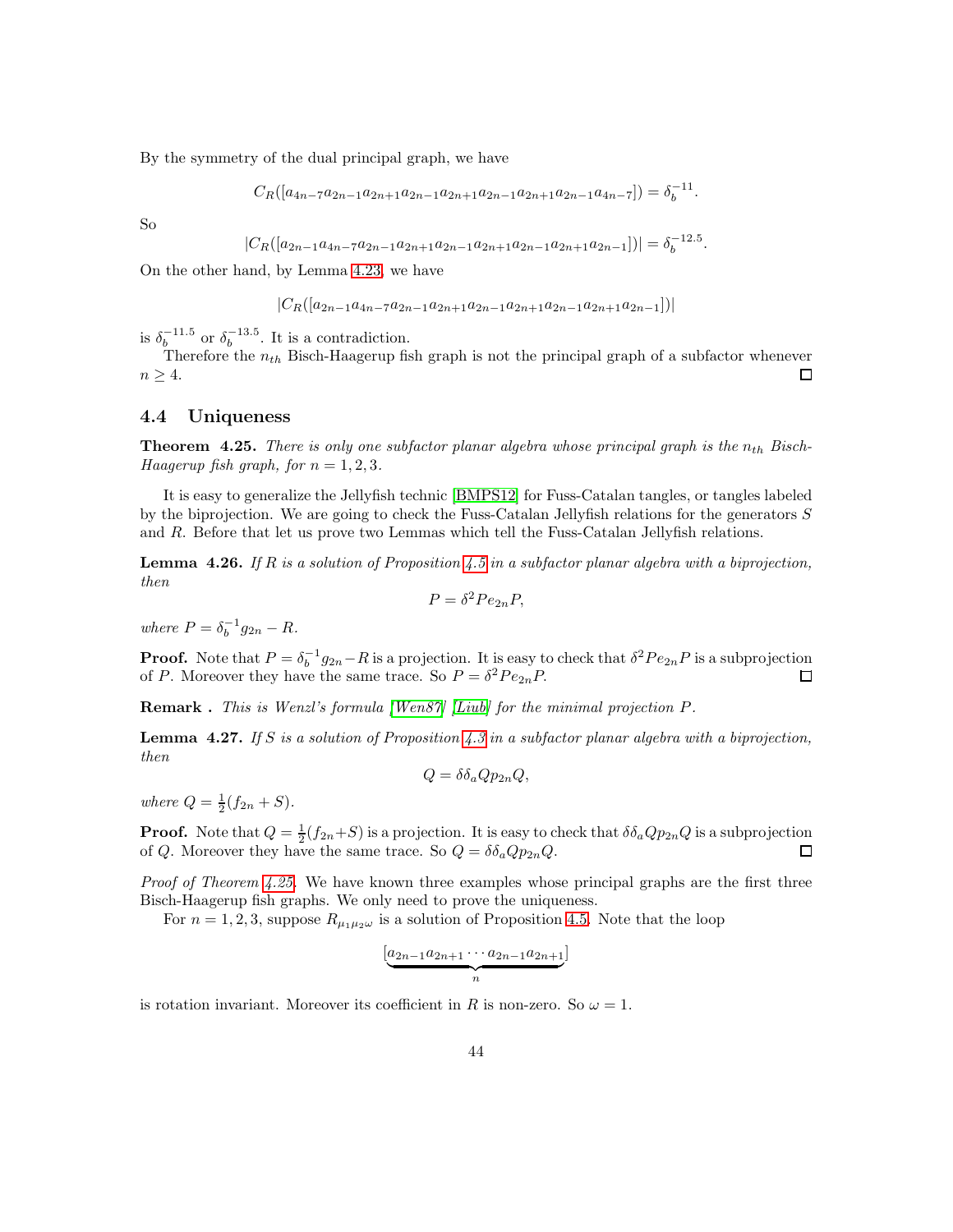If  $(S, R, \omega_0)$  is a solution of Proposition[\(4.3\)](#page-19-0)[\(4.5\)](#page-20-0), then  $(-S, R, -\omega_0)$  is also a solution. Up to this isomorphism, we may assume  $\omega_0 = 1$ .

Suppose  $\mathscr B$  is a subfactor planar algebra whose principal graph is the  $n_{th}$  Bisch-Haagerup fish graph, and its generators R, S satisfy Proposition[\(4.3\)](#page-19-0)[\(4.5\)](#page-20-0), such that  $\omega_0 = 1$ . Let us consider the linear subspaces  $V_{\pm}$  of  $\mathscr{B}_{2n+1,\pm}$  generated by annular Fuss-Catalan tangles acting on R. We claim that the space  $V_{\pm}$  satisfies Fuss-Catalan Jellyfish relations. Therefore the subfactor planar algebra is unique.

Obviously  $V_{\pm}$  is \* closed and rotation invariant. The multiplication on  $V_{\pm}$  is implied by the Lemma [4.26.](#page-43-1) Now let us check the Fuss-Catalan Jellyfish relations.

When we add one string in an unshaded region, for example, we add one string on the right of R, where  $R \in V_-\$  is the diagram adding one string on the right of R. Then by Lemma [4.26,](#page-43-1) we have  $\delta_b^{-1}g_{2n} - R \in \mathscr{I}_{2n+2,-}$ , where  $\mathscr{I}_{2n+2,-}$  is the two sided ideal of  $\mathscr{B}_{2n,-}$  generated by the Jones projection. That implies the Jellyfish relation of  $\tilde{R}$  while adding one string on the right. Other Jellyfish relations are similar.

When we add one string in a shaded region, for example, we add one string on the right of  $\tilde{S}$ , where  $S \in V_+$  is the diagram adding one string on the right of S. Then by Lemma [4.27,](#page-43-2) and the fact that  $p_{2n} \in \mathscr{I}_{2n+2,+}$ , where  $\mathscr{I}_{2n+2,+}$  is the two sided ideal of  $\mathscr{B}_{2n,+}$  generated by the Jones projection, we have  $\frac{1}{2}(f_{2n}+S) \in \mathscr{I}_{2n+2,+}$ . That implies the Jellyfish relation of  $\tilde{S}$  while adding one string on the right. Other Jellyfish relations are similar.

It is easy to check that the possible solution  $(R, S)$ , for  $\mu_1 = \mu_2 = \pm 1, \omega_0 = 1$ , in the graph planar algebra does satisfy Proposition[\(4.3\)](#page-19-0)[\(4.5\)](#page-20-0). The skein theoretic construction of the three subfactor planar algebras corresponding to the first three Bisch-Haagerup fish graphs could be realized by the Fuss-Catalan Jellyfish relations of the generating vector space  $V_{\pm}$  mentioned above. We leave the details to the reader.

# 5 Composed inclusions of two  $A_4$  subfactors

In this section, we will consider composed inclusions  $\mathcal{N} \subset \mathcal{P} \subset \mathcal{M}$  of two  $A_4$  subfactors. Let id be the trivial  $(\mathcal{P}, \mathcal{P})$  bimodule, and  $\rho_1, \rho_2$  be the non trivial  $(\mathcal{P}, \mathcal{P})$  bimodules arise from  $\mathcal{N} \subset \mathcal{P}$ ,  $\mathcal{P} \subset \mathcal{M}$  respectively. Then  $\rho_i^2 = \rho_i \oplus id$ , for  $i = 1, 2$ . If it is a free composed inclusion, i.e., there is no relation between  $\rho_1$  and  $\rho_2$ , then its planar algebra is  $FC(\delta_b, \delta_b)$ ; Otherwise take w to be a shortest word of  $\rho_1, \rho_2$  which contains id. If  $w = (\rho_1 \rho_2)^n \rho_1$ , and n is even, then by Frobenius reciprocity, we have

$$
\dim(\hom((\rho_1\rho_2)^{\frac{n}{2}}\rho_1,(\rho_1\rho_2)^{\frac{n}{2}}))=c\geq 1.
$$

So

$$
\dim(\hom((\rho_1\rho_2)^{\frac{n}{2}}\rho_1^2,(\rho_1\rho_2)^{\frac{n}{2}})) = \dim(\hom((\rho_1\rho_2)^{\frac{n}{2}}\rho_1,(\rho_1\rho_2)^{\frac{n}{2}}\rho_1)) \ge c+1.
$$

Note that  $\rho_1^2 = \rho \oplus id$ , we have

$$
\dim(\hom((\rho_1\rho_2)^{\frac{n}{2}},(\rho_1\rho_2)^{\frac{n}{2}}))\geq 1.
$$

So  $(\rho_1 \rho_2)^n$  contains *id*, which contradicts to the assumption that w is shortest. It is similar for the other cases. Without loss of generality, we have  $w = (\rho_1 \rho_2)^n$ , for some  $n \ge 1$ .

Considering the planar algebra  $\mathscr{B}$  of  $\mathcal{N} \subset \mathcal{M}$  as an annular Fuss-Catalan module, then it contains a lowest weight vector  $T \in \mathcal{B}_{n,+}$  which induces a morphism from  $(\rho_1 \rho_2)^n$  to *id.* So T is totally uncappable.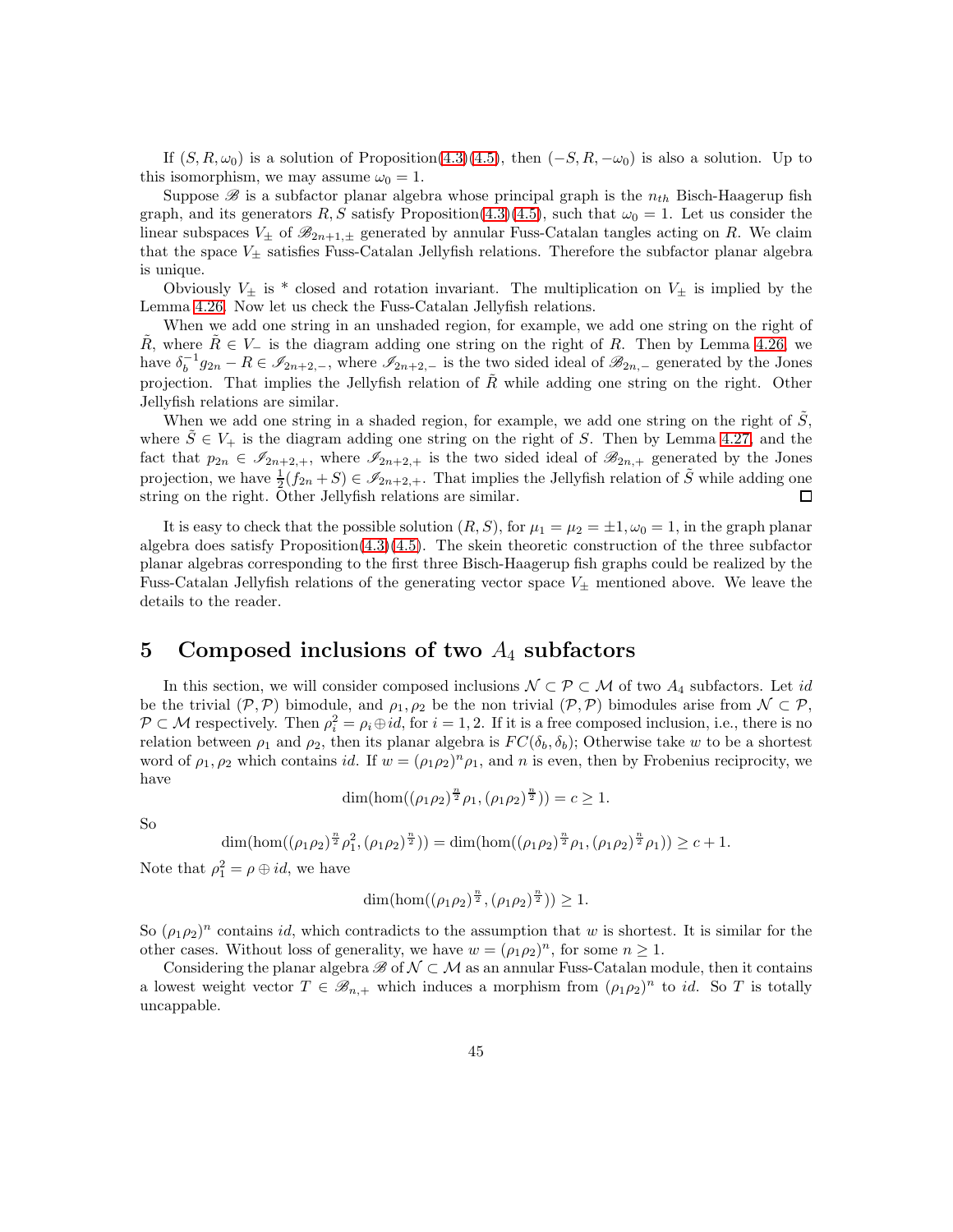**Remark**. There is another proof without using bimodules. The lowest weight vector  $T \in \mathcal{B}_{n,+}$  is totally uncappable, for  $n \geq 2$ , see [\[Liua\]](#page-48-11). For the case  $n = 1$ , to show it is totally uncappable, we need the fact that the biprojection cutdown induces an planar algebra isomorphism [\[BJ\]](#page-47-15).

**Definition** 5.1. Let us define  $\Omega_n$ , for  $n \geq 1$ , to be the  $(N, \mathcal{P}, \mathcal{M})$  coloured graph with parameter  $(\delta_b, \delta_b)$  as



where the black vertices are  $\mathcal{N}, \mathcal{M}$  coloured, and the white vertices are  $\mathcal{P}$  coloured, and the number of white vertices is 2n.

**Lemma** 5.1. Suppose  $\mathcal{B}$  is a composition of two  $A_4$  Temperley-Lieb planar algebras. Then either  $\mathscr B$  is Fuss-Catalan, or its refined principal graph is  $\Omega_n$ , for some  $n \geq 1$ .

**Proof.** If  $\mathscr{B}$  is not Fuss-Catalan, then it contains a lowest weight vector  $T \in \mathscr{B}_{n,+}$  which is totally uncappable, for some  $n \geq 1$ . So the refined principal graph of B is the same as that of  $FC(\delta_b, \delta_b)$ , until the vertex corresponding to  $f_n$  splits, where  $f_n$  the minimal projection of  $FC(\delta_b, \delta_b)_{n,+}$  with middle pattern  $abba \cdots abba(ab)$ .

By the embedding theorem, T is embedded in the graph planar algebra. Similar to the proof of Lemma [4.13,](#page-26-0) the loop passing the vertex, corresponding to the middle pattern aaa, has non-zero coefficient in  $S$ . Similar to the proof of Lemma [4.12,](#page-25-1) it has to be a length 2n flat loop, a loop whose vertices are all flat. Via computing the trace, there is a unique way to complete the refined principal graph as



For  $n = 1, 2, 3$ , it is easy to check that  $\Omega_n$  is the refined principal graph of the reduced subfactor from the vertex  $a_3$ , corresponding to the middle pattern  $baab$ , in the (refined) dual principal graph of the  $n_{th}$  fish factor.

 $\Box$ 

Comparing this refine principal graph with the one obtained in Lemma [4.6,](#page-21-0) they share the same black and white vertice and the same dimension vector on these vertices. Similar to Proposition [4.5,](#page-20-0) we have the following result.

**Proposition 5.2.** Suppose  $\mathscr B$  is a planar algebra as a composition of two  $A_4$  planar algebras, and it is not Fuss-Catalan. Then there is a lowest weight vector  $T \in \mathscr{B}_{n,+}$ , such that

 $(1)$   $T* = T;$ (2)  $T + \delta_b^{-2} f_n$  is a projection;  $(3)$  T is totally uncappable; (4)  $\rho(T) = \omega T$ ,

where  $f_n$  is the minimal projection of  $FC(\delta_b, \delta_b)_{n,+}$  with middle pattern abba  $\cdots$  abba(ab).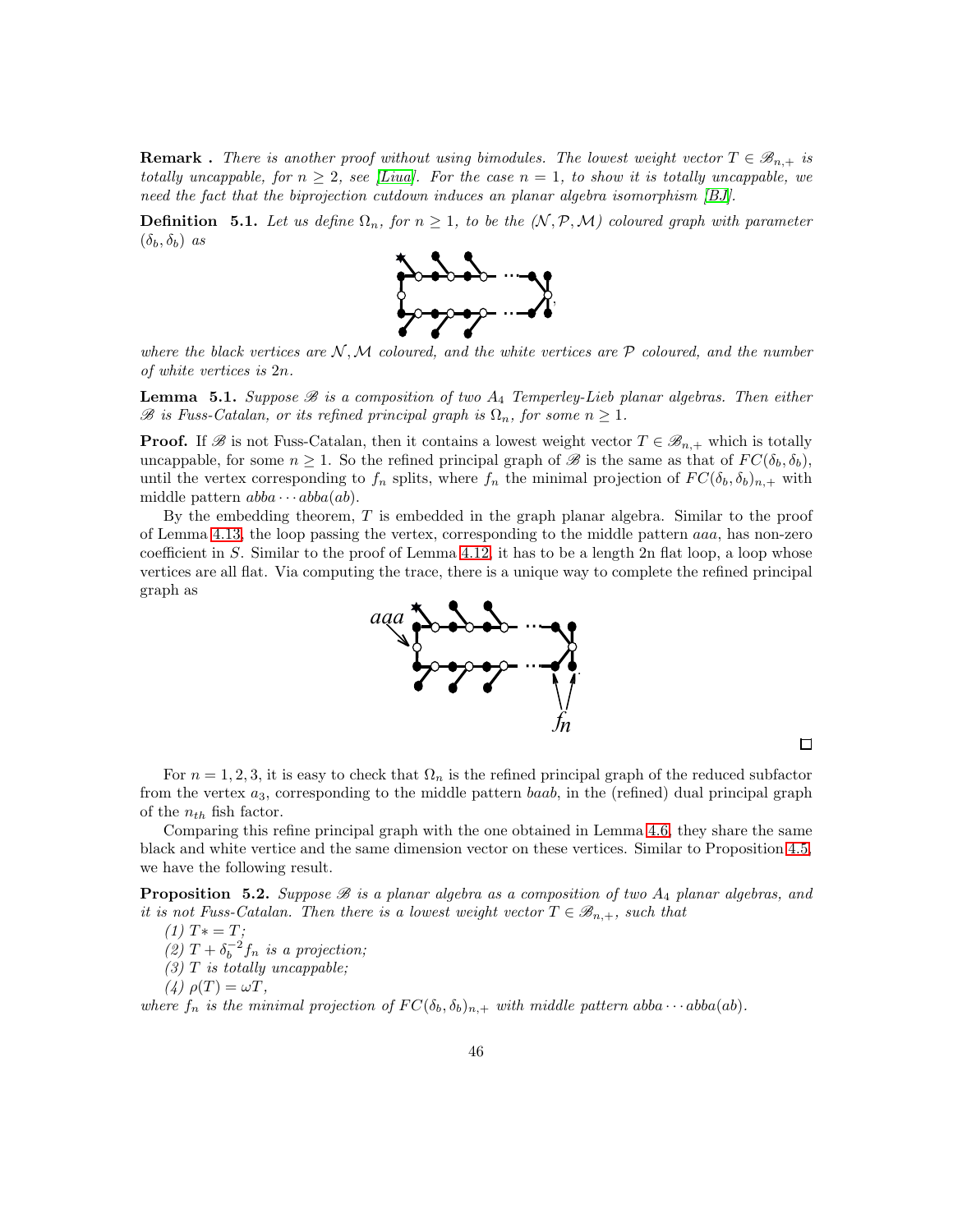Note that the dual of  $\mathscr B$  is still a composition of two  $A_4$  planar algebras. So the refined dual principal graph is the same as  $\Omega_n$ . Then there is a lowest weight vector  $T' \in \mathscr{B}_{n,-}$  satisfying similar propositions. Solving this generators  $T, T'$  in the graph planar algebra is the same as solving R for the compositions of  $A_3$  with  $A_4$ , while the rotation is replaced by the Fourier transform. Therefore we have the following result.

**Theorem 5.3.** There are exactly four subfactor planar algebras as a composition of two  $A_4$  planar algebras.

**Proof.** Suppose  $\mathscr{B}$  is a planar algebra as a composition of two  $A_4$  planar algebras. If  $\mathscr{B}$  is not Fuss-Catalan, then there is a lowest weight vector  $T \in \mathcal{B}_{n,+}$  satisfying proposition  $(1)(2)(3)(4)$ , and  $T' \in \mathscr{B}_{n,+}$  satisfying similar propositions. Comparing with the process of solving R in the graph planar algebra for the composition of  $A_3$  and  $A_4$ , we have the  $\Omega_n$ , for  $n \geq 4$ , is not the refined principal graph of a subfactor.

For  $n = 1, 2, 3$ , three examples are known as reduced subfactors. We only need to prove the uniqueness. Similar to the proof of Theorem [4.25,](#page-43-0) by comparing the coefficient of the rotation invariant loop, we have  $T = \mathcal{F}(T') = \rho(T)$ . So  $\omega = 1$ . Furthermore the linear subspaces  $V_{\pm}$  of  $\mathscr{B}_{n+1,\pm}$ generated by annular Fuss-Catalan tangles acting on  $T$  satisfy Fuss-Catalan Jellyfish relations, which are derived from Wenzl's formula similar to Lemma [4.27](#page-43-2) and Theorem [4.25.](#page-43-0) Therefore the subfactor planar algebra is unique.  $\Box$ 

Similarly we may construct the generators  $(T, T')$  in the graph planar algebra. The skein theoretic construction of the three subfactor planar algebras could be realized by the Fuss-Catalan Jellyfish relations of the generating vector space  $V_{\pm}$ .

# A the initial conditions

Up to the rotation, we only need  $C_R(l)$  for a loop  $l \in A_k^+ \mathscr{G}_{2n,+} A_k^+$ . Now we list of results up to adjoint for  $1 \leq k \leq 4$ . They are obtained by a direct computation by Lemma $(4.16)(4.17)$  $(4.16)(4.17)$ .

When 
$$
n \ge 1
$$
,  
\n $C_R([a_1a_{2n+1}]) = \delta_b^{-3}$ .  
\nWhen  $n \ge 2$ ,  
\n $C_R([a_3a_{2n+3}]) = \delta_b^{-3}$ ;  
\n $C_R([a_3a_{2n+1}a_{2n-1}a_{2n+1}]) = \delta_b^{-5}$ .  
\nWhen  $n \ge 3$ ,  
\n $C_R([a_5a_{2n+5}]) = \delta_b^{-3}$ ;  
\n $C_R([a_5a_{2n+1}a_{2n-3}a_{2n+1}]) = \delta_b^{-5}$ ;  
\n $C_R([a_5a_{2n+1}a_{2n-1}a_{2n+1}a_{2n-1}a_{2n+1}]) = -\delta_b^{-8}$ ;  
\n $C_R([a_5a_{2n+1}a_{2n-1}a_{2n+3}]) = \delta_b^{-5.5}$ .  
\nWhen  $n \ge 4$ ,  
\n $C_R([a_7a_{2n+7}]) = \delta_b^{-3}$ ;  
\n $C_R([a_7a_{2n+1}a_{2n-5}a_{2n+1}]) = \delta_b^{-5}$ ;  
\n $C_R([a_7a_{2n+3}a_{2n-1}a_{2n+1}a_{2n-1}a_{2n+1}]) = \delta_b^{-7.5}$ ;  
\n $C_R([a_7a_{2n+1}a_{2n-1}a_{2n+1}a_{2n-1}a_{2n+1}a_{2n-1}a_{2n+1}]) = \delta_b^{-11}$ ;  
\n $C_R([a_7a_{2n+1}a_{2n-3}a_{2n+1}a_{2n-1}a_{2n+1}a_{2n-1}a_{2n+1}]} = -\delta_b^{-8.5}$ ;  
\n $C_R([a_7a_{2n+1}a_{2n-3}a_{2n+1}a_{2n-1}a_{2n+1}]) = -\delta_b^{-8.5}$ ;  
\n $C_R([a_7a_{2n+1}a_{2n-3}a_{2n+3}]) = \delta_b^{-6}$ ;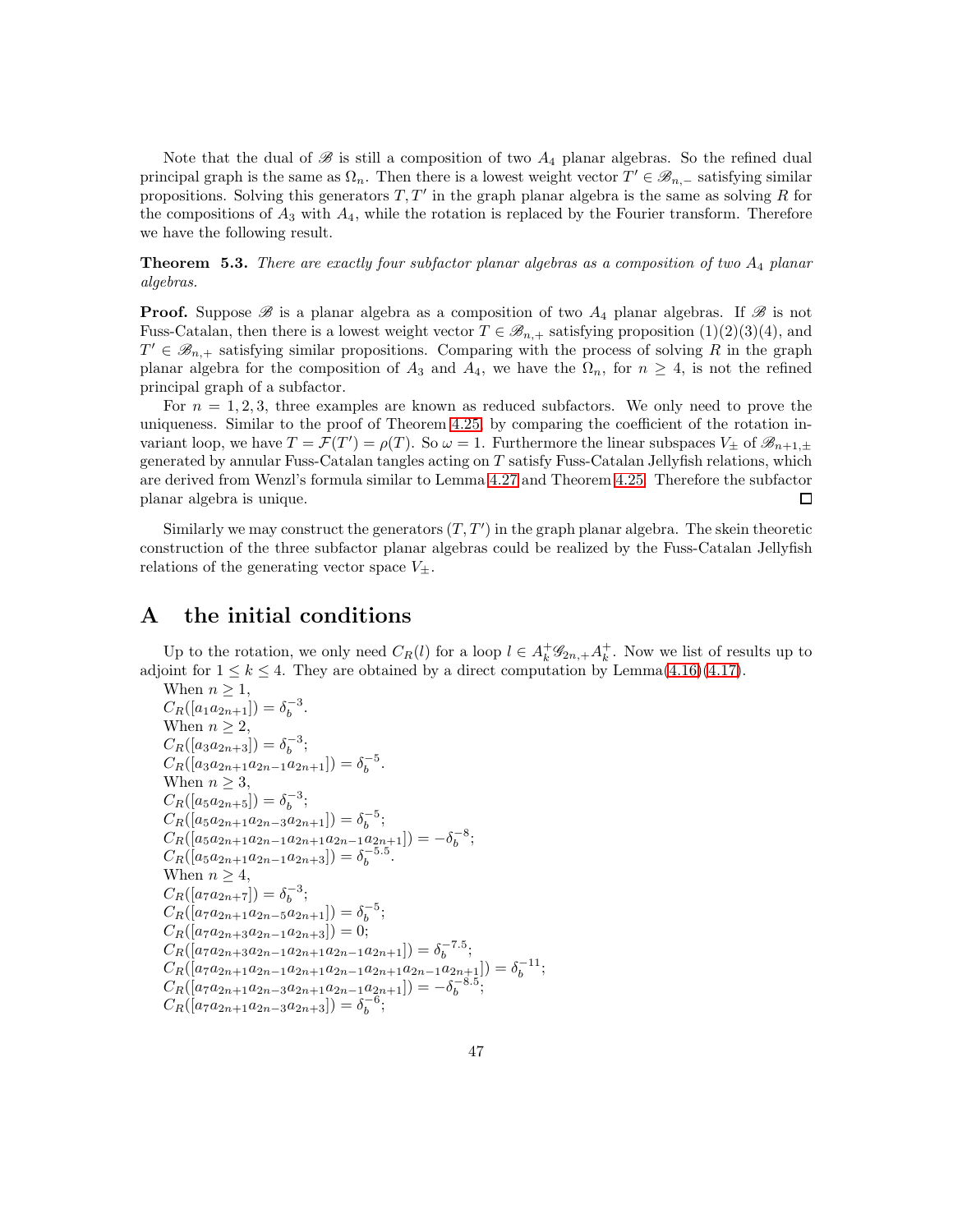$C_R([a_7a_{2n+5}a_{2n-1}a_{2n+1}]) = \delta_b^{-5.5};$  $C_R([a_7a_{2n+1}a_{2n-1}a_{2n+3}a_{2n-1}a_{2n+1}]) = -\delta_b^{-8}.$ 

# References

- <span id="page-47-5"></span> $[AH99]$  M. Asaeda and U. Haagerup, *Exotic subfactors of finite depth with jones indices*  $(5 +$  $\sqrt{13}/2$  and  $(5 + \sqrt{17})/2$ , Commun. Math. Phys. 202 (1999), 1–63.
- <span id="page-47-3"></span>[BH96] D. Bisch and U. Haagerup, Composition of subfactors: new examples of infinite depth subfactors, Ann. Sci. Ecole Norm. Sup. 29 (1996), 329–383.
- <span id="page-47-14"></span>[Bis97] D. Bisch, Bimodules, higher relative commutants and the fusion algebra associated to a subfactor, Operator algebras and their applications (Waterloo, ON, 1994/1995), 13-63, Fields Inst. Commun., 13, Amer. Math. Soc., Providence, RI, 1997.
- <span id="page-47-15"></span>[BJ] D. Bisch and V. F. R. Jones, The free product of planar algebras, and subfactors, unpublished.
- <span id="page-47-4"></span>[BJ97] , Algebras associated to intermediate subfactors, Invent. Math. 128 (1997), 89– 157.
- <span id="page-47-7"></span>[BMPS12] S. Bigelow, S. Morrison, E. Peters, and N. Snyder, Constructing the extended Haagerup planar algebra, Acta Math. (2012), 29–82.
- <span id="page-47-1"></span>[GdlHJ89] F. Goodman, P. de la Harpe, and V.F.R. Jones, Coxeter graphs and towers of algebras, vol. 14, Springer-Verlag, MSRI publications, 1989.
- <span id="page-47-16"></span>[Har] M. Hartglass, The GJS construction for Fuss Catalan and N-P-M Planar algebras, Dissertation Thesis.
- <span id="page-47-12"></span>[IMP] M. Izumi, S. Morrison, and D. Penneys, Fusion categories between  $\mathcal{C} \boxtimes \mathcal{D}$  and  $\mathcal{C} * \mathcal{D}$ .
- <span id="page-47-6"></span>[Izu01] M. Izumi, The structure of sectors associated with Longo-Rehren inclusions II. Examples, Rev. Math. Phys. 13 (2001), 603–674.
- <span id="page-47-2"></span>[Jon] V. F. R. Jones, Planar algebras, I, arXiv:math.QA/9909027.
- <span id="page-47-0"></span>[Jon83]  $\quad \underline{\hspace{1cm}}$ , Index for subfactors, Invent. Math. 72 (1983), 1–25.
- <span id="page-47-9"></span>[Jon00] , The planar algebra of a bipartite graph, Knots in Hellas '98 (Delphi), 94-117, Ser. Knots Everything, 24, World Sci. Publ., River Edge, NJ, 2000.
- <span id="page-47-10"></span>[Jon01] , The annular structure of subfactors, Essays on geometry and related topics, Vol. 1, 2, Monogr. Enseign. Math., vol. 38, Enseignement Math., Geneva, 2001, pp. 401–463.
- <span id="page-47-13"></span>[Jon12] , Quadratic tangles in planar algebras, Duke Math. J. 161 (2012), 2257–2295.
- <span id="page-47-8"></span>[JP11] V. F. R. Jones and D. Penneys, The embedding theorem for finite depth subfactor planar algebras, Quantum Topol. 2 (2011), 301–337.
- <span id="page-47-11"></span>[JR06] V. F. R. Jones and S. Reznikoff, Hilbert space representations of the annular temperleylieb algebra, Pacific J. Math. 228, (2006), no. 2, 219–249.